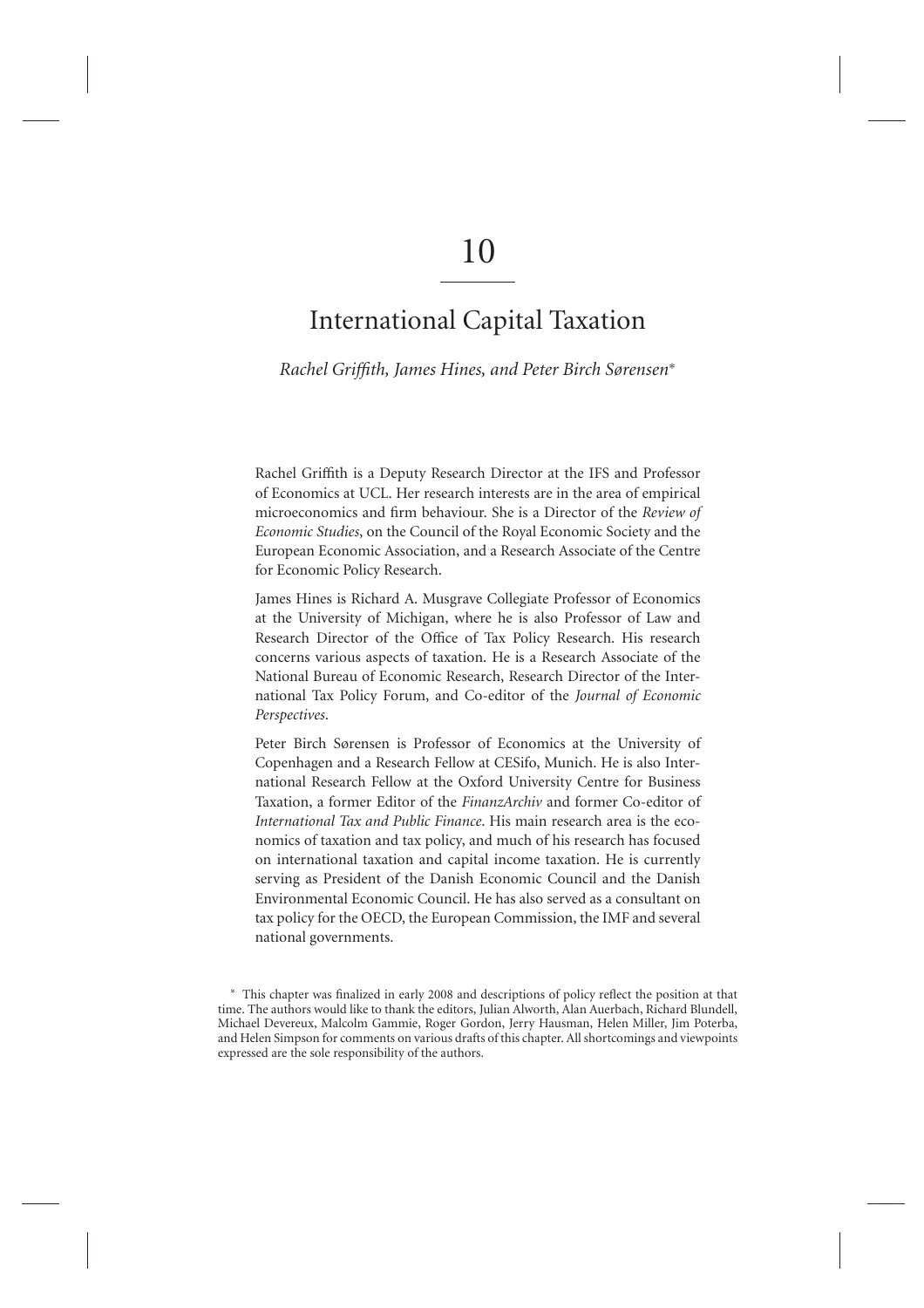### EXECUTIVE SUMMARY

Globalization carries profound implications for tax systems, yet most tax systems, including that of the UK, still retain many features more suited to closed economies. The purpose of this chapter is to assess how tax policy should reflect the changing international economic environment. Institutional barriers to the movement of goods, services, capital, and (to a lesser extent) labour have fallen dramatically since the Meade Report (Meade, 1978) was published. So have the costs of moving both real activity and taxable profits between tax jurisdictions. These changes mean that capital and taxable profits in particular are more mobile between jurisdictions than they used to be. Our focus is on the taxation of capital and our main conclusions may be summarized as follows.

Income from capital may be taxed in the residence country of its owner, or it may be taxed in the source country where the income is earned. Ideally one would like to tax capital income on a residence basis at the individual investor level, exempting the normal return to saving as measured by the interest rate on risk-free assets that savers require to be willing to postpone consumption. Such a tax system would not distort people's behaviour as long as individuals did not change their country of residence in response, and as long as one could correctly identify the 'normal' rate of return. However, imputing corporate income and in particular the income from foreign corporations to individual domestic shareholders is widely seen as infeasible, given the large cross-border flows of investment.

An alternative might be to levy residence-based taxes on capital at the firm level, taxing firms on their worldwide income in the country where they are headquartered. But such taxes are complex and are likely to be rendered ineffective as companies would find it relatively straightforward to shift their headquarters abroad to avoid domestic taxation. For these reasons, and because they want to tax domestic-source income accruing to foreigners, governments rely mainly on the source principle in the taxation of business profits. Unfortunately source-based capital taxes also distort behaviour since they can be avoided by investing abroad rather than at home.

International cooperation could reduce these tax distortions, but extensive cooperative agreements are unlikely to materialize in the near future, for several reasons. First, national governments are jealously guarding their fiscal sovereignty vis-à-vis the OECD and the EU. Second, the analysis in this chapter suggests that the potential gains from international tax coordination are likely to be rather small and unevenly distributed across countries. Third, while it might be thought that the European Court of Justice could help to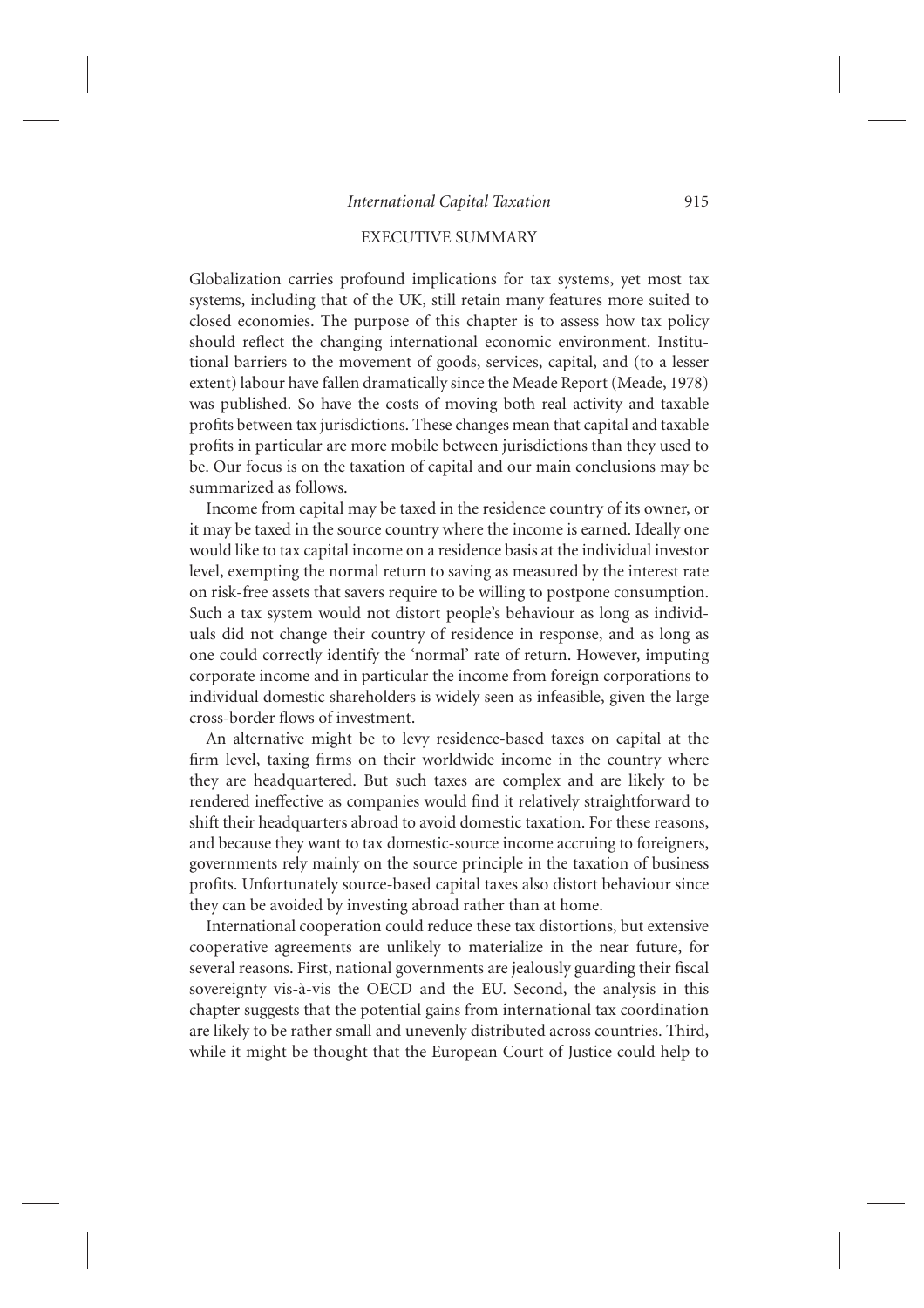ensure a more uniform taxation of cross-border investment in Europe, recent court rulings do not suggest that its practice will necessarily make EU tax systems less distortionary.

Against this background this chapter discusses what the UK could do on its own to make its tax system more efficient and robust in a globalizing world economy. As far as the taxation of business income is concerned, we argue for a source-based tax which exempts the normal return from tax. This can be implemented by allowing firms to deduct an imputed normal return to their equity, just as they are currently allowed to deduct the interest on their debts. The case for such an 'ACE' (Allowance for Corporate Equity) system is that, in the open UK economy, imposing a source-based tax on the normal return to capital tends to discourage domestic investment. This reduces the demand for domestic labour and land, thereby driving down wages and rents. Exempting the normal return to capital from tax would increase inbound investment, thus raising real wages and national income in the UK.

Our proposal for a source-based business income tax implies that UK multinational companies would no longer be liable to tax on their dividends from foreign subsidiaries. This would allow abolition of the system of foreign dividend tax credits for UK multinationals. It would also improve the ability of UK companies to compete in the international market for corporate control, since most OECD governments already exempt the foreign dividends of their multinationals from domestic tax. With an ACE to alleviate the double taxation of corporate income, the existing personal dividend tax credit should likewise be abolished to recoup some of the revenue lost. Dividend income would then be taxed at the personal level like other savings income.

Since one of the purposes of the personal income tax is to redistribute income, it should be levied on a residence basis to account for all of the taxpayer's worldwide income. In practice, a residence-based tax is not easy to enforce because of the difficulties of monitoring foreign source income. We argue that this problem may be reduced if Britain offers to share the revenue from the taxation of foreign source income with the governments of foreign source countries when they provide information to the UK tax authorities that helps to enforce UK tax rules. Nevertheless, in a world of high and growing capital mobility there is a limit to the amount of tax that can be levied without inducing investors to hide their wealth in foreign tax havens. In part because of the threat of capital flight, but for a number of other reasons as well, we argue that personal capital income should be taxed at a relatively low flat rate separate from the progressive tax schedule applied to labour income, along the lines of the Nordic dual income tax.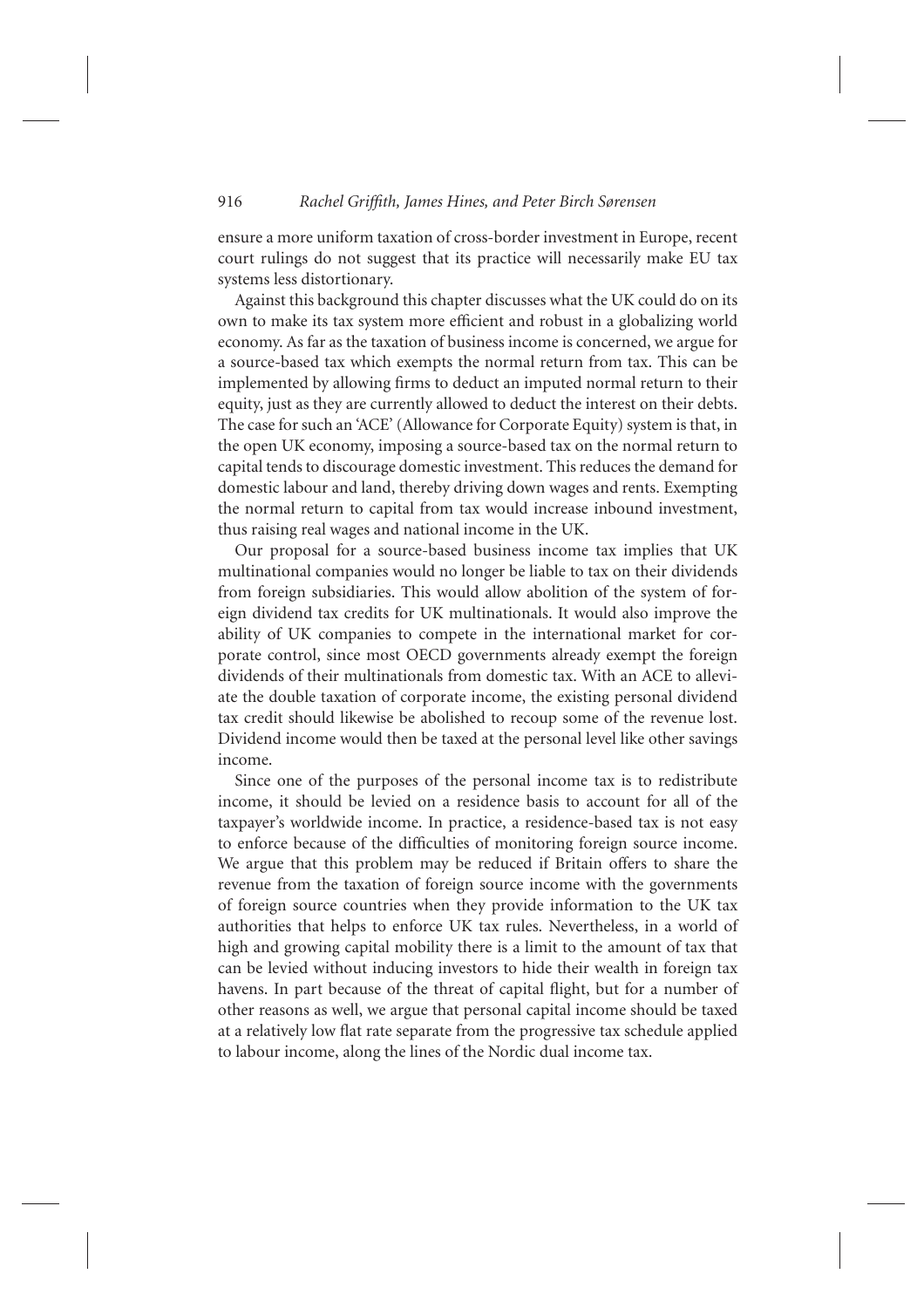## *International Capital Taxation* 917

Our proposal for a UK dual income tax assumes that the UK government will wish to continue levying some personal tax on the normal return to capital. If policy makers prefer to move towards a consumption-based personal tax, the equivalent of such a system could be implemented by exempting the normal return to saving from tax at the personal level, just as the ACE allowance exempts the normal return at the corporate level. Specifically, a consumption-based personal tax system could be achieved by exempting interest income from personal tax, and by allowing shareholders to deduct an imputed normal return on the basis of their shares before imposing tax on dividends and capital gains. Exemption for interest income would reduce the problem of enforcing residence-based taxation. Owners of unincorporated firms would be allowed (but not obliged) to deduct an imputed return to their business equity from their taxable business income, in parallel to the ACE allowance granted to corporations. The residual business income would then be taxed as earned income.

#### 10.1. INTRODUCTION

This chapter assesses the role of international considerations in tax design, emphasizing issues related to capital taxation. Globalization carries profound implications for tax systems, yet most tax systems, including that of the UK, continue to retain many features that reflect closed economy conceptions. The purpose of the chapter is to review the tax policy implications of economic openness, assessing how tax provisions may be tailored to reflect the changing international economic environment. The chapter also considers the role of international tax agreements.

Institutional barriers to the movement of goods, services, and factors of production, and the costs of moving both real activity and taxable profits between tax jurisdictions have fallen dramatically since the Meade Report was published in 1978. It is now easier for firms to function across geographically distant locations, and cross-border flows of portfolio investment have increased substantially. These changes mean that both tax bases and factors of production are more mobile between jurisdictions. The political landscape has also changed. The extent to which national governments can unilaterally enact reform is constrained in a number of ways. As a member of the European Union, the UK is bound by the Treaty of Rome and the rulings of the European Court of Justice, and the large network of tax treaties fostered by the OECD also limits the extent to which individual countries can act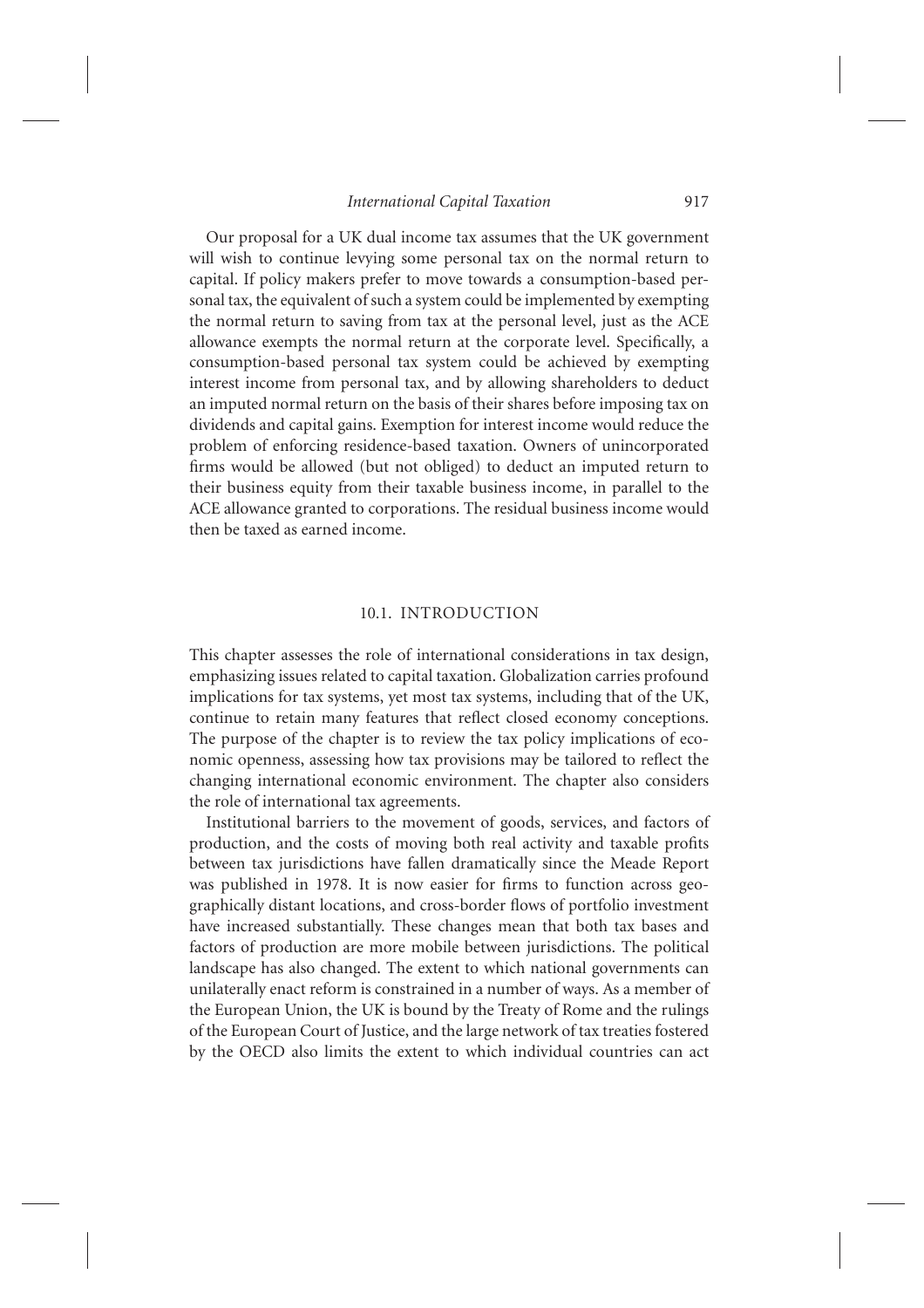on their own. Moreover, since the publication of the Meade Report theoretical advances have deepened our understanding of the strategic interactions between governments in tax setting behaviour, and empirical work has helped to highlight which of these theoretical considerations are most important.

Our focus is on the taxation of capital, which is widely held to be the most mobile factor. We start in Section 10.2 by taking a quick look at the current UK system of capital income taxation, seen in international perspective. In Section 10.3 we summarize some fundamental distinctions and results in the theory of capital income taxation in the open economy, and review some empirical evidence on how international investment and corporate tax bases respond to tax policies. We also consider how these policies have evolved in recent decades. While Sections 10.2 and 10.3 pay much attention to international market pressures on capital income taxes, Section 10.4 surveys various forms of international tax cooperation that may also constrain UK tax policy in the future. Against this background, Sections 10.5 and 10.6 discuss how the UK system of capital income taxation could be reformed to make it more robust and efficient in an integrating world economy.

## 10.2. THE UK TAX SYSTEM IN INTERNATIONAL PERSPECTIVE

The UK is a relatively open economy. Trade flows and inward and outward investment are large and growing and multinational firms account for a substantial amount of economic activity. Around 25% of domestic employment is currently in multinationals, with foreign-owned multinationals making up almost half of that, and about 50% of the shares in UK-resident corporations are now owned by foreigners (see Griffith, Redding, and Simpson (2004) for further discussion of the importance of foreign firms in the UK).

In this section we focus on three aspects of the UK tax system that are particularly important from an international perspective—the level of the statutory corporate tax rate in the UK compared to that in other countries, the taxation of the foreign earnings of UK-resident corporations, and the taxation of income earned in the UK by foreign investors. We also consider the role played by the network of bilateral tax treaties that Britain has signed.<sup>1</sup>

<sup>&</sup>lt;sup>1</sup> In the UK the most important form of taxation of capital is the corporate income tax system, and that is our main focus here. There are also other forms of capital taxation, which include business rates, and at the individual level the council tax (a tax on property), taxes on financial assets (including pensions), capital gains tax, and taxes on inheritance. These are covered in other chapters of this volume. Auerbach, Devereux, and Simpson, Chapter 9, provides a detailed description of the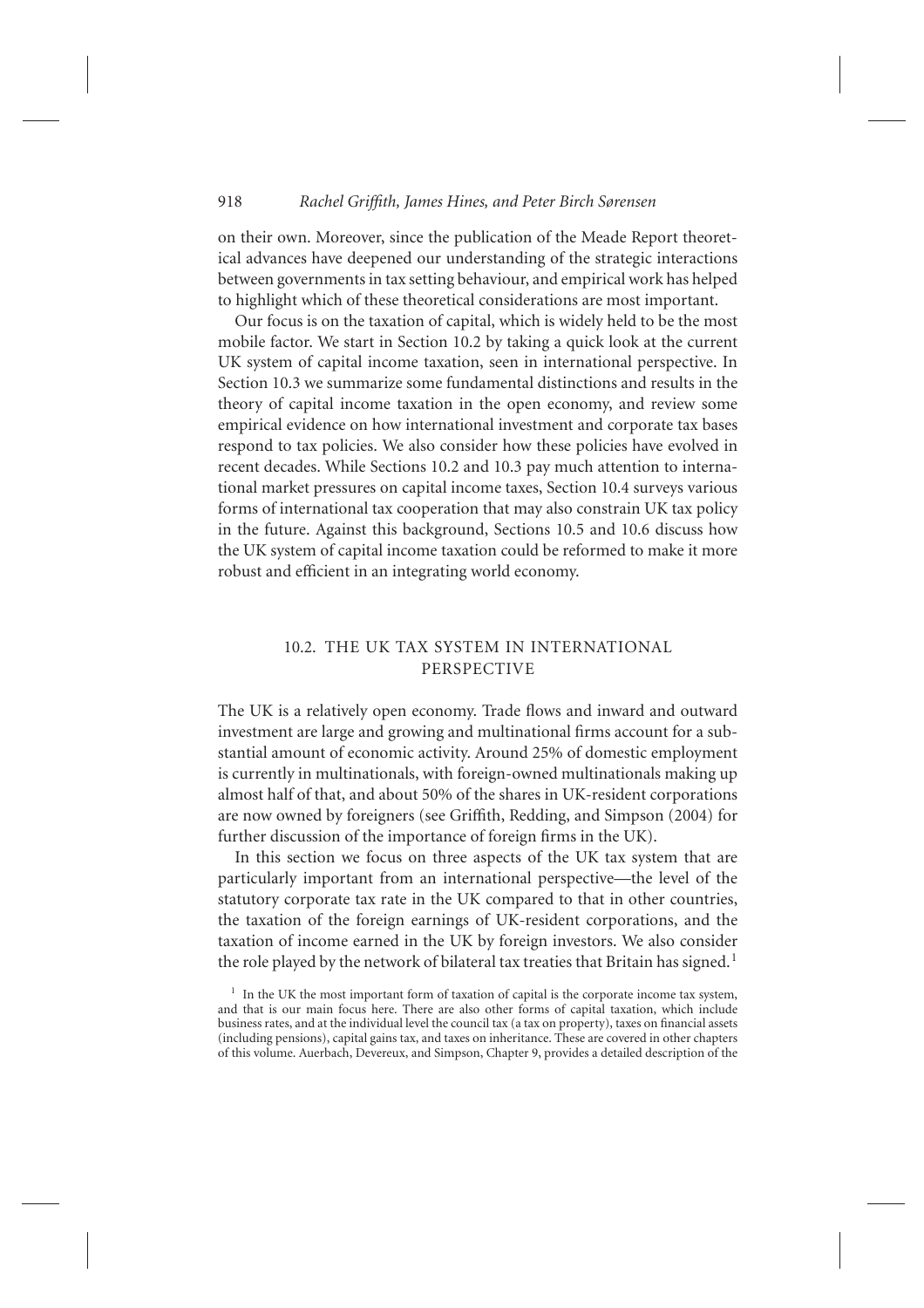*International Capital Taxation* 919



**Figure 10.1.** Statutory corporate income tax rates, 2006–07

#### **10.2.1. Corporate tax rates**

In line with trends in other major economies, the statutory tax rate on corporate income in the UK has fallen substantially over the past two decades and currently stands at 28%. This lies above the (unweighted) average across OECD countries, but is the lowest amongst G7 countries (Figures 10.1 and 10.2).

At the same time as the tax rate was lowered, reforms have reduced the generosity of various allowances. This helps to explain why corporate tax revenues in the UK have held up so well, see Figures 9.3, 9.4, and 9.5 in Chapter 9.

The use of intangible assets created through R&D is a main activity of many multinational enterprises. As an exception to the trend towards reduced reliance on special allowances, the UK introduced an R&D tax credit for large companies in April 2002 which allows a 125% deduction of R&D expenditure from taxable profits.<sup>2</sup>

UK tax treatment of corporate income, and recent reforms. In this section we focus on those aspects of the corporate income tax system that are particularly relevant from an international perspective. It is worth noting that the provisions covering the taxation of international capital income are extremely complex and it is not possible for us to address their full complexity here.

<sup>&</sup>lt;sup>2</sup> There is also an R&D tax credit for SMEs introduced in April 2000; the credit allows a 150% deduction from taxable profits, and is repayable to firms with no taxable profits.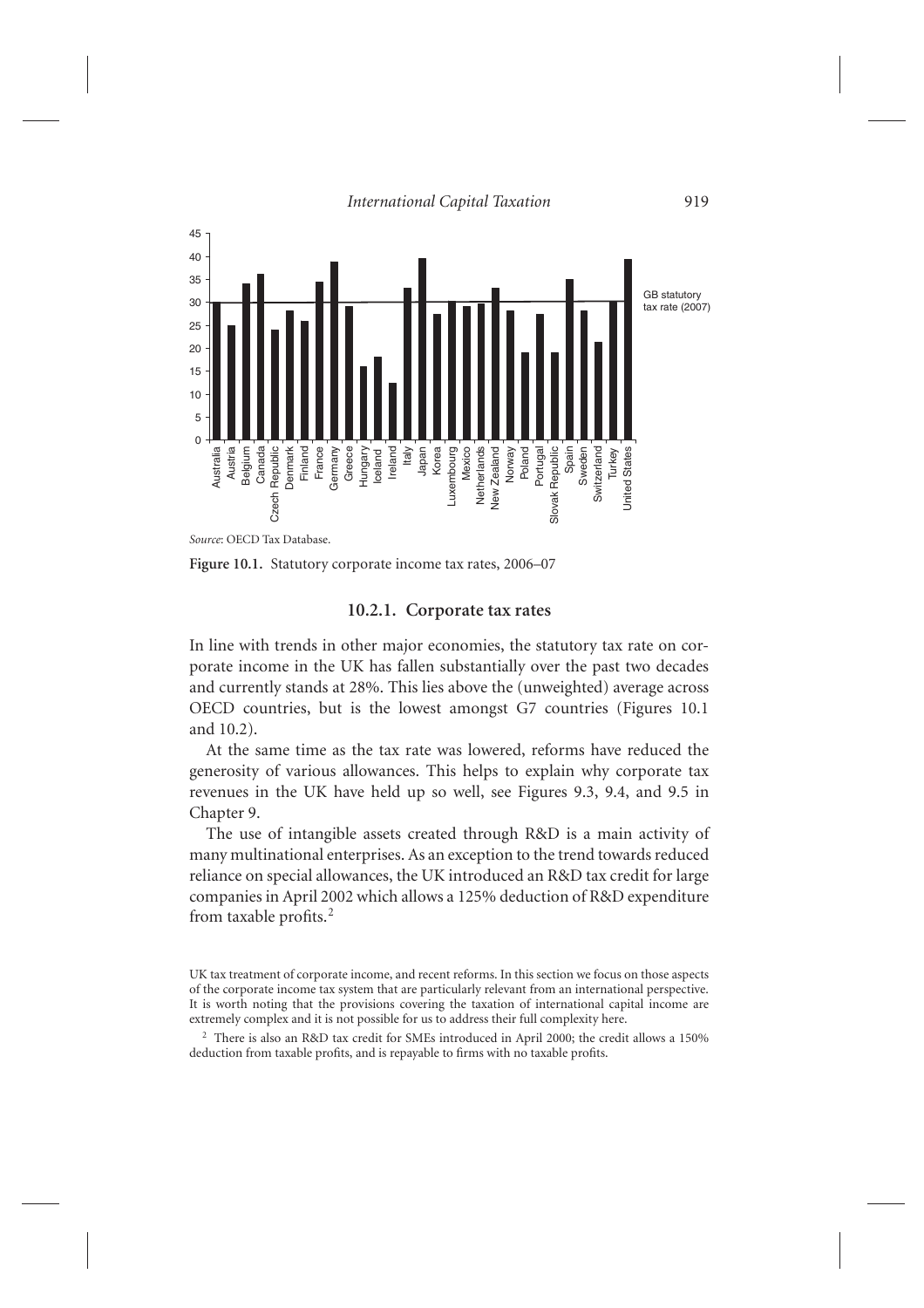

**Figure 10.2.** Statutory corporate income tax rates, G7 countries, 1979–2006

# **10.2.2. The tax treatment of foreign earnings of UK-resident corporations**

The UK operates a worldwide system of corporate income taxation, which means that UK-incorporated companies are taxed on the total earnings from activities both in the UK and overseas. To avoid double taxation, UK companies are allowed to credit foreign taxes against their domestic tax liabilities. For example, if a UK firm has an investment in Ireland, it will pay corporate tax in Ireland at the Irish rate of 12.5%. When the profit is distributed as a dividend from the Irish subsidiary to its UK parent, the profit gross of the Irish tax is liable to UK corporation tax of 28%, but the UK gives a credit for the 12.5% paid in Ireland, so the tax bill due in the UK is 15.5%. The foreign tax credit is limited to the amount of liable UK tax on the foreign income, so if the foreign tax rate exceeds the UK rate, companies effectively pay the foreign tax on their foreign earnings.

Whereas the UK (along with the US and Japan) operates a credit system, most EU countries simply exempt dividends from foreign subsidiaries from the taxable income of domestic parent companies. Under an exemption system the foreign profits are thus only taxed in the foreign source country.

In general, resident companies are not subject to UK tax on earnings from their foreign subsidiaries until the profits are repatriated to the UK. However, reforms in 2000 and 2001 to the corporate tax regime for controlled foreign companies (CFCs) restricted the ability of UK-based groups to retain profits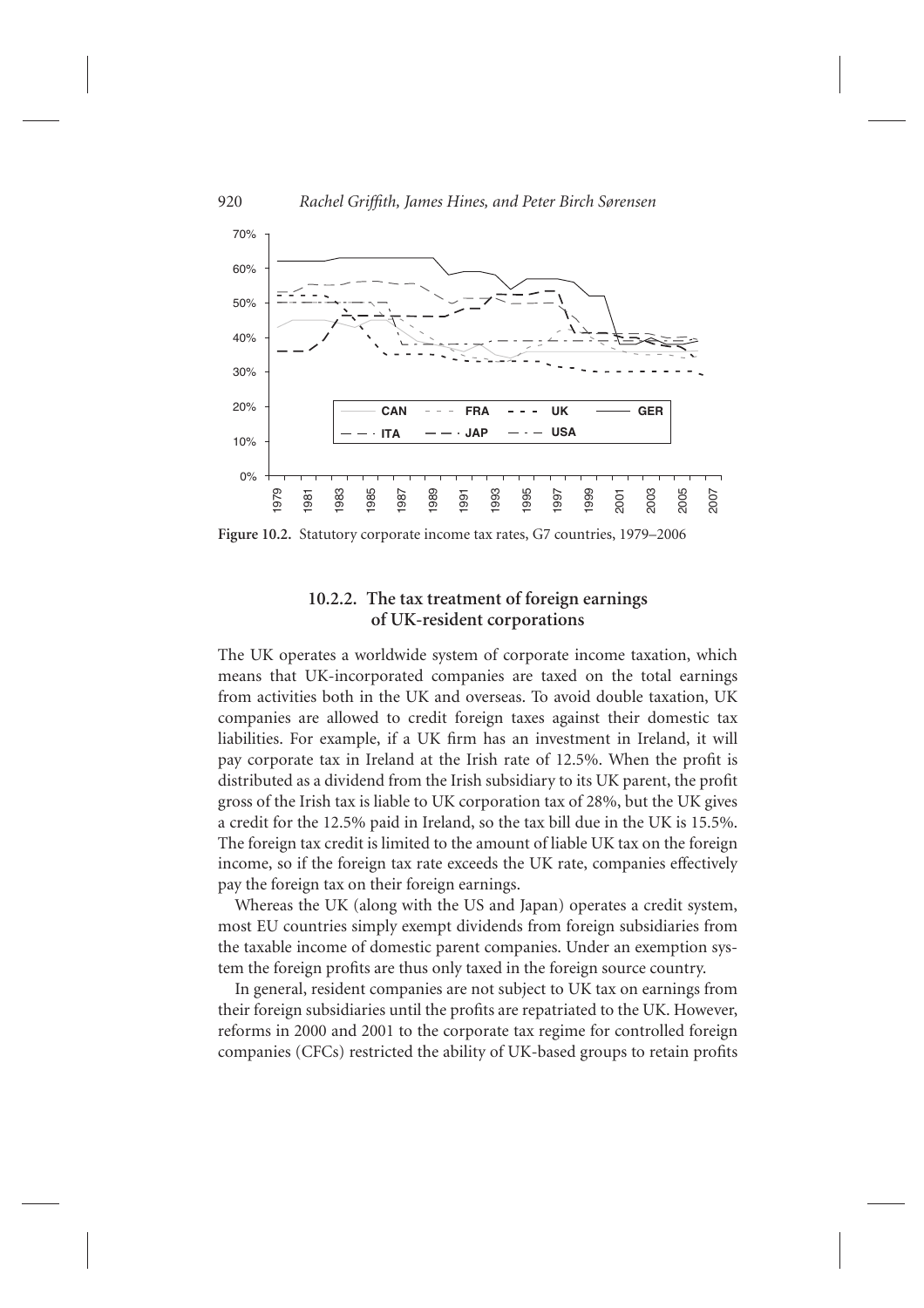## *International Capital Taxation* 921

overseas without paying a full UK tax charge. The CFC rules mean that the retained profits of subsidiaries that are located in countries where the corporation tax is less than three-quarters of the rate applicable in the UK can be apportioned back to the UK and taxed as income of the parent.

Income from foreign subsidiaries may also take the form of interest or royalties. Since these items are normally deductible expenses for the foreign subsidiary, they are subject to UK tax in the hands of the UK parent company, with a credit for any withholding taxes paid abroad.

The CFC regimes in most OECD countries distinguish between 'active' business income and 'passive' income from financial investments. Typically the CFC rules are only applied to passive investment income retained abroad. By contrast, the UK CFC regime is based on an 'all-or-nothing' approach, applying to all of the income ('active' as well as 'passive') of the foreign subsidiaries falling under the CFC rules. The UK rules are seen by many observers as being fairly strict. In June 2007 the UK Treasury published some ideas for a reform of the regime for taxing foreign income, in part spurred by a recent ruling by the European Court of Justice on the UK CFC rules. In Sections 10.4.7 and 10.5.4 we shall return to this issue.

#### **10.2.3. The tax treatment of UK earnings of foreign investors**

Like many other countries, Britain imposes tax on income earned by foreign investors on capital invested in the UK. The profits of UK branches and subsidiaries of foreign multinational companies are thus subject to the UK corporation tax, and interest, dividends, and royalties paid to non-residents may be subject to UK withholding tax. However, withholding tax rates are constrained by EU tax law and by bilateral tax treaties. In particular, as a consequence of the EU Parent-Subsidiary Directive and the Directive on Interest and Royalties, no withholding taxes are levied on dividends, interest, and royalties paid to direct investors (controlling a certain minimum of the shares in the UK company) residing in other EU countries. In general, withholding tax rates on foreign portfolio investors tend to be higher than those on direct investors, but bilateral tax treaties frequently reduce withholding taxes to very low levels, indeed often to zero.

The average level of UK withholding tax rates on non-residents have tended to vanish in recent years. This is in line with a general international trend, illustrating the difficulty of sustaining source-based taxes on the normal return to capital in a world of growing capital mobility; a theme to which we shall return.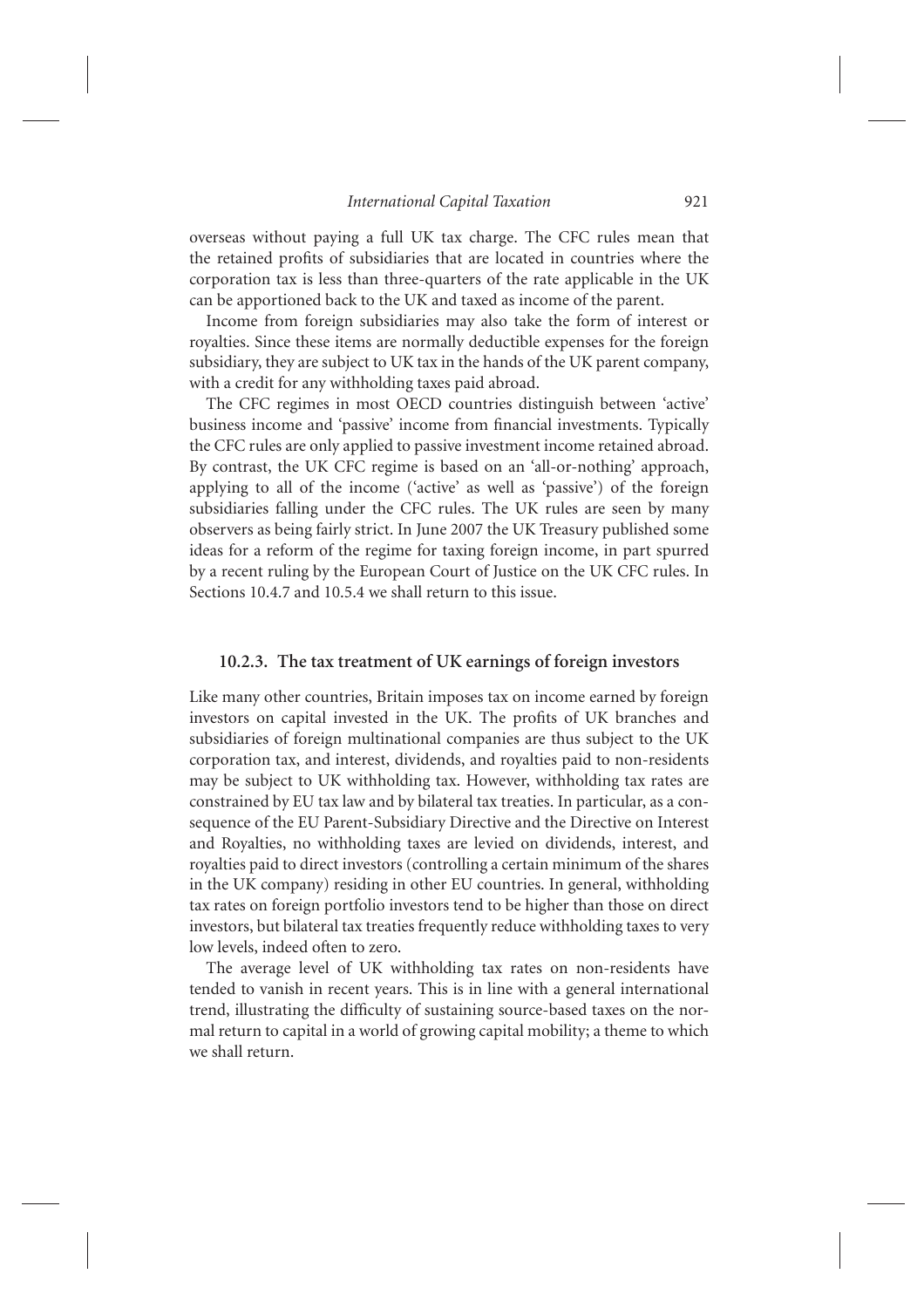## **10.2.4. Tax treaties and the allocation of taxing rights**

The UK has one of the world's largest networks of bilateral tax treaties with its trading partners. The benchmark for the negotiation of tax treaties is the *OECD Model Tax Convention on Income and Capital* which provides guidelines for the allocation of the international tax base between source and residence countries with the purpose of avoiding international double taxation. Since tax treaties typically reduce withholding tax rates on crossborder income flows significantly below the levels prescribed by domestic tax laws, a country with a wide-ranging network of tax treaties tends to become more attractive as a location for international investment.

The potential for international double taxation arises because national governments assert their right to tax income earned within their borders as well as the worldwide income of their residents. An investor earning income from abroad may therefore face a tax claim both from the foreign source country and from the domestic residence country. As far as active business income is concerned, tax treaties modelled on the OECD Convention assign the prior taxing right to the source country. According to the Convention, the residence country should then relieve international double taxation either by offering a foreign tax credit or by exempting foreign income from domestic tax. Importantly, residence countries using the credit method usually only commit to granting a credit for 'genuine' income taxes paid abroad. For example, the US government has signalled that it is not prepared to offer a foreign tax credit for cash flow type taxes paid abroad by US multinationals. Such a restriction on foreign tax credits may seriously reduce the incentive for foreign companies to invest in a country adopting a cash flow tax, thereby reducing the value of that country's network of tax treaties. In practice, this may be an important constraint on the options for tax reform available to the UK government.

A major issue in the assignment of taxing rights is how to allocate the worldwide income of multinational firms among source countries. According to UNCTAD, about one-third of international trade takes place between related entities in multinational groups, and the pricing of these transactions will determine how the total profit of the group is divided between source countries. The OECD Model Tax Convention prescribes that multinationals should apply 'arm's length' prices in intra-firm trade, that is, the prices charged should correspond to those that would have been charged between unrelated entities. The Convention leaves it to the domestic tax laws of the contracting states to detail how arm's length prices should be calculated. A main problem is that arm's length prices are often unobservable,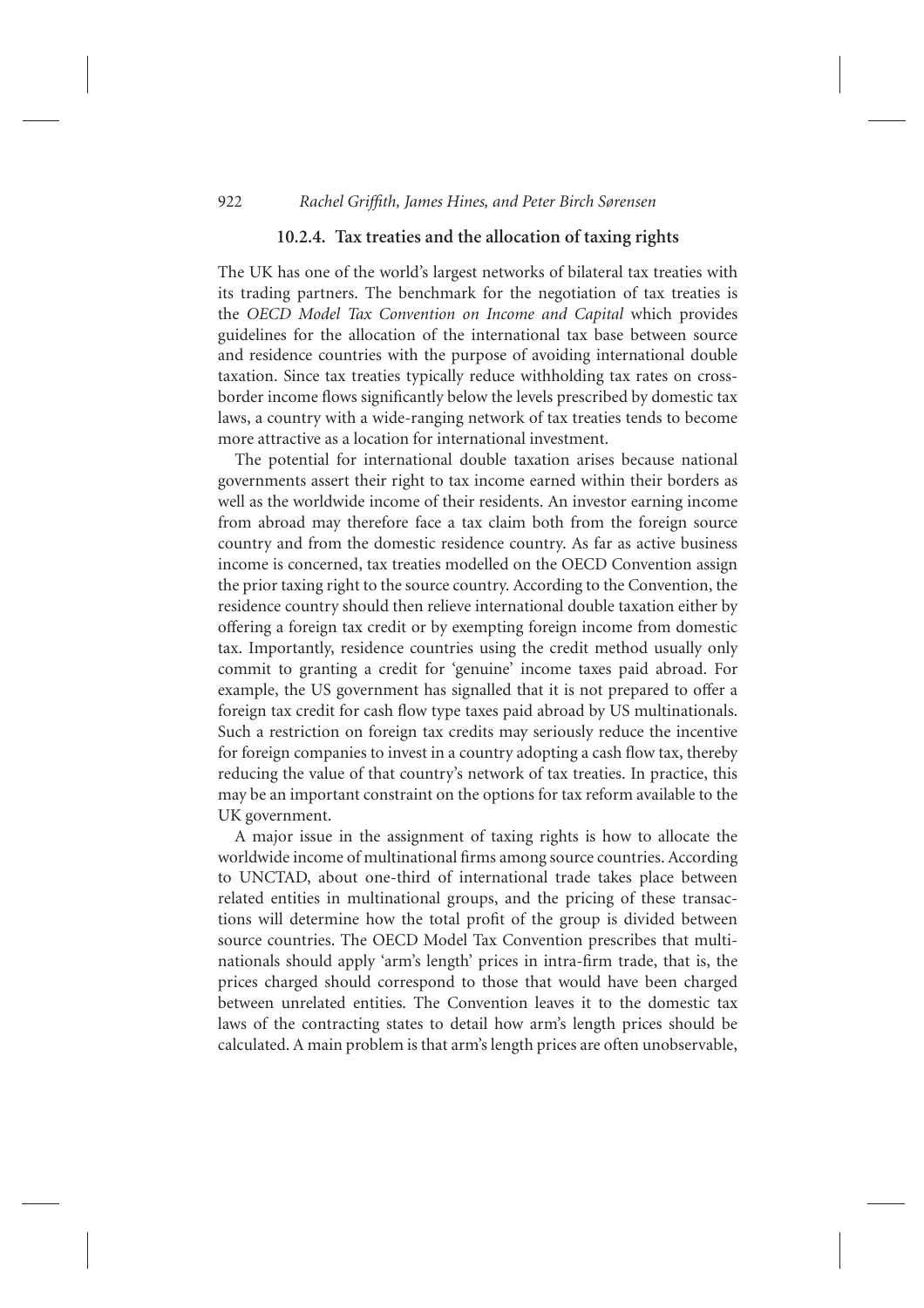## *International Capital Taxation* 923

since the specialized transactions within multinational groups frequently do not have a direct counterpart in the open market. For these situations the OECD has developed guidelines for setting transfer prices that will result in an 'appropriate' allocation of taxable profits between the related entities. However, these guidelines are often difficult to apply, and OECD member states do not always use identical formulae for calculating transfer prices. Moreover, when the tax authorities in one country have adjusted a transfer price that was deemed inappropriate, the authorities in the other country involved in the transaction do not always undertake an offsetting transfer price adjustment to ensure that profits do not get taxed twice, even though the OECD Model Tax Convention envisages such automatic adjustment, and the EU Arbitration Convention prescribes arbitration in the absence of agreement.

Because of the difficulties of defining arm's length prices, including appropriate arm's length royalty charges on intangible assets, multinationals will often have some scope for shifting profits from high-tax to low-tax countries by manipulating their transfer prices. At the same time the uncertainty whether tax administrators will accept a given transfer price adds to the investor risk of doing international business, and growing demands on multinationals to document how they calculate their transfer prices raise the costs of tax compliance. For these reasons transfer pricing problems are a major concern for taxpayers as well as tax administrators. The issue is particularly important for Britain as the home and host of so many multinational enterprises. Against this background Sections 10.5.5 and 10.5.6 will discuss some reform proposals involving reduced reliance on arm's length transfer pricing in the allocation of the international tax base.

# 10.3. THE EFFECTS OF CAPITAL TAXES IN AN OPEN ECONOMY: THEORY AND EVIDENCE

## **10.3.1. Some fundamental distinctions**

#### *What are taxes on capital and who pays them?*

Capital taxes include taxes on (the return to) business assets as well as taxes on saving such as those falling on interest, dividends, and capital gains on the various assets held by households. Most tax systems, including that of the UK, make a distinction for tax purposes between capital held by individuals and capital held in the corporate sector. For example, in the UK property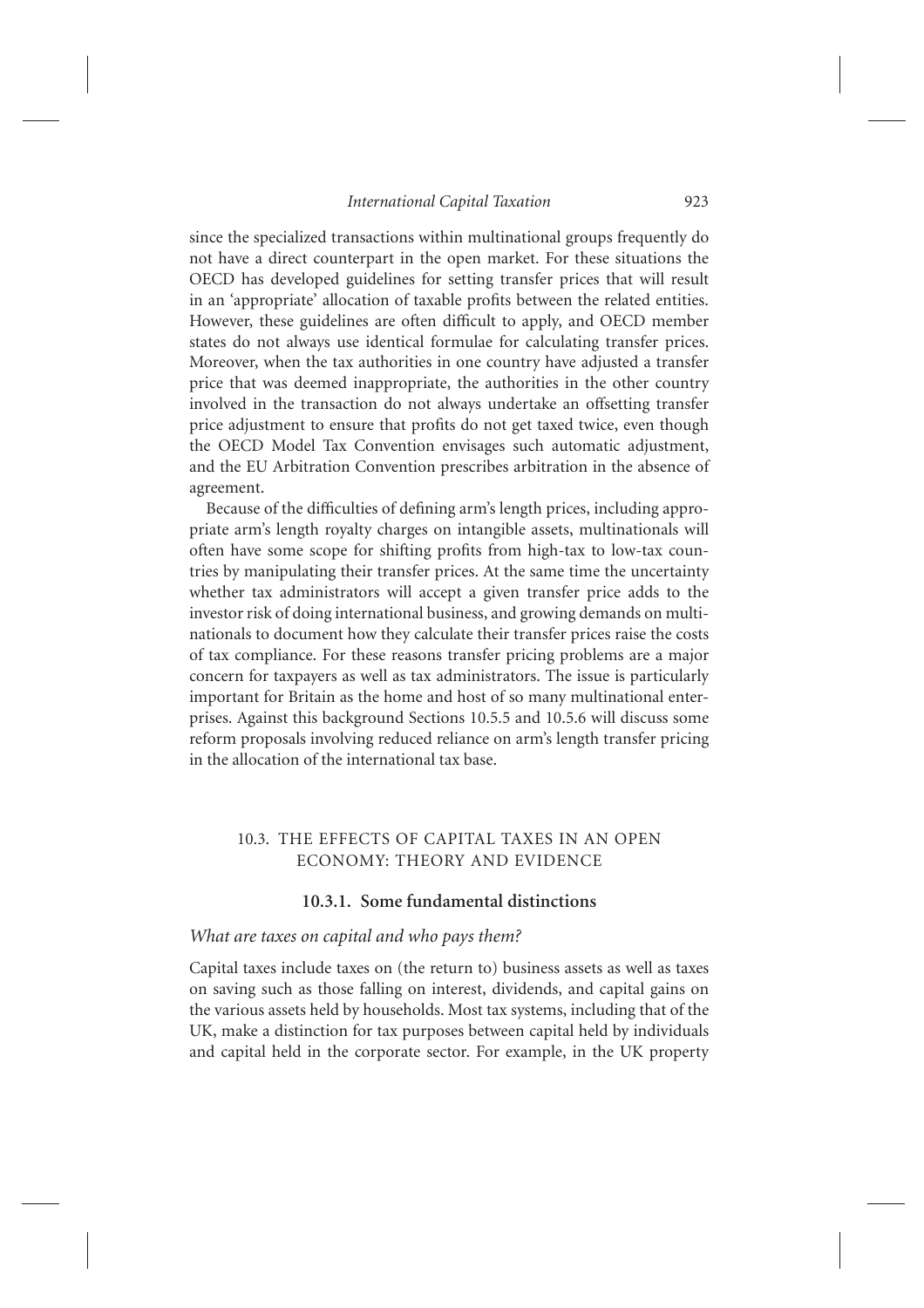that is owned by individuals is usually subject to council tax, while property that is owned by an incorporated firm is subject to Non-domestic (or Business) Rates.

A distinction to be made when considering any tax, which is particularly important when considering capital taxes, is between who the tax is *levied* on and who the tax is *incident* on. The incidence of all taxes ultimately falls on individuals in their capacity as capital owners, workers, and consumers. For a variety of reasons it may be preferable to levy the taxes at the corporate level (for example, it may be administratively cheaper to collect), but this does not tell us who ultimately pays the tax. For example, in the UK personal income taxes are generally collected from employers via the PAYE system, but we think of the incidence of this tax as falling on the workers, not the owners of the firm.

It turns out to be very difficult to identify which individuals capital taxes are incident on. Work dating back to the seminal paper by Harberger (1962) has tried to estimate the incidence of the different taxes. The idea developed by Harberger was that, in order to work out who bears the burden of a tax, we need to have an economic model that describes how the tax will affect factor and product prices, and how different individuals will respond to these changes in price.

Harberger showed that in a closed economy with both individually owned and corporate owned capital, a tax levied on corporate income is borne by all capital (both that owned by individuals and that owned by incorporated firms). This is because, in response to the tax capital migrates from the corporate sector to the non-corporate sector until the returns in the two sectors are equalized. Thus, the tax on corporate income does not fall on shareholders, but on all owners of capital.

This work was based on a number of assumptions that have since been relaxed in the literature. A recent paper by Auerbach (2005) provides an excellent summary of this literature. For our purposes here one of the key assumptions to be relaxed was that the economy was closed. The challenge that globalization and increased mobility poses for the UK tax system is that corporate income can arise in the UK that is derived from any combination of UK or foreign-resident individuals holding shares (or debt) in UK or foreignresident firms that operate in the UK, abroad, or in a range of countries. In addition, tax changes in one location will lead individuals to move real and financial capital between locations and can affect where they report income from capital.

We return below to what the literature tells us about tax incidence, and thus optimal tax setting behaviour by governments, when we take these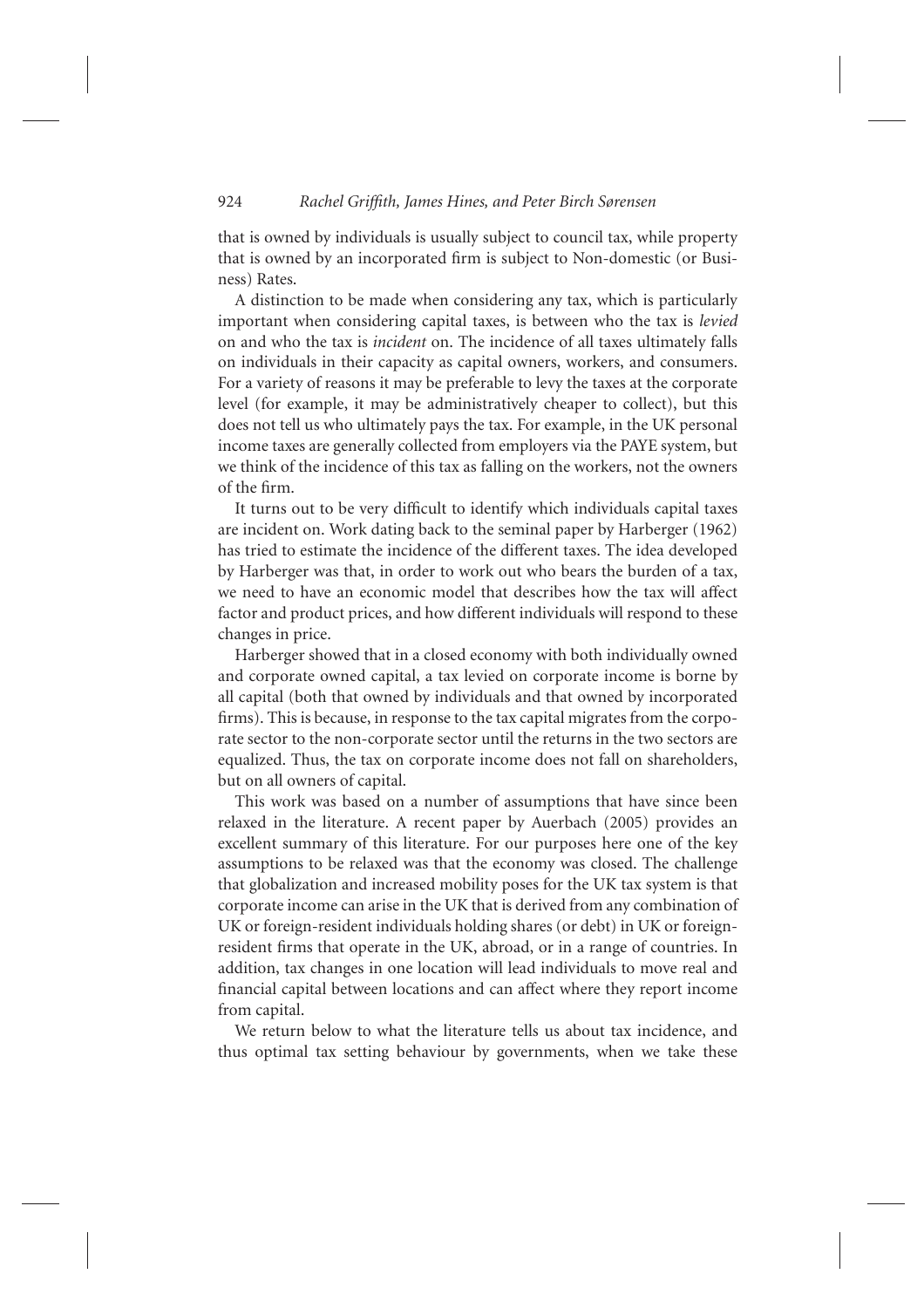considerations into account. But before we do so, it is useful to make a few more fundamental distinctions.

## *Source and residence based taxes*

A fundamental distinction in the open economy is that between source-based and residence-based capital income taxes. Under the *source* principle (the return to) capital is taxed only in the country where it is invested. Sourcebased taxes are therefore taxes on investment. Under the *residence* principle the tax is levied only on (the return to) the wealth owned by domestic residents, whether the wealth is invested at home or abroad. Since wealth is accumulated saving, residence-based taxes are taxes on saving.

In an open economy with free international mobility of capital, the two types of taxes have very different effects on the domestic economy and on international capital flows. A small open economy does not have any noticeable impact on the international interest rate or the rate of return on shares required by international investors. Hence the cost of investment finance may be taken as given from the viewpoint of the small open economy. If the domestic government imposes a source-based business income tax, the pre-tax return to domestic investment will have to rise by a corresponding amount to generate the after-tax return required by international investors. Hence domestic investment will fall and capital will flow out of the country until the pre-tax return has risen sufficiently to compensate investors fully for the imposition of the source tax. Thus the incidence of a source-based capital tax falls entirely on the immobile domestic factors of production (land and labour). However, domestic saving will be unaffected, since a source-based capital income tax does not change the after-tax return that savers can earn in the international capital market.

On the other hand, a residence-based capital income tax (based on the residence of the individual taxpayer) will reduce the after-tax return available to domestic savers, thereby discouraging savings, but will leave the before-tax returns unaffected. Since a residence-based tax has no impact on foreignlocated investors it will not raise the cost of domestic investment finance, so domestic investment will be unaffected. This means that the incidence of the tax is on the owners of capital. With unchanged investment and lower domestic saving, net capital imports will have to increase.

## *Types of neutrality*

One of the guiding principles of taxation is neutrality: a well-designed tax system should not distort decisions (except where intended to do so). When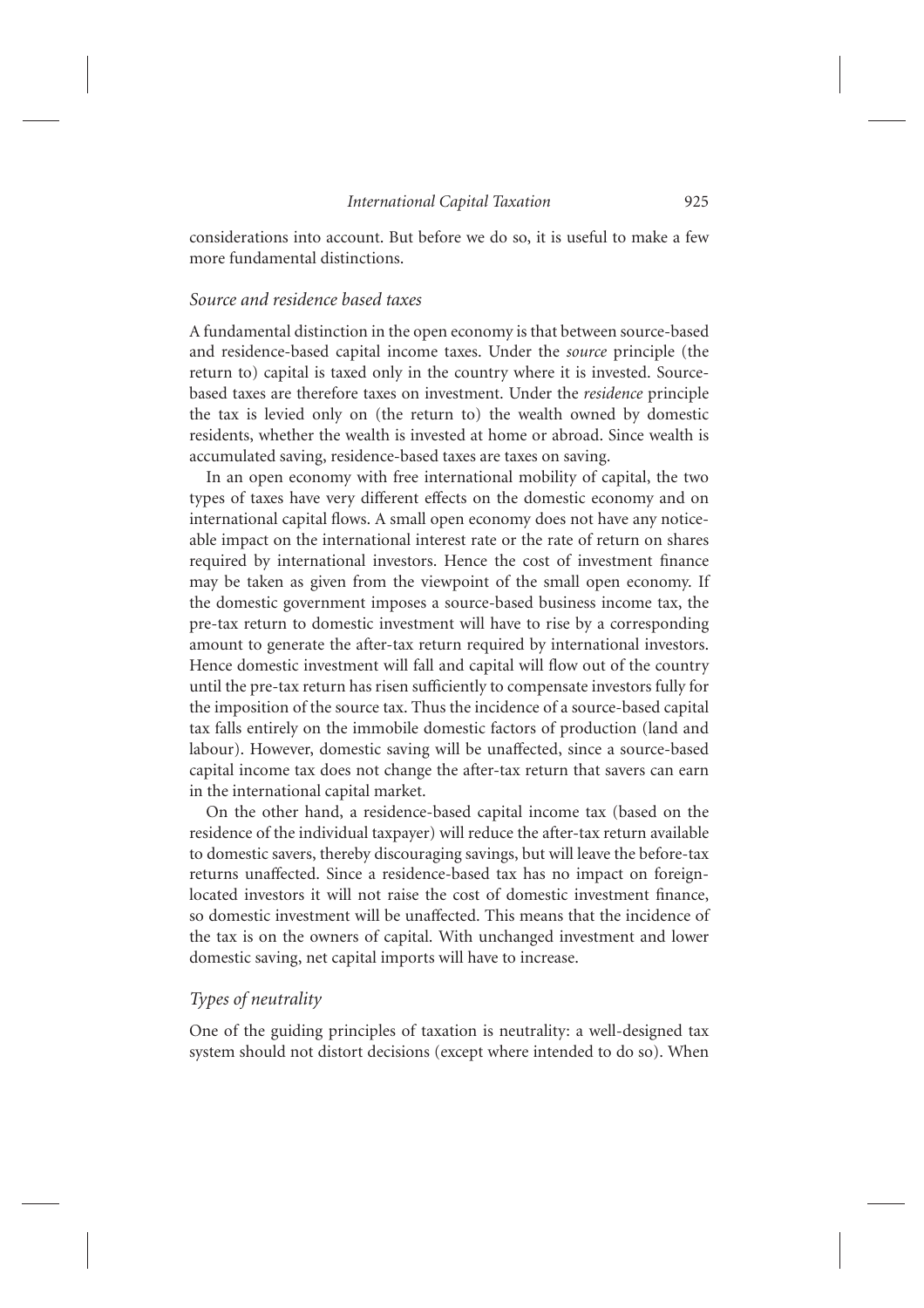we are confronted with the complexity of the global economy an important question becomes—what forms of neutrality are we most concerned about?

A pure source-based tax gives us *capital import neutrality* (CIN) investment into the UK is treated the same for tax purposes regardless of the country of origin. CIN is achieved when foreign and domestic investors in a given country are taxed at the same effective rate and residence countries exempt foreign income from domestic tax.

A pure residence-based tax gives us *capital export neutrality* (CEN) investments from the UK are treated the same for tax purposes regardless of the destination. While consistent residence-based taxation ensures CEN, this type of neutrality may also be attained even if source countries tax the income from inbound investment, provided residence countries offer a full credit for foreign taxes against the domestic tax bill.

So far we have treated the residence of the corporation and residence of the shareholder as synonymous. However, cross-border investment has increased dramatically over the past few decades, and in most OECD countries a large fraction of the domestic capital stock is now owned by foreign investors.

Ownership may have important implications for the assets (in particular intangible assets) that are used, and thus the productivity of firms. From this perspective it is important that the tax system satisfies Capital Ownership Neutrality (CON), that is, that it does not distort cross-country ownership patterns. As we explain in Section 10.5.1, CON can be achieved if *all* countries tax on the residence principle (i.e. tax worldwide income) and use the same tax base definition *or* if they *all* exempt foreign income from domestic tax.

In Section 10.5 we return to discuss the choice between alternative methods of international double tax relief and their implications for the various types of neutrality.

# *Normal returns and rents*

Another fundamental distinction is the one between taxes on the *normal return* to capital and taxes on *rents*. Rents are profits in excess of the going market rate of return on capital. For debt capital the normal return is the market rate of interest on debt, which will vary with the level of risk, and for equity it is the required market rate of return on stocks in the relevant risk class.

In a closed economy a tax on the normal return to capital will tend to reduce the volume of saving and investment (if the elasticity of saving with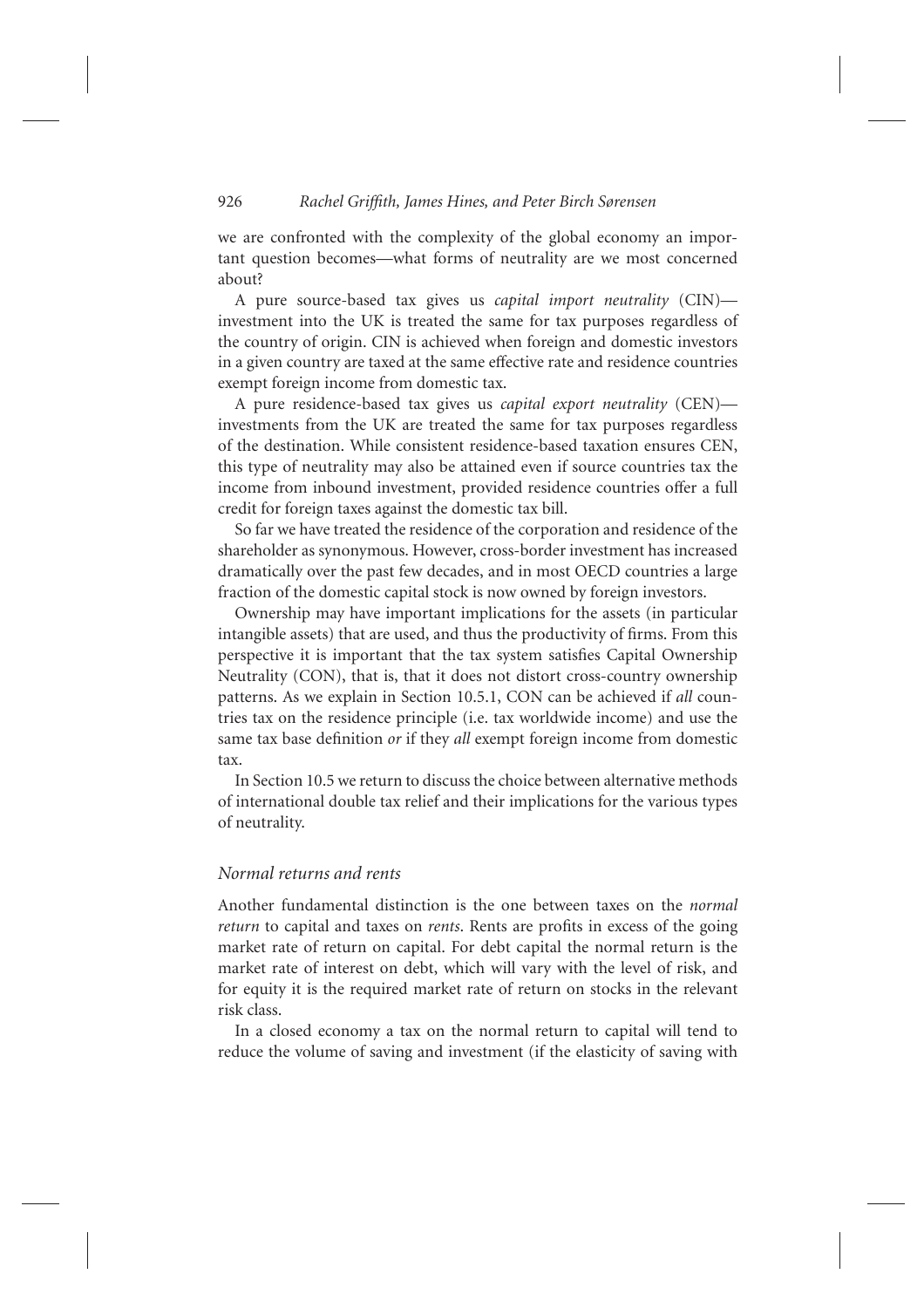respect to the net return is positive). However, according to the traditional view a tax on pure rents will in principle be non-distortionary in a closed economy.

This view assumes that investors can vary the capital stock in a smooth and continuous manner. In such a setting taxes on infra-marginal profits, or rents, have no impact on investment levels. As long as there are positive profits to be earned, investors will continue to invest. Recent analysis, however, has considered the possibility of 'lumpy' investments where investors must either commit a large chunk of capital or none at all (Devereux and Griffith (1998, 2002)). In these models taxes on pure rents may affect both the composition and level of investment.

In an open economy a source-based tax on rents may also reduce domestic investment if the business activity generating the rent is internationally mobile, that is, if the firm is able to earn a similar excess return on investment in other countries. It is therefore important to distinguish *firmspecific* or *mobile* from *location-specific* or *immobile* rents. A source-based tax is non-distortionary only if it falls on *location-specific* rents. Locationspecific rents may be generated by the exploitation of natural resources, by the presence of an attractive infrastructure, or by agglomeration forces (see Baldwin and Krugman (2004)), whereas firm-specific rents may arise from the possession of a specific technology, product brand, or management know-how.

#### **10.3.2. Optimal tax setting behaviour**

One of the best-known results in the literature on optimal tax setting behaviour states that in the absence of location-specific rents, a government in a small open economy should not levy any source-based taxes on capital.<sup>3</sup> As already noted, a small open economy faces a perfectly elastic supply of capital from abroad, so the burden of a source-based capital tax will be fully shifted onto workers and other immobile domestic factors via an outflow of capital which drives up the pre-tax return. In this process the

<sup>&</sup>lt;sup>3</sup> This result was originally derived by Gordon (1986) and restated by Razin and Sadka (1991). These authors did not explicitly include rents in their analysis, but their reasoning implies that a source-based tax on perfectly mobile rents is no less distortionary than a source tax on the normal return, as pointed out by Gordon and Hines (2002). The prescription that small economies should levy no source-based capital income taxes is usually seen as an application of the Production Efficiency Theorem of Diamond and Mirrlees (1971) which states that the optimal second-best tax system avoids production distortions provided the government can tax away pure profits and can tax households on all transactions with firms.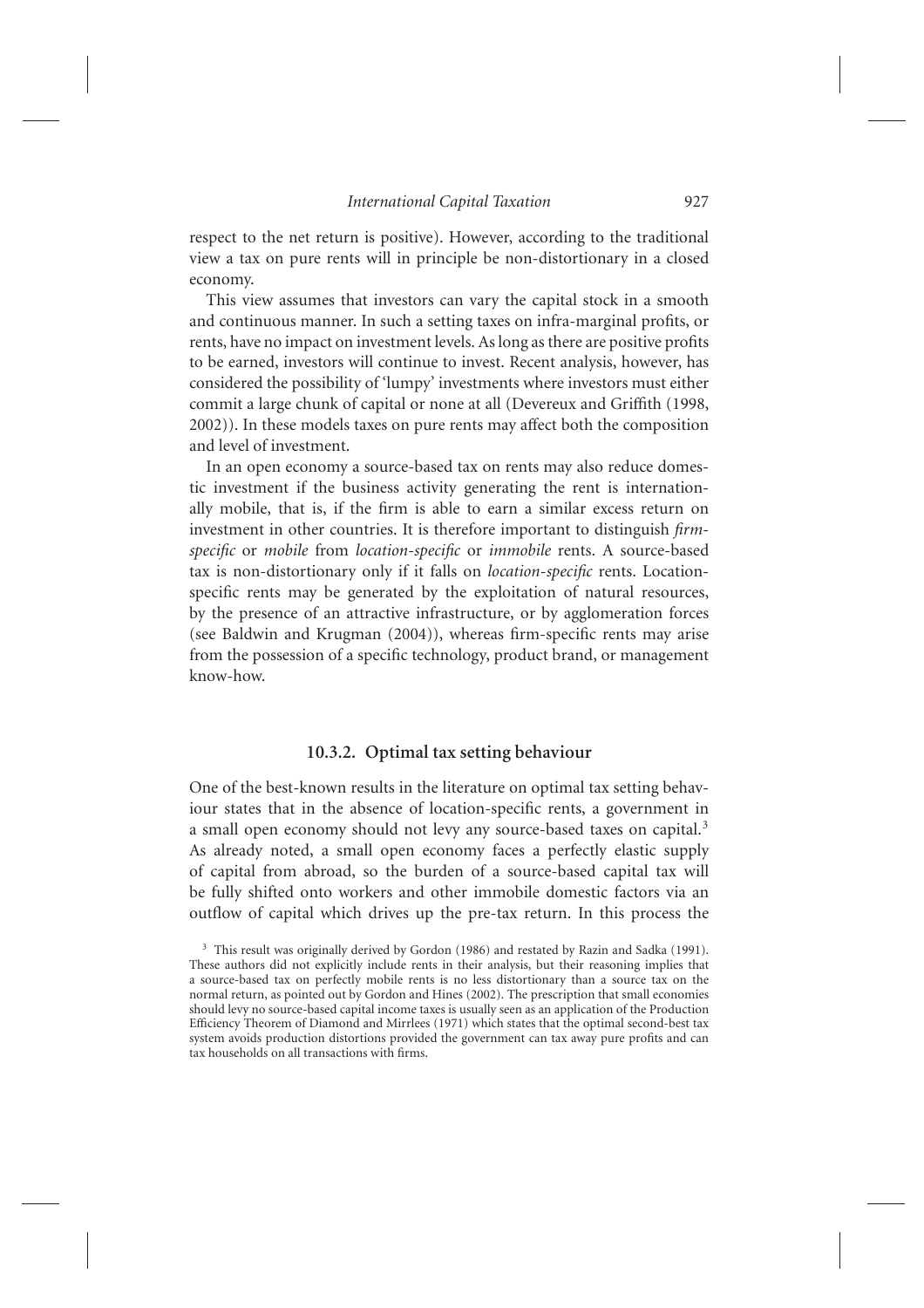productivity of the domestic immobile factors will fall due to a lower capital intensity of production. To avoid this drop in productivity, it is more efficient to tax the immobile factors directly rather than indirectly via the capital tax.

This suggests that if governments pursue optimal tax policies, we might expect to observe a gradual erosion of source-based capital income taxes in the recent decades when capital mobility has increased. However, the literature has identified a number of factors that may offset the tendency for source-based taxes to vanish.

First, if firms can earn location-specific rents by investing in a particular location, the government of that jurisdiction may impose some amount of source tax without deterring investors. Moreover, when location-specific rents co-exist with foreign ownership of (part of) the domestic capital stock, it may seem that the incentive for national governments to levy source-based capital taxes is strengthened, since they can export part of the domestic tax burden to foreigners whose votes do not count in the domestic political process (see Huizinga and Nielsen (1997)). Mintz (1994) and others have suggested that increases in foreign ownership may be an important reason why governments choose to maintain source-based capital income taxes.

A second point is that the prediction that source taxes on capital will vanish assumes that capital is perfectly mobile. In practice, there are costs of adjusting stocks of physical capital so such capital cannot move instantaneously and costlessly across borders. Since adjustment costs tend to rise more than proportionally with the magnitude of the capital stock adjustment, the domestic capital stock will only fall gradually over time in response to the imposition of a source-based capital income tax (see Wildasin (2000)). In present value terms, the burden of the tax therefore cannot be fully shifted onto domestic immobile factors, and hence a government concerned about equity may want to impose a source-based capital tax, particularly if it has a short horizon.

A third factor that may help to sustain a source-based tax like the corporate income tax is that it serves as a 'backstop' for the personal income tax. The corporation tax falls not only on returns to (equity) capital but also on the labour income generated by entrepreneurs working in their own company. In the absence of a corporation tax, taxpayers could shift labour income and capital income into the corporate sector and accumulate it free of tax while financing consumption by loans from their companies. Still, while it is easy to see why protection of the domestic personal tax base may require a corporation tax on companies owned by *domestic* residents, it is not obvious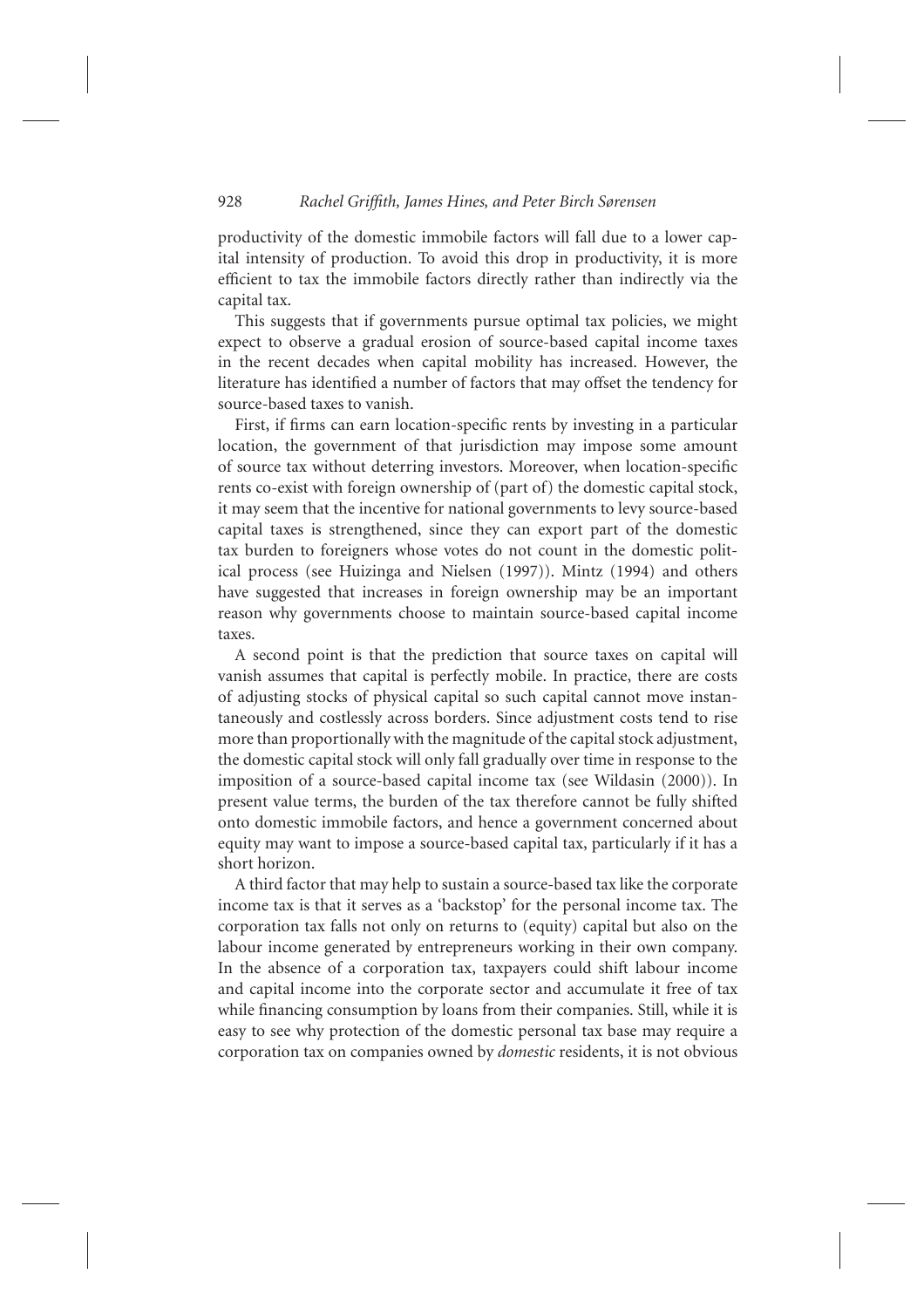why it requires a source-based corporation tax on *foreign-owned* companies whose shareholders are not liable to domestic personal tax. However, as pointed out by Zodrow (2006, p. 272), if foreign-owned companies were exempt from domestic corporate income tax, it might be relatively easy to establish corporations that are nominally foreign-owned but are really controlled by domestic taxpayers, say, via a foreign tax haven. Hence the backstop function of the corporation tax may be eroded if it is not levied on foreignowned companies.

Finally, even though it may be inefficient to tax capital income at source, the voting public may not realize that such a tax tends to be shifted to the immobile factors, so levying a source-based corporation tax may be a political necessity, since abolition of such a tax would be seen as a give-away to the rich, including rich foreign investors. More generally, if there are political limits to the amount of (explicit) taxes that can be levied on other bases, it may be necessary for a government with a high revenue requirement to raise some amount of revenue via a source-based capital income tax, even if such a tax is highly distortionary.

In summary, while the simplest theoretical models predict that sourcebased capital income taxes will tend to vanish in small open economies, there are a number of reasons why such taxes may nevertheless be able to survive the ongoing process of international capital market integration. In the next section we consider some evidence which is relevant for the debate on the viability of capital income taxes.

# **10.3.3. Empirical evidence on corporate taxation in the open economy**

Since the corporate income tax is the most important capital income tax, we shall mainly focus on trends in company taxation. In particular, we ask: How do multinational companies react to international tax differentials? How do national tax policies try to take advantage of these company reactions, and how do the policies of different countries interact? Finally, how have corporate tax revenues evolved as a result of changing government policies and private sector reactions to these policies?

#### *The response of real investment to international tax differentials*

How responsive is the international location of real investment to differences in (effective) national tax rates, and has it become more responsive over time?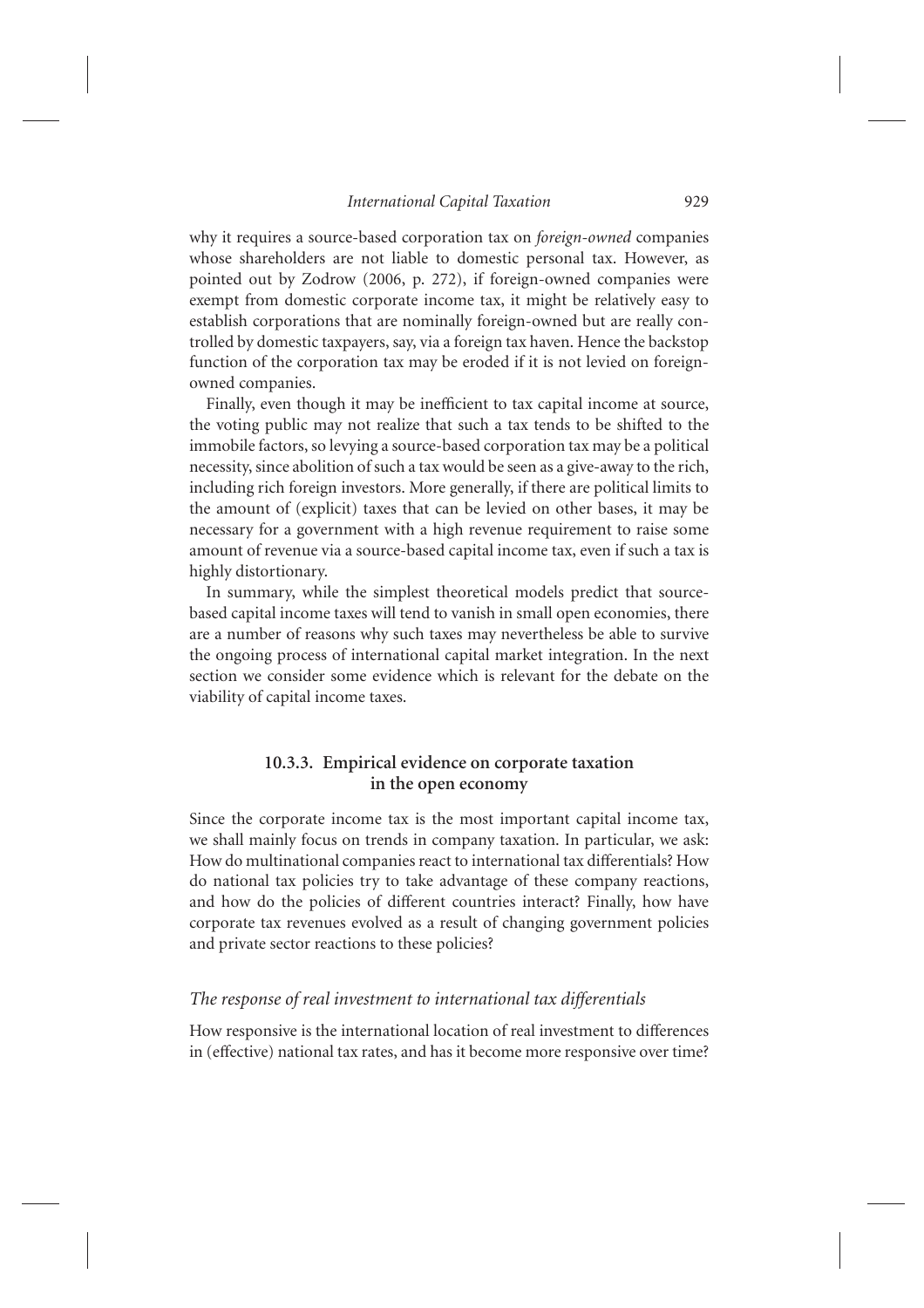The main approach of studies addressing this question has been to estimate the sensitivity of firms to changes in tax regimes. Hines (1999) reviews this literature and concludes that the allocation of real resources is highly sensitive to tax policies.<sup>4</sup> Devereux and Griffith (2002) discuss these findings and the literature on which they are based. They conclude that, while there is some evidence that taxes affect firms' location and investment decisions, it is not clear how big this effect is. Thus, while we can say that tax policy is important, we are unable to say precisely how strongly international real investment will react to specific changes in national tax policies.

## *The reaction of ownership patterns to tax differentials*

As we explain in Section 10.5.1, the productivity of the assets used by multinational companies may depend on who owns them. If inter-jurisdictional tax differentials distort the pattern of ownership, they may therefore reduce economic efficiency. Hines (1996) compared the location of investment in the US by foreign investors whose home governments grant foreign tax credits for federal and state income taxes with the location of investment by those whose home governments do not tax income earned in the US. Investors who can claim credits against their home-country tax bill for state income taxes paid in the US should be much less likely to avoid high-tax states. Hines found foreign investor behaviour to be consistent with this hypothesis, indicating that the tax system does in fact influence the identity of the owners of assets invested in a particular jurisdiction. Desai and Hines (1999) also found that American firms shifted away from international joint ventures in response to the higher tax costs created by certain provisions of the US Tax Reform Act of 1986.

## *Taxation and international income-shifting*

By lowering their corporate income tax rates, individual governments may try to shift both real activity and taxable corporate profits into their jurisdiction. There is ample evidence that international profit-shifting does indeed take place, despite the attempts of governments to contain it via transfer-pricing regulations and rules against thin capitalization. Thus, using different methods of identifying income-shifting, Grubert and Mutti (1991), Hines and Rice (1994), Altshuler and Grubert (2003), Desai et al. (2004), and Sullivan (2004)

<sup>4</sup> Devereux, Griffith, and Klemm (2002), de Mooij and Ederveen (2003), and Devereux and Sørensen (2006) also provide reviews of this literature.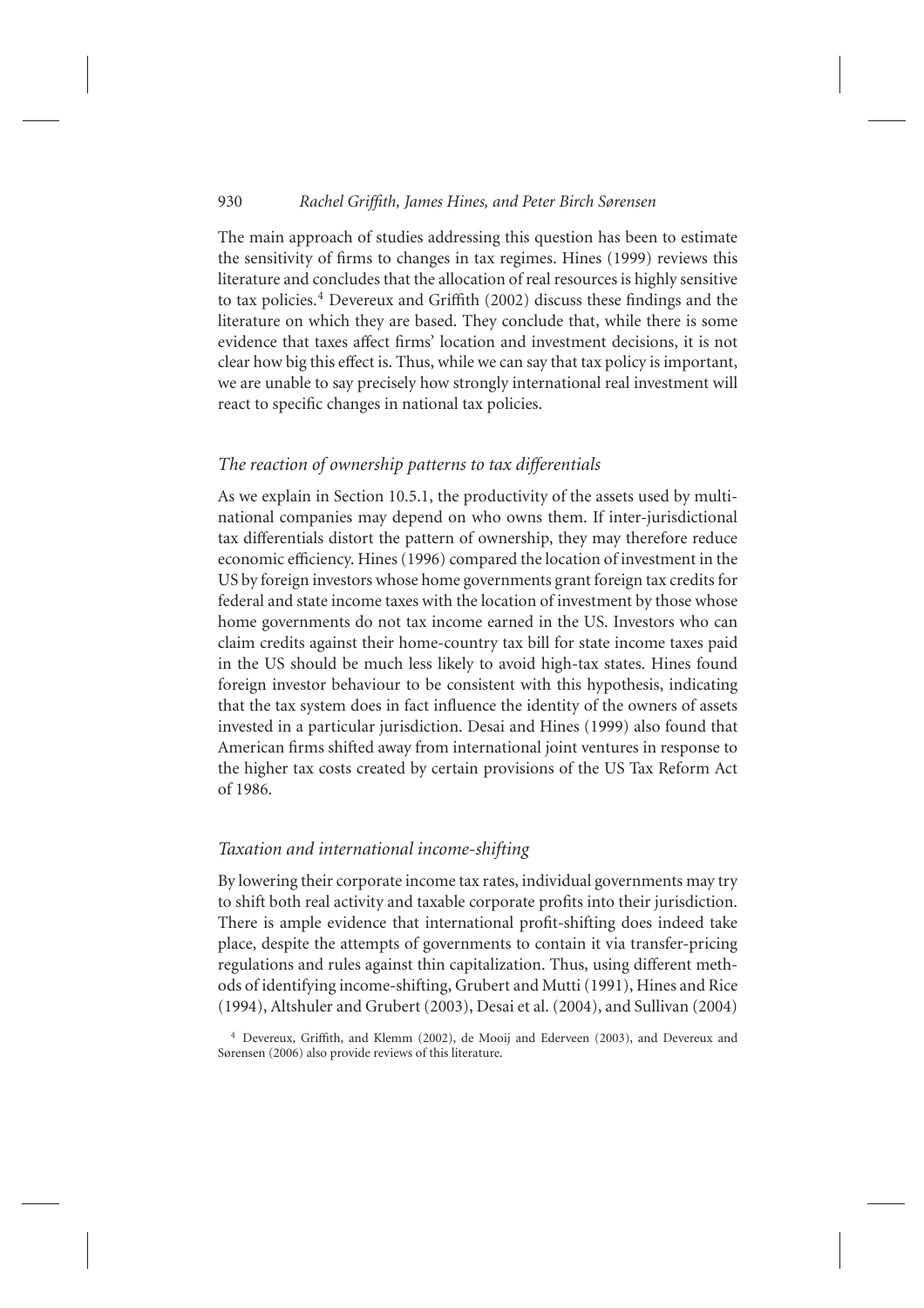all find evidence of significant tax-induced profit-shifting between the US and various other countries. Weichenrieder (1996) and Mintz and Smart (2004) find similar evidence for Germany and Canada, respectively, and Bartelsman and Beetsma (2003) use a broader data set to support their hypothesis of taxavoiding profit-shifting within the OECD area.

#### *Strategic interaction in tax rate setting*

In so far as growing capital mobility of capital increases the sensitivity of capital flows to tax differentials, one might expect the tax policy of individual countries to become more sensitive to the tax policies pursued by other countries. There is a small but growing literature that tries to estimate whether individual governments cut their own tax rate in response to tax-rate cuts abroad. Devereux, Lockwood, and Redoano (2002) find evidence of such strategic interaction in corporate tax setting in the OECD between 1992 and 2002 and in the EU-25 between 1980 and 1995. Besley, Griffith, and Klemm (2001) also found evidence of interdependence in the setting of five different taxes in the OECD between 1965 and 1997, with a stronger interdependence the greater the mobility of the tax base. However, interdependence in tax setting might not reflect competition for mobile tax bases; it could also be the result of 'yardstick' competition where politicians mimic each others' tax policies to seek the votes of informed voters, or it could simply reflect a convergence in the dominant thinking regarding appropriate tax policies, for example, a growing belief across countries that a tax system relying on broad tax bases combined with low tax rates is less distortionary. This literature still has far to go in distinguishing between these explanations.<sup>5</sup>

#### *Tax exporting*

As discussed above, a government seeking to maximize the welfare of its own citizens will be tempted to 'export' some of the domestic tax burden to foreigners through a source-based capital income tax. Ceteris paribus, one would expect the incentive for such tax-exporting to be stronger the

<sup>&</sup>lt;sup>5</sup> There are also a number of papers that have looked at policy interdependence across sub-national governments. Brueckner and Saavedra (2001) find strategic interaction in local property taxes in cities in the Boston metropolitan area and Brett and Pinkse (2000) obtain similar results using business property taxes of municipalities in British Columbia (Canada). Buettner (2001) finds interdependence for local business tax across German municipalities, while Esteller-Moré and Solé-Olé (2002) study Canadian income taxes and find evidence of interdependence across Canadian provinces. A paper that specifically finds evidence of yardstick competition is Besley and Case (1995) using income tax data for US states.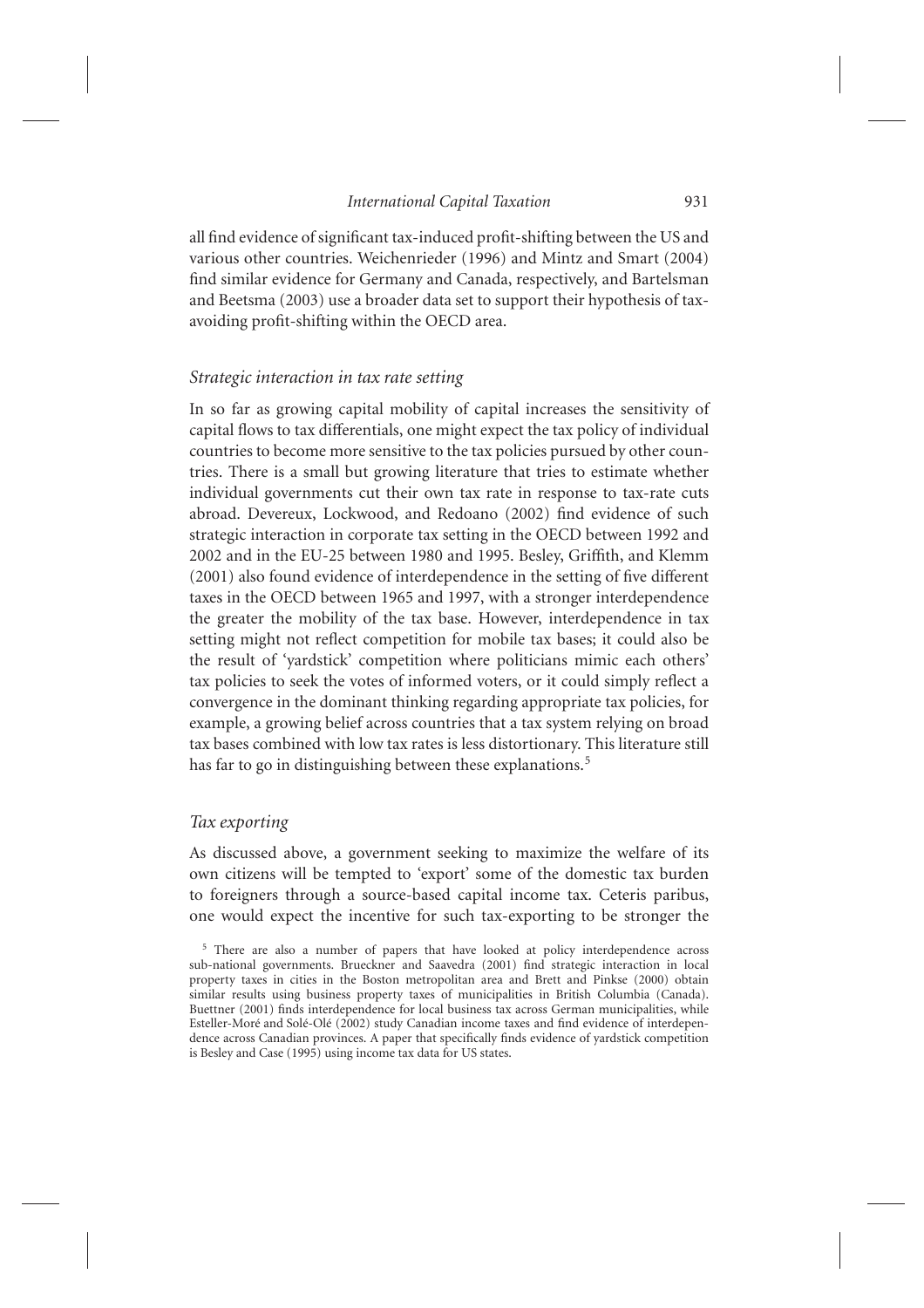higher the degree of foreign ownership of the domestic capital stock. Recent empirical evidence provided by Huizinga and Nicodème (2006) confirms this hypothesis. Using firm-level data from twenty-one European countries for the period 1996–2000, they find a strong positive relationship between foreign ownership and the corporate tax burden. According to their benchmark estimate, an increase in the foreign ownership share by 1% raises the average corporate tax rate by between a half and 1%. However, as this is the only study that we know of that reports this result, it remains to be seen how robust it is.

# *Trends in tax rates*

Statutory corporate income tax rates have fallen substantially in most OECD countries over the last decades. This would seem to support the hypothesis that growing capital mobility and the ensuing international tax competition puts downward pressure on source-based capital income taxes. However, statutory corporate tax rates remain far above zero, and corporate tax bases in almost all OECD countries have also expanded, through reductions in the generosity of allowances. Thus the *effective* corporate tax rates have fallen, but by much less than the statutory tax rates (see, inter alia, Chennells and Griffith (1997), Devereux, Griffith, and Klemm (2002), Griffith and Klemm (2004), and Devereux and Sørensen (2006)). This finding is based on an analysis of 'forward-looking' measures which use the methodology developed by Auerbach (1983) and King and Fullerton (1984) on the basis of Jorgenson's  $(1963)$  user cost of capital.<sup>6</sup>

# *Trends in tax revenues*

Forward-looking measures of effective tax rates seek to illustrate the effect of the tax code on the current incentive to invest. However, these measures may not fully capture all of the special provisions of the tax code which affect the incentives to invest in particular sectors or assets. Some studies have therefore focused on 'backward-looking' measures of effective tax rates based on actual revenues collected. The actual taxes paid in any given year will be a function of past decisions over investment, the profitability of those investments, loss carry forward, and a range of other factors. Thus it is not clear that backwardlooking measures of effective tax rates are very meaningful for evaluating the

<sup>6</sup> This was further developed by Devereux and Griffith (1998). For an overview and discussion of different measures, see Devereux et al. (2002), Devereux (2004), and Sørensen (2004a).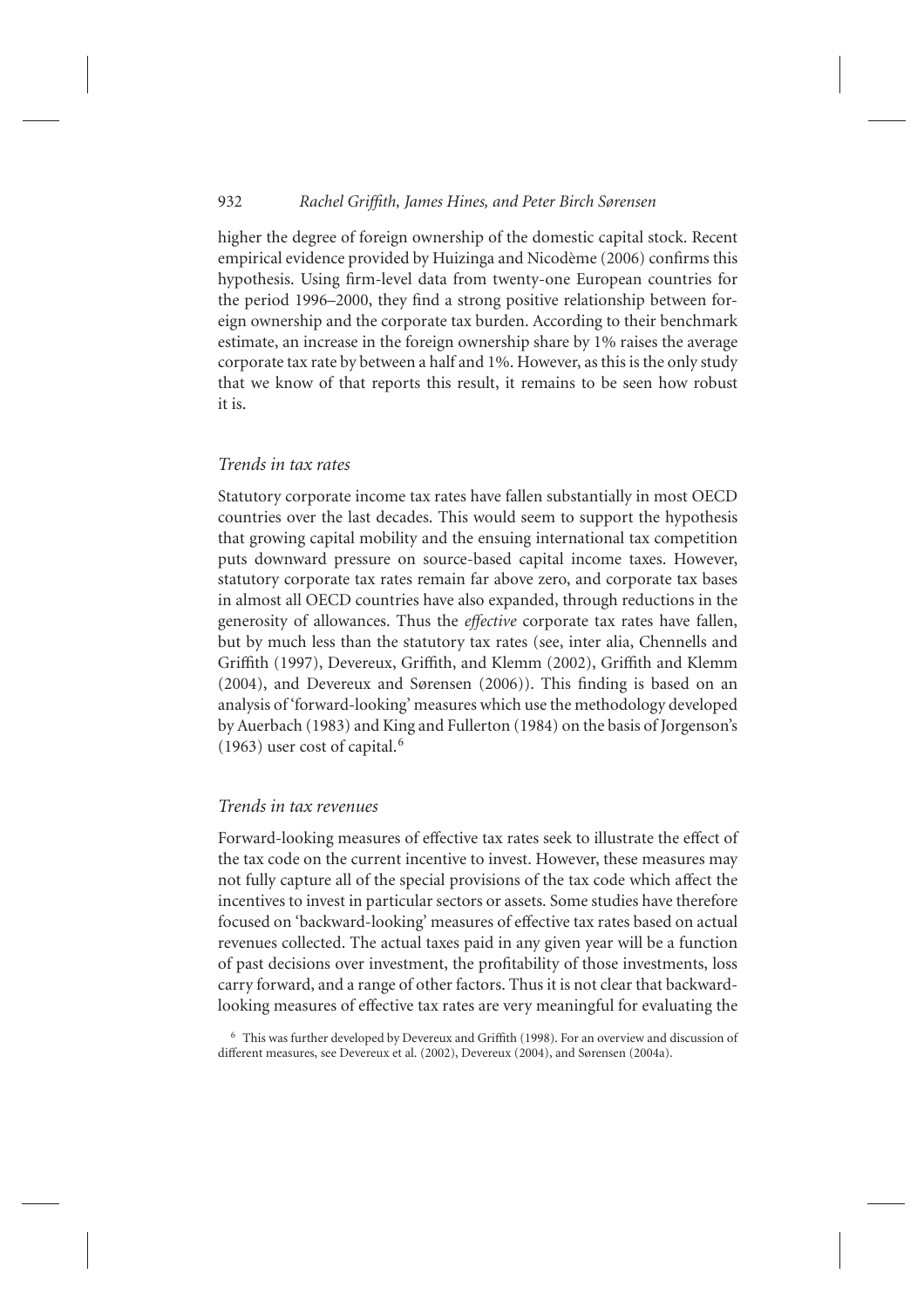effects of changes in tax rules on investment incentives, although they do of course provide information on the ability of governments to collect revenue from capital income taxes. The backward-looking measures do not show any systematic tendency for the overall effective tax rate on capital income to fall (see Carey and Rabesona (2004)). This is consistent with the fact documented in Devereux and Sørensen (2006) that corporate tax revenues have remained fairly stable and have even increased as a percentage of GDP in several OECD countries.

How can the buoyancy of corporate tax revenues be reconciled with the tendency for average effective corporate tax rates to fall? Using data from OECD national income accounts, Sørensen (2007) finds that, while the total profit share has remained fairly stable, the share of total profits accruing to the corporate sector has in fact tended to increase significantly in several countries during the last two decades. The evidence presented by de Mooij and Nicodème (2006) suggests that part of the increase in the corporate share of total profits reflects tax-induced income-shifting from the non-corporate to the corporate sector.

To sum up, there is evidence that the location of real investment, the crosscountry pattern of company ownership and in particular the location of paper profits react to international tax differentials. There is also evidence that national tax policies are inter-dependent, although the extent to which this reflects competition for mobile tax bases is unclear. Further, statutory corporate tax rates have fallen significantly in recent decades and forwardlooking measures of effective tax rates have also tended to fall, but corporate tax revenues have been stable or even increased. Thus source-based capital income taxes seem alive and well.

# 10.4. INTERNATIONAL TAX COOPERATION

What has been the experience with international tax cooperation, and what does it say about the prospects for greater cooperation in the future? Do countries benefit from international cooperation, and if so, how much do they benefit and what costs do they incur from the constraints that cooperative agreements necessarily entail? In this section of the chapter we consider these controversial issues. We start by discussing the case for international cooperation on tax policy. We then describe the most important international and European initiatives to coordinate national policies in the area of capital income taxation.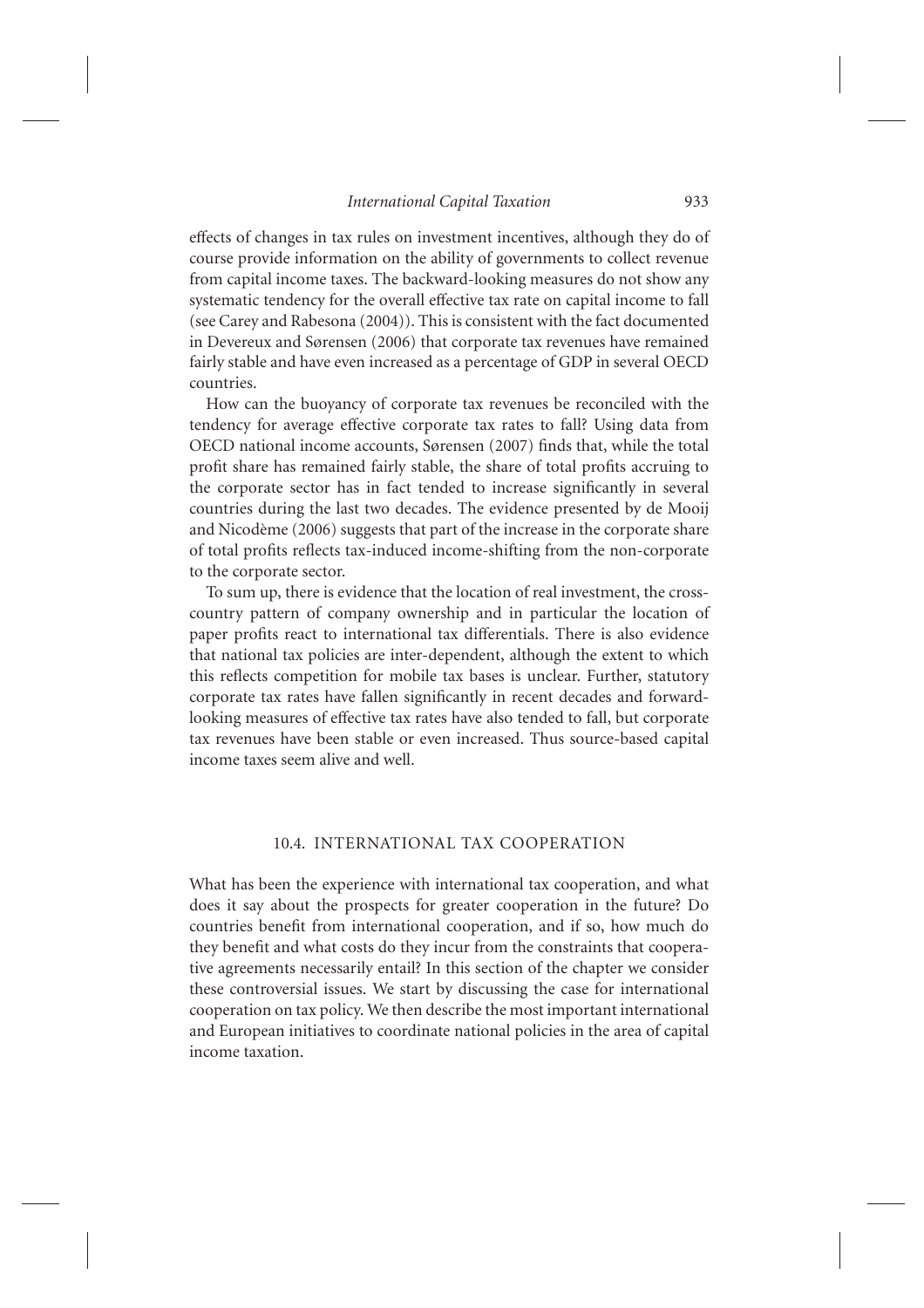# **10.4.1. Non-cooperative tax setting and the case for tax coordination**

Since the publication of the Meade Report a large literature on the noncooperative tax setting behaviour of governments has developed. This literature has focused on the international spillover effects which national tax policies can have, and which are not accounted for when governments choose their tax policies solely with the purpose of maximizing national welfare. For example, if one country lowers its source-based corporate income tax, it may attract corporate investment from abroad, thereby reducing foreign national income and foreign tax revenues. When this spillover effect is not accounted for by individual governments, there is a presumption that corporate tax rates will be set too low from a global perspective.<sup>7</sup>

The problem may be put another way: From a global viewpoint the elasticity of the capital income tax base with respect to the (effective) capital income tax rate is determined by the elasticity of saving with respect to the net rate of return. This elasticity is often thought to be quite low. However, from the perspective of the individual country, the elasticity of the capital income tax base is greatly increased by international capital mobility when taxation is based on the source principle. To minimize tax distortions, individual countries will therefore tend to set a rather low source-based capital income tax rate even though global capital supply might not be very much discouraged if all countries chose a higher tax rate. If the marginal source of public funds is a source-based capital tax, as assumed by Zodrow and Mieszkowski (1986), the result will be an under-provision of public goods relative to the global optimum. Alternatively, if governments can rely on other sources of public finance and if there are no location-specific rents, as assumed by Razin and Sadka (1991), capital mobility will tend to drive source-based capital income taxes to zero, causing a shift of the tax burden towards immobile factors such as labour. From a global efficiency viewpoint this is likely to imply an excessive taxation of labour relative to capital if labour supply is elastic, and it may also imply greater inequality of income distribution, as capital income tends to be concentrated in the top income brackets.

The reasoning above underlies the popular view that growing capital mobility will trigger a 'race to the bottom' in capital income tax rates through ever fiercer tax competition. But non-cooperative tax setting need not always drive capital income taxes below their globally optimal level. As noted in

<sup>7</sup> Oates (1972) provided an early analysis of the effects of fiscal externalities. Gordon (1983) elaborated these ideas, and many others have since contributed to the literature. See Wilson (1999) for a survey.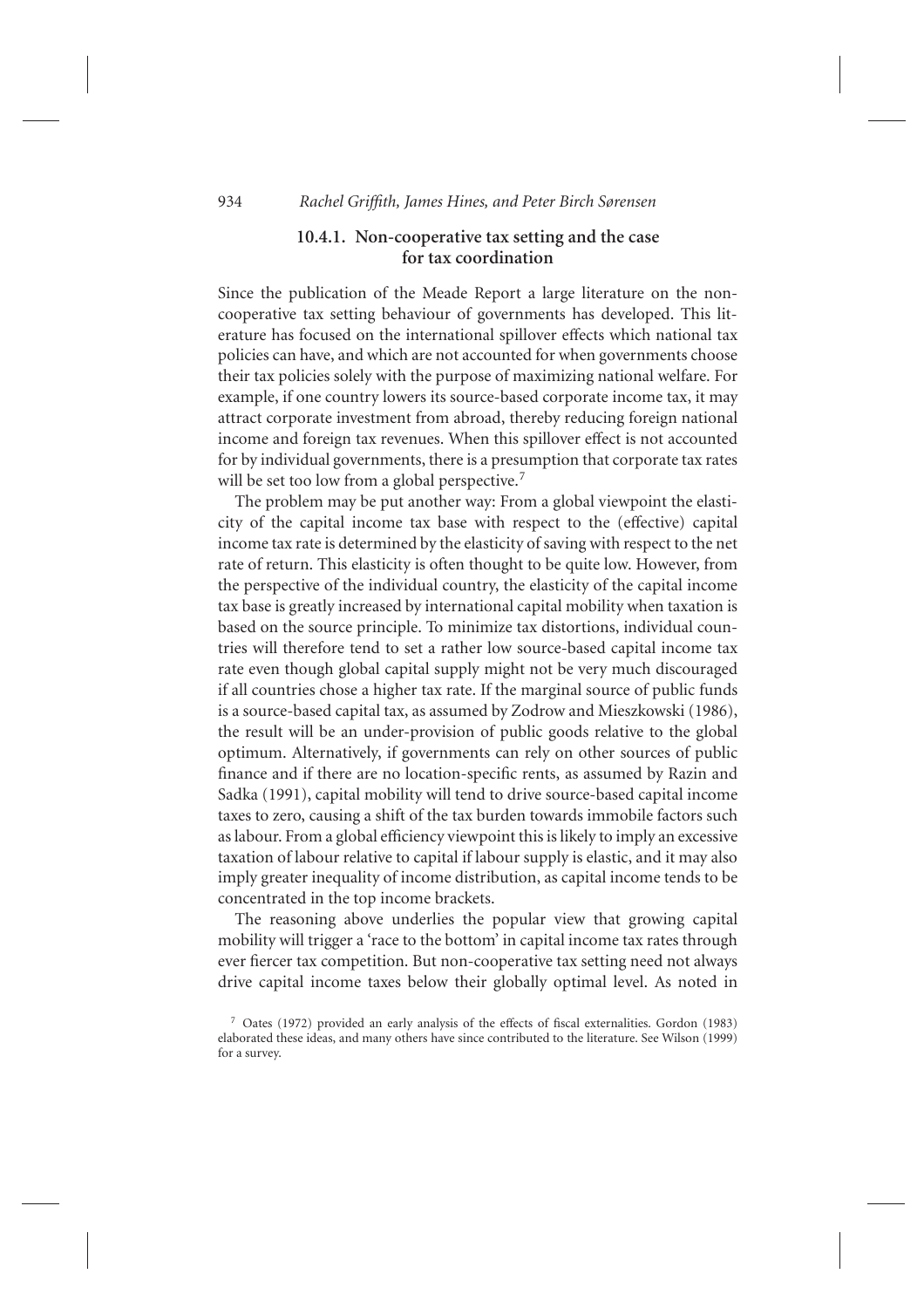Section 10.3.2, source-based taxes on location-specific rents may be a way of exporting some of the domestic tax burden onto foreigners, and since growing capital mobility tends to increase the foreign ownership share of the domestic capital stock, it strengthens the incentive for tax exporting through a higher corporate tax rate. Hence one cannot say a priori whether effective corporate tax rates will become too high or too low as a result of increased capital mobility.

At any rate, both tax competition and tax exporting imply international fiscal spillovers, and unless the two effects happen exactly to offset each other, the existence of these fiscal externalities provides a case for international tax coordination. If tax competition exerts the dominant effect, global welfare may be improved through a coordinated rise in corporate tax rates. By contrast, if the incentive for tax exporting dominates, there is a case for an internationally coordinated cut in corporate tax rates.<sup>8</sup>

The fiscal spillovers described above would vanish if capital income taxation were based on a consistent residence principle. Thus, one form of international tax cooperation could be measures such as international exchange of information that could help national governments to implement the residence principle. However, a pure residence principle would require source countries to give up their taxing rights which is hardly realistic.

## **10.4.2. The case for tax competition**

The theoretical models predicting welfare gains from tax coordination implicitly or explicitly assume that governments are benevolent, acting in the best interest of their citizens. To put it another way, these models assume that government policy decisions reflect a well-functioning political process ensuring a 'correct' aggregation of voter preferences.

Proponents of tax competition typically challenge this assumption. They argue that, because of imperfections in the political process, governments tend to tax and spend too much, and that this tendency may be offset by

<sup>8</sup> It should be noted that fiscal spillovers arise because governments are assumed to deviate from 'marginal cost pricing', i.e. the marginal effective tax on a unit of investment is assumed to deviate from the marginal cost incurred by the government in providing public goods and services to firms. If the source tax on capital were simply a user fee reflecting the government's marginal cost of hosting investment, a substantial body of literature has shown that international tax competition in tax rates and infrastructure services could well lead to an efficient level and allocation of investment (for a brief survey of this 'Tiebout' literature, see Wildasin and Wilson (2004, section 3)). However, our discussion assumes that governments will typically need to mobilize some net fiscal resources from the corporate income tax rather than just using it as a pure benefit tax.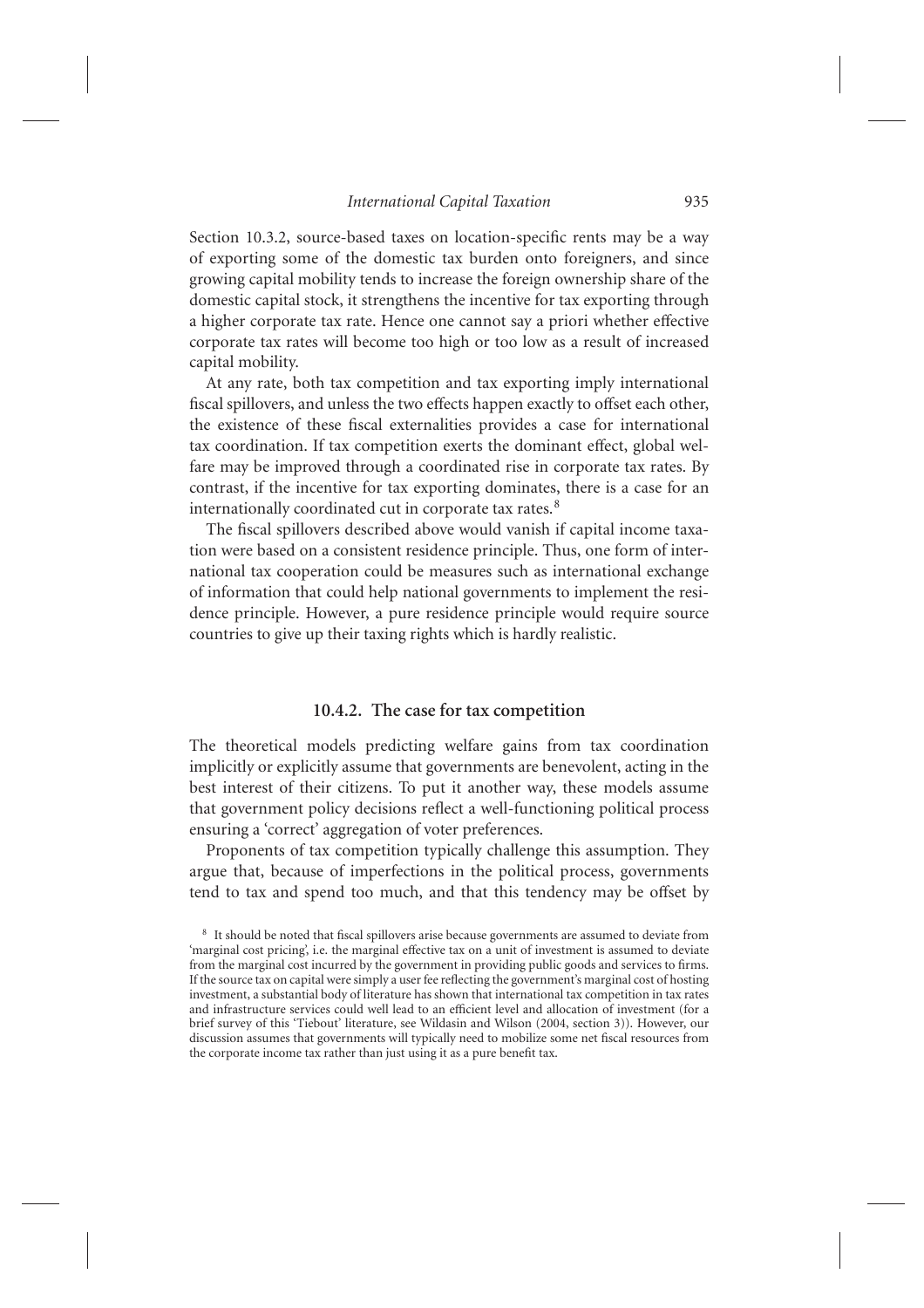allowing international tax base mobility, since this will make it more difficult to raise public funds.

An early and rather uncompromising version of this sceptical view of government was presented by Brennan and Buchanan (1980) who claimed that policy makers basically strive to maximize public revenues and to spend it on wasteful rent-seeking activities that do not benefit the general public. In popular terms, the government is seen as an ever-expanding 'Leviathan' that needs to be tamed, and one way of 'starving the beast' is to allow interjurisdictional competition for mobile tax bases, since this will reduce the revenue-maximizing tax rates.

More moderate advocates of tax competition argue that, because of the importance of lobbying groups for electoral outcomes, and due to asymmetric information between bureaucrats and politicians regarding the cost of public service provision, there is a tendency for governments to give in to pressure groups and to accept low productivity in the production of public services, resulting in inefficiently high levels of taxation and public spending. The claim is that lobbyism and asymmetric information imply a bias in the political process in favour of bureaucrats and other special interests. Since tax base mobility increases the distortionary effects of taxation, it may be expected to harden voter resistance to higher tax rates, thus forcing politicians to pay greater attention to the welfare of the ordinary citizen rather than serving special interests. In this way it is believed that tax competition will reduce the scope for rent-seeking and increase public sector efficiency.

In addition to these general arguments in favour of tax competition, the academic literature has pointed out two political economy reasons why tax competition in the area of capital income taxation may be beneficial even in the absence of rent-seeking and special interest groups (see Persson and Tabellini (2000, ch. 12). The first of these arguments focuses on redistributive politics: when tax rates are set in accordance with the preferences of the median voter whose income is below average, the median voter's interest in redistribution tends to imply an inefficiently high level of capital taxation, since capital income is normally concentrated in the higher income brackets. By making it harder to overtax capital, capital mobility and the resulting tax competition may offset this tendency.

The second argument in favour of capital income tax competition assumes that governments have short horizons and that they lack the ability to precommit to the tax policy which is optimal ex ante, before investors have made their decisions to save and invest. If international capital flows are constrained by capital controls, the supply of capital to the domestic economy will be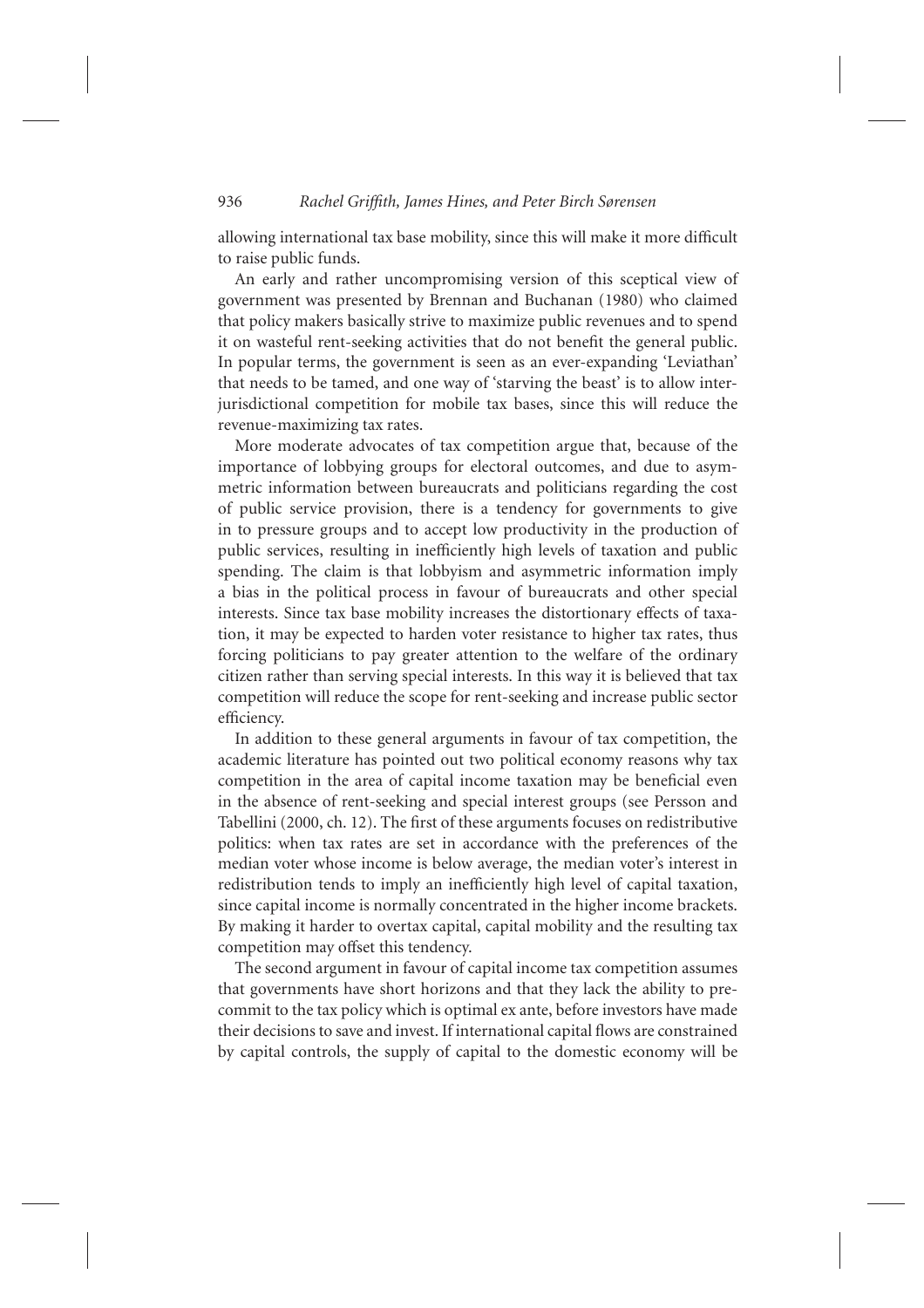## *International Capital Taxation* 937

inelastic once wealth has been accumulated, giving short-sighted governments a strong incentive to impose heavy capital taxes ex post. Anticipating this political incentive, investors will hold back their investments, so investment will be suboptimal due to the (correct) expectations that capital will be overtaxed ex post. In these circumstances an opening of the capital account and the ensuing international competition for mobile capital income tax bases may improve the government's ability to commit to a low-tax policy, since capital mobility offers investors a route of escape from excessive domestic taxation, thereby strengthening the credibility of the government's ex ante promise that it will not impose punitive capital taxes.

An entirely separate line of thought supporting tax competition notes that conformity to a common tax system and common tax rates is unlikely to represent an optimal configuration of national tax provisions. To the degree that national tax differences reflect sensible and purposive choices in response to differing situations and political preferences, tax coordination threatens to undermine the benefits that such choices may offer.

## **10.4.3. Quantifying the potential gains from tax coordination**

The discussion above suggests that neutralizing tax competition through international tax coordination involves an economic cost if fiscal competition reduces 'slack' in the public sector and if coordination reduces the scope for tailoring the tax system to particular national needs. But tax coordination could also create benefits by internalizing international fiscal spillovers and by reducing tax distortions to the cross-country pattern of saving and investment. If these benefits could be quantified, policy makers would have a better basis for judging whether tax coordination is on balance likely to increase social welfare.

Some recent studies have constructed computable general equilibrium models in an effort to quantify the potential welfare gains from tax coordination, assuming a well-functioning political process that does not allow rent-seeking. The TAXCOM simulation model developed by Sørensen (2000, 2004b) was designed to estimate the potential gains from international tax coordination on a regional as well as on a global scale, recognizing that coordination among a subgroup of countries such as the EU is more realistic than coordination among all the major countries in the world. The TAXCOM model allows for elastic savings and labour supplies, international capital mobility, international cross-ownership of firms and the existence of pure profits accruing partly to foreigners, productive government spending on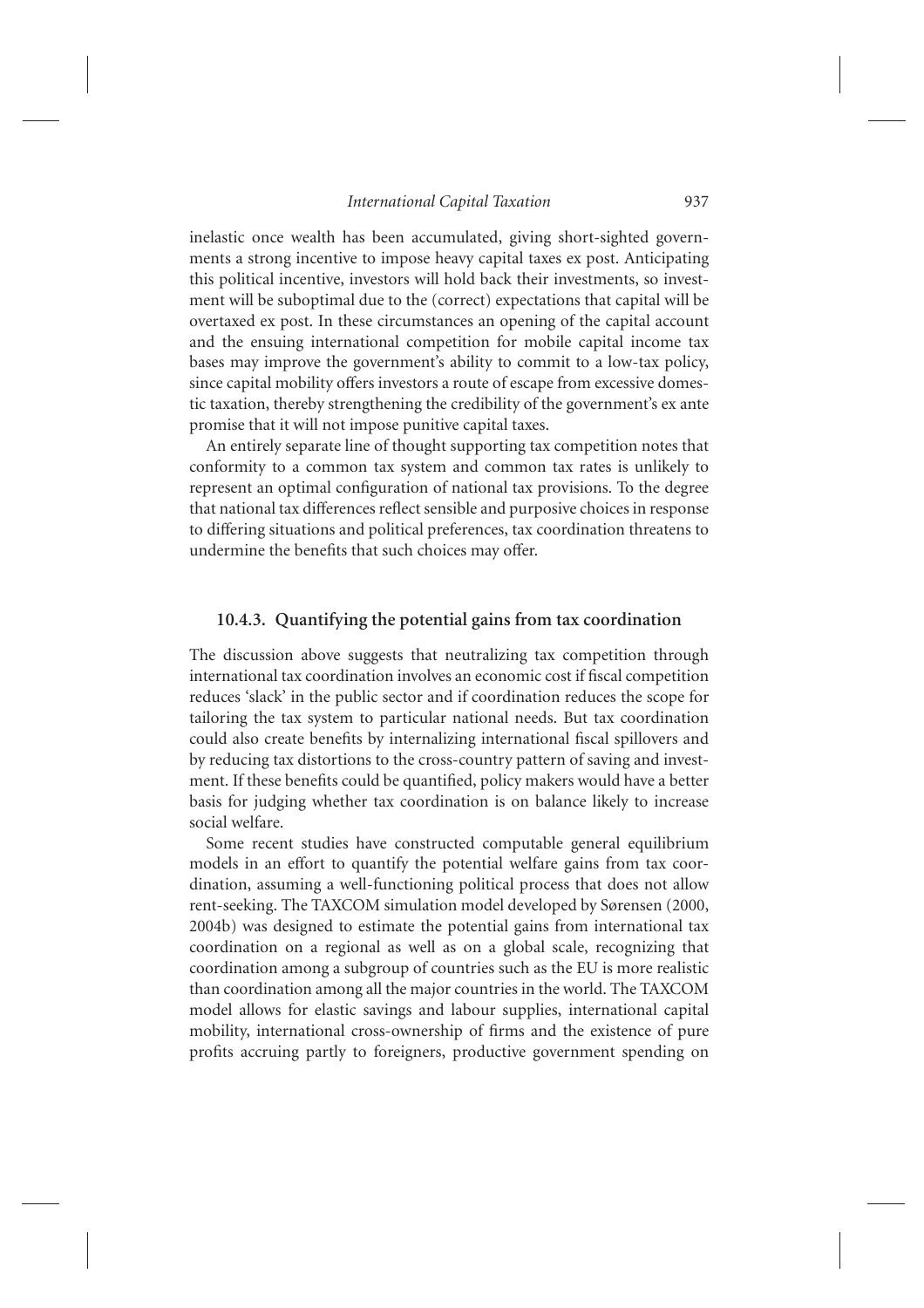infrastructure as well as spending on public consumption, and an unequal distribution of wealth providing a motive for redistributive taxes and transfers. In the absence of tax coordination public expenditures are financed by a source-based capital income tax and by (direct and indirect) taxes on labour income. Fiscal policies are determined by the maximization of a social welfare function which may be seen either as the objective function of a benevolent social planner who trades off equity against efficiency, or as the welfare of the median voter who has a personal interest in some amount of redistribution from rich to poor.

Because it incorporates location-specific rents, the model includes an incentive for tax exporting, but at the same time capital mobility provides an incentive for countries to keep their source-based capital income taxes low. With plausible parameter values, including a realistic foreign ownership share of the domestic capital stock, the TAXCOM model implies that tax competition will drive capital income tax rates and redistributive income transfers considerably below the levels that would prevail in a hypothetical situation without capital mobility.

Sørensen (2000, 2004b) uses the TAXCOM model to simulate a number of different tax coordination experiments. The bulk of his analysis focuses on tax coordination within the 'old' European Union (the EU-15), assuming that tax competition will continue to prevail between the EU and the rest of the world, and allowing for a higher degree of capital mobility within the EU than between the Union and third countries. The model is calibrated to reproduce the observed cross-country differences in income levels and in the level and structure of taxation and public spending. On this basis Sørensen (op. cit.) estimates the welfare effect of introducing a common minimum sourcebased capital income tax in the EU-15 that would maximize the populationweighted average social welfare for the EU, taking the policies of the rest of the world (mainly the US) as given. His simulations suggest that introducing such a binding minimum (effective) capital income tax rate would raise social welfare in the EU by some 0.2–0.4% of GDP per annum. The gain would be somewhat higher for the Nordic countries and for the UK where the initial effective capital income tax rates are estimated to be relatively high, $9$ whereas it would be smaller for continental Europe where initial effective capital income tax rates are low. The US would also gain some 0.1% of GDP

<sup>&</sup>lt;sup>9</sup> This is based on the backward-looking effective tax rates of the type proposed by Mendoza et al. (1994). The relative tax rates for the UK and, say, Germany basically reflect the differences in revenue collected from corporate income taxes, rather than differences in the statutory tax rates, which as Figure 10.1 shows are higher in Germany than in the UK.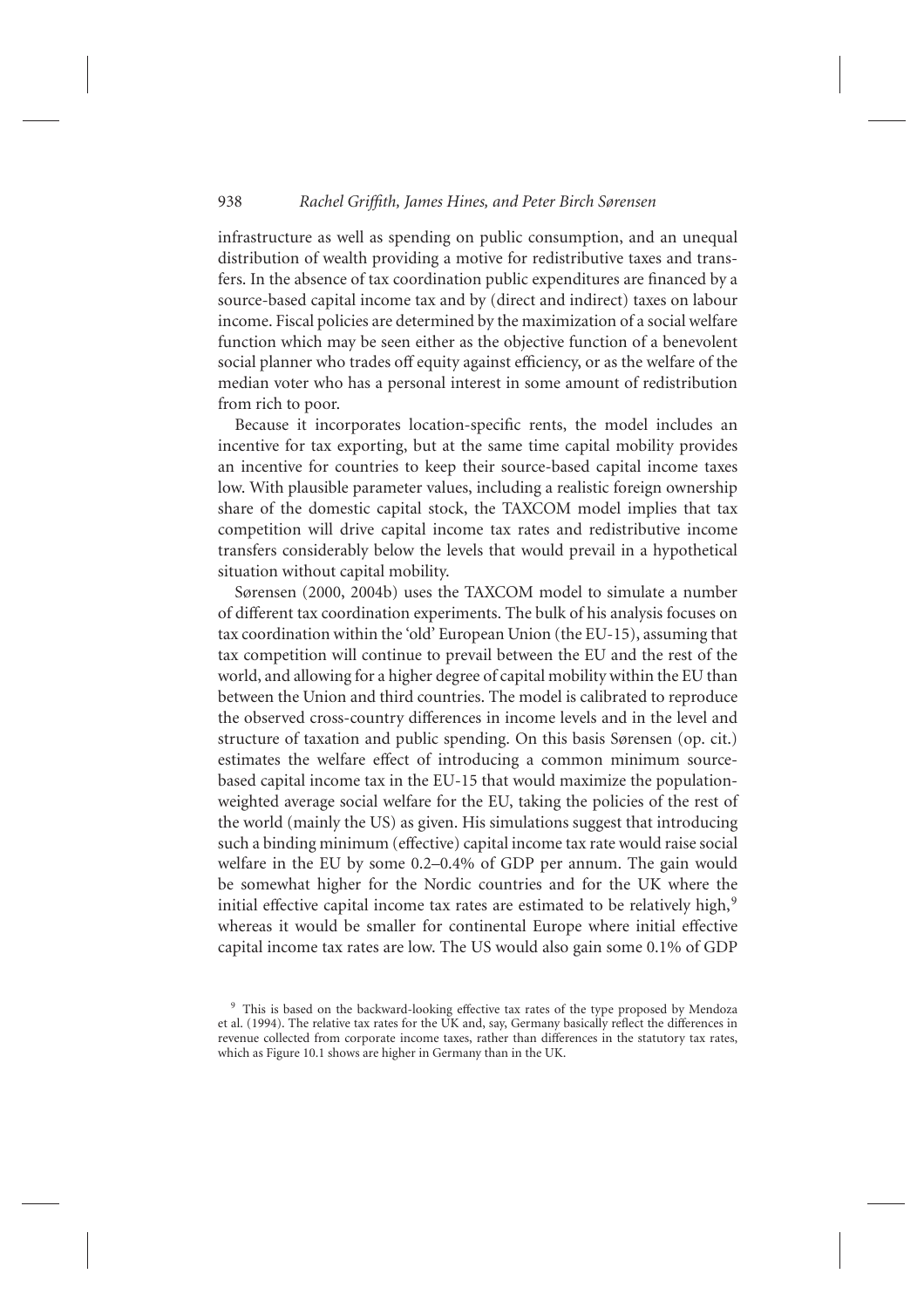from EU tax coordination, since such coordination would imply less intensive tax competition from Europe.

These estimates assume that countries are free to adjust all of their social transfers in response to the pressures from fiscal competition. The estimated gains are not pure efficiency gains; rather, they reflect that national governments have greater scope for pursuing ambitious redistributive policies when the pressures from tax competition are reduced. However, since important parts of the social security system have a quasi-constitutional character, they may be difficult to change in the short and medium term. When tax competition puts downward pressure on public revenue, it may therefore be easier for governments to adjust via changes in discretionary spending on public services. If changes in public revenues are reflected in changes in public service provision rather than in changes in redistributive transfers, the simulations presented in Sørensen (2004b) indicate that the social welfare gain from tax coordination will be about 1.5 times as large as the gains reported above. Moreover, in this scenario the estimated gain will tend to reflect a pure efficiency gain, as tax coordination helps to offset an underprovision of public goods.

One limitation of the TAXCOM model described above is that it does not capture the asymmetries in the tax treatment of the many different types of capital income. Moreover, the model lumps the smaller EU countries into regions and thus does not fully disaggregate down to the level of the individual small country. The more elaborate OECDTAX simulation model of the OECD area developed in Sørensen (2002) seeks to overcome these limitations. This model includes private portfolio choices, endogenous corporate financial policies, a housing market, a distinction between foreign direct investment and foreign portfolio investment, explicit modelling of the financial sector, and a detailed description of the tax system. In particular, the model distinguishes between the corporate income tax and the various personal taxes on interest, dividends, and capital gains, and it allows for the various methods used to alleviate the double taxation of corporate income in the domestic and international sphere.

Brøchner et al. (2006) have recently used an extended version of the OECDTAX model to simulate the effects of a harmonization of corporate tax bases and/or corporate tax rates in the EU-25. Owing to the existing differences in national corporate tax systems, the cost of corporate capital varies considerably across EU member states, thus causing an inefficient allocation of capital within the Union, as the tax differentials drive wedges between the marginal productivities of capital invested in different member states. A harmonization of corporate tax bases and tax rates would cause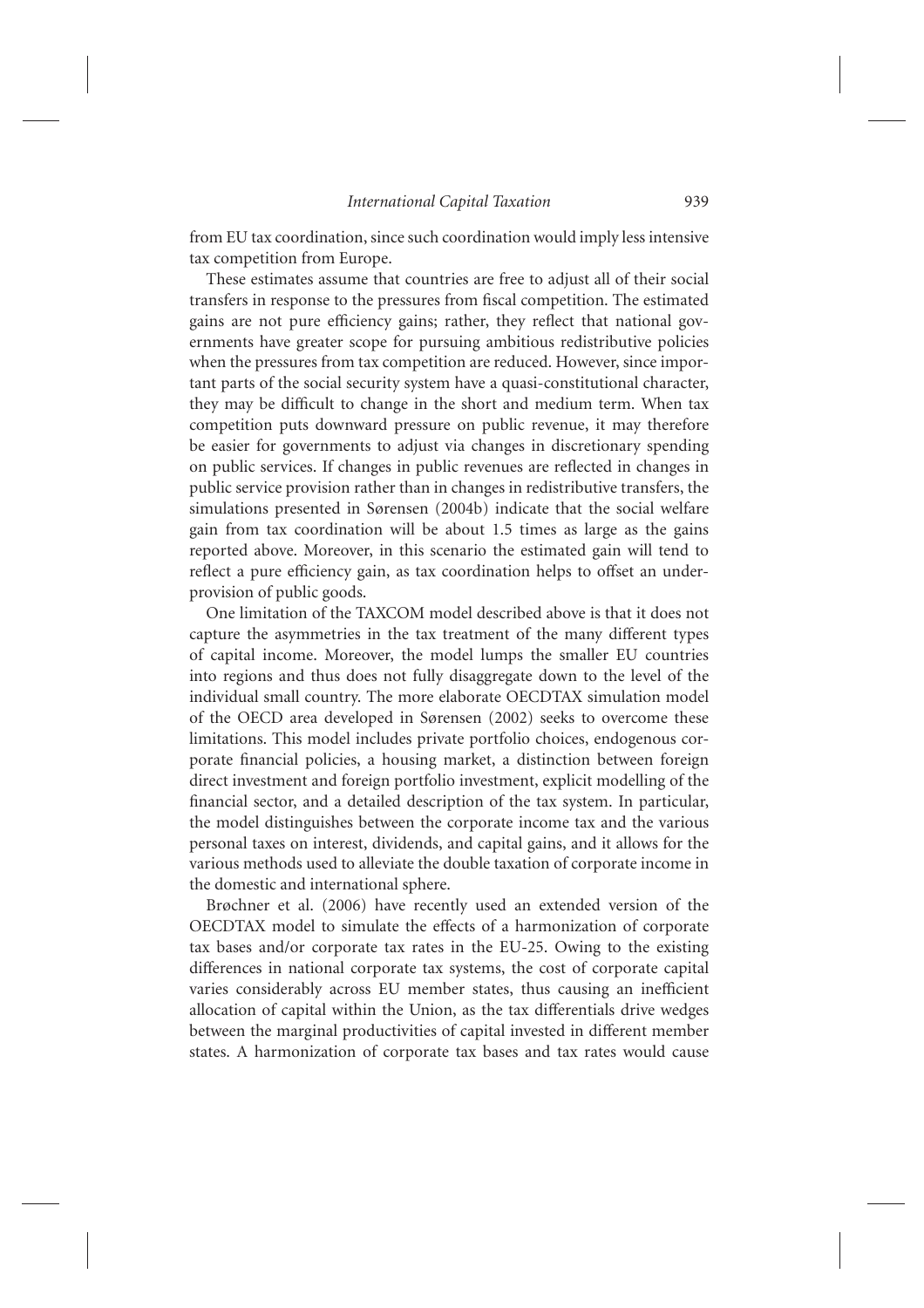a cross-country convergence of the costs of corporate capital. Hence capital would be reallocated towards member states where investment yields a higher pre-tax rate of return, which in turn would raise aggregate income in the EU.

In the model the broadness of the corporate income tax base is captured by a capital allowance rate which is calibrated to ensure that the initial general equilibrium produced by the model reproduces the observed ratios of corporate tax revenues to GDP, given the statutory corporate tax rates prevailing in the base year (2004). In the simulation summarized in Table 10.1, the capital allowance rates and the statutory corporate tax rates are assumed to be fully harmonized across the EU-25, at levels corresponding to their GDP-weighted average values in the EU in 2004. In most countries corporate tax harmonization implies a change in total tax revenue. In Table 10.1 these revenue changes are assumed to be offset by corresponding changes in total transfers to the household sector, to maintain an unchanged budget balance.

The bottom row in Table 10.1 shows that complete harmonization of corporate tax rates and tax bases at their GDP-weighted averages across the EU would leave total tax revenue in the union unchanged while raising total GDP in the union by some 0.4%. This rise in total income is driven by an improved allocation of capital, as investment is reallocated from countries with relatively low to countries with relatively high pre-tax rates of return. However, total welfare (measured by the population-weighted average welfare of the representative consumers in each country) only rises by about 0.1% of GDP because the higher economic activity requires an increase in factor supplies (e.g. an increase in work efforts) which is costly in terms of consumer utility.

The modest magnitude of the overall welfare gain is explained by the continued existence of other tax distortions to the pattern of saving and investment across the EU. Even if corporate taxes were harmonized, tax rules for household and institutional investors would still differ across member states. In particular, the taxation of corporate source income at the shareholder level would continue to differ across countries. Moreover, a significant part of the total capital stock is invested outside the corporate sector, particularly in housing capital. Corporate tax harmonization is therefore not sufficient to equalize the marginal productivity of different types of investment across the EU.

Although the aggregate effects of corporate tax harmonization are quite modest at the EU level, the effects on individual countries are often much larger and rather divergent, as indicated in Table 10.1. At the individual country level, the effects are driven mainly by the change in the overall level of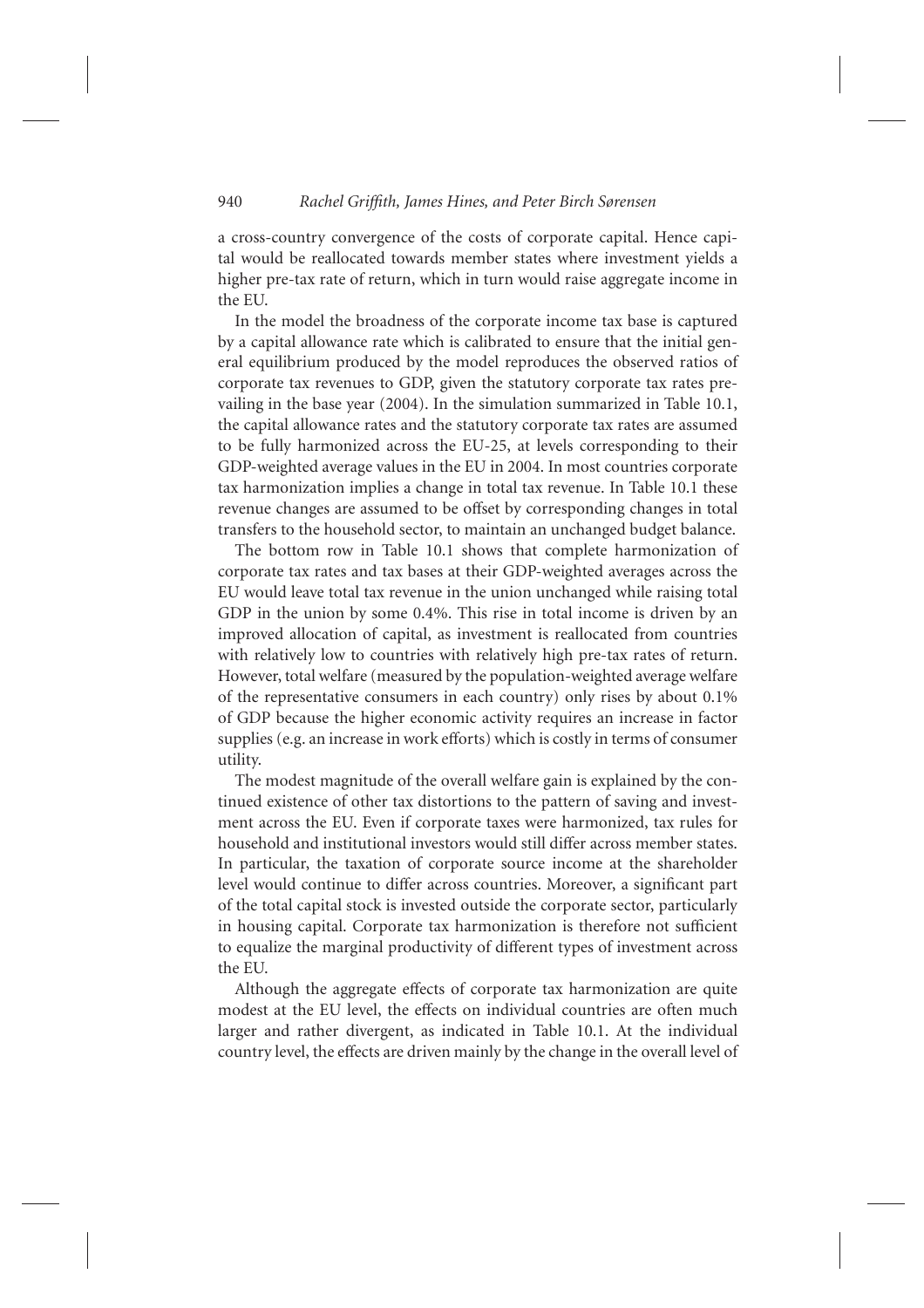| Member state | Change<br>in GDP<br>(9/0) | Change in<br>welfare (%<br>of GDP) | Change in<br>total tax<br>revenue (%<br>of GDP) | Change in<br>corporate<br>tax rate<br>$(\%$ -points) | Change in<br>capital<br>allowance<br>rate $(\% )$ |
|--------------|---------------------------|------------------------------------|-------------------------------------------------|------------------------------------------------------|---------------------------------------------------|
| Austria      | 0.4                       | 0.1                                | $-0.1$                                          | $-1.4$                                               | 5.6                                               |
| Belgium      | 2.4                       | 0.5                                | $-0.1$                                          | $-1.4$                                               | 51.2                                              |
| Denmark      | 1.3                       | 0.2                                | $-0.1$                                          | 2.6                                                  | 66.1                                              |
| Finland      | 1.2                       | 0.1                                | $-0.1$                                          | 3.6                                                  | 83.5                                              |
| France       | 2.0                       | 0.3                                | $-0.3$                                          | $-2.4$                                               | 43.7                                              |
| Germany      | $-2.1$                    | $-0.1$                             | 0.4                                             | $-5.4$                                               | $-52.1$                                           |
| Greece       | 0.6                       | 0.1                                | 0.0                                             | $-2.4$                                               | 2.1                                               |
| Ireland      | $-1.3$                    | $-0.2$                             | 0.8                                             | 20.1                                                 | 13.7                                              |
| Italy        | 1.1                       | 0.1                                | $-0.3$                                          | $-0.4$                                               | 30.3                                              |
| Luxembourg   | 3.4                       | 0.5                                | $-0.7$                                          | 2.2                                                  | 218.3                                             |
| Netherlands  | 2.3                       | 0.3                                | $-0.4$                                          | $-1.9$                                               | 60.9                                              |
| Portugal     | 0.8                       | 0.1                                | $-0.2$                                          | 5.1                                                  | 62.3                                              |
| Spain        | 0.0                       | 0.1                                | 0.0                                             | $-2.4$                                               | $-6.1$                                            |
| Sweden       | 0.7                       | 0.0                                | $-0.1$                                          | 4.6                                                  | 52.5                                              |
| UK           | 1.9                       | 0.2                                | $-0.6$                                          | 2.6                                                  | 134.3                                             |
| Cyprus       | $-1.4$                    | $-0.2$                             | 1.3                                             | 17.3                                                 | $-7.8$                                            |
| Czech Rep.   | 2.0                       | 0.1                                | $-0.5$                                          | 4.5                                                  | 144.4                                             |
| Estonia      | $-2.6$                    | $-0.1$                             | 1.5                                             | 6.5                                                  | $-71.3$                                           |
| Hungary      | 0.3                       | $-0.2$                             | 0.1                                             | 16.2                                                 | 173.6                                             |
| Latvia       | $-0.2$                    | 0.0                                | 0.7                                             | 17.3                                                 | 107.7                                             |
| Lithuania    | 0.1                       | $-0.1$                             | 0.5                                             | 17.5                                                 | 190.5                                             |
| Malta        | $-1.4$                    | $-0.1$                             | 0.3                                             | $-2.4$                                               | $-36.9$                                           |
| Poland       | $-1.3$                    | $-0.3$                             | 0.7                                             | 13.5                                                 | $-19.7$                                           |
| Slovak Rep.  | $-0.9$                    | $-0.2$                             | 0.8                                             | 13.5                                                 | 7.5                                               |
| Slovenia     | $-1.9$                    | $-0.2$                             | 0.7                                             | 7.4                                                  | $-44.4$                                           |
| EU25         | 0.4                       | 0.1                                | 0.0                                             |                                                      |                                                   |

**Table 10.1.** Effects of harmonizing corporate tax rates and tax bases in the EU

*Note*: Statutory corporate tax rates and capital allowance rates are harmonized at their GDP-weighted average levels in 2004. The harmonized corporate tax rate is 32.6%. Government budgets are balanced by adjusting income transfers. *Source*: Brøchner et al. (2006).

taxation implied by corporate tax harmonization. In rough terms, countries which are forced to increase their effective corporate tax rate experience a drop in GDP and welfare, whereas countries that are forced to reduce the effective tax burden on the corporate sector tend to experience an increase in total output and welfare. This simply reflects the distortionary character of the corporation tax.

This analysis highlights some fundamental dilemmas for any policy of tax harmonization. On the one hand, harmonization cannot generate any aggregate efficiency gain from an improved allocation of capital unless national tax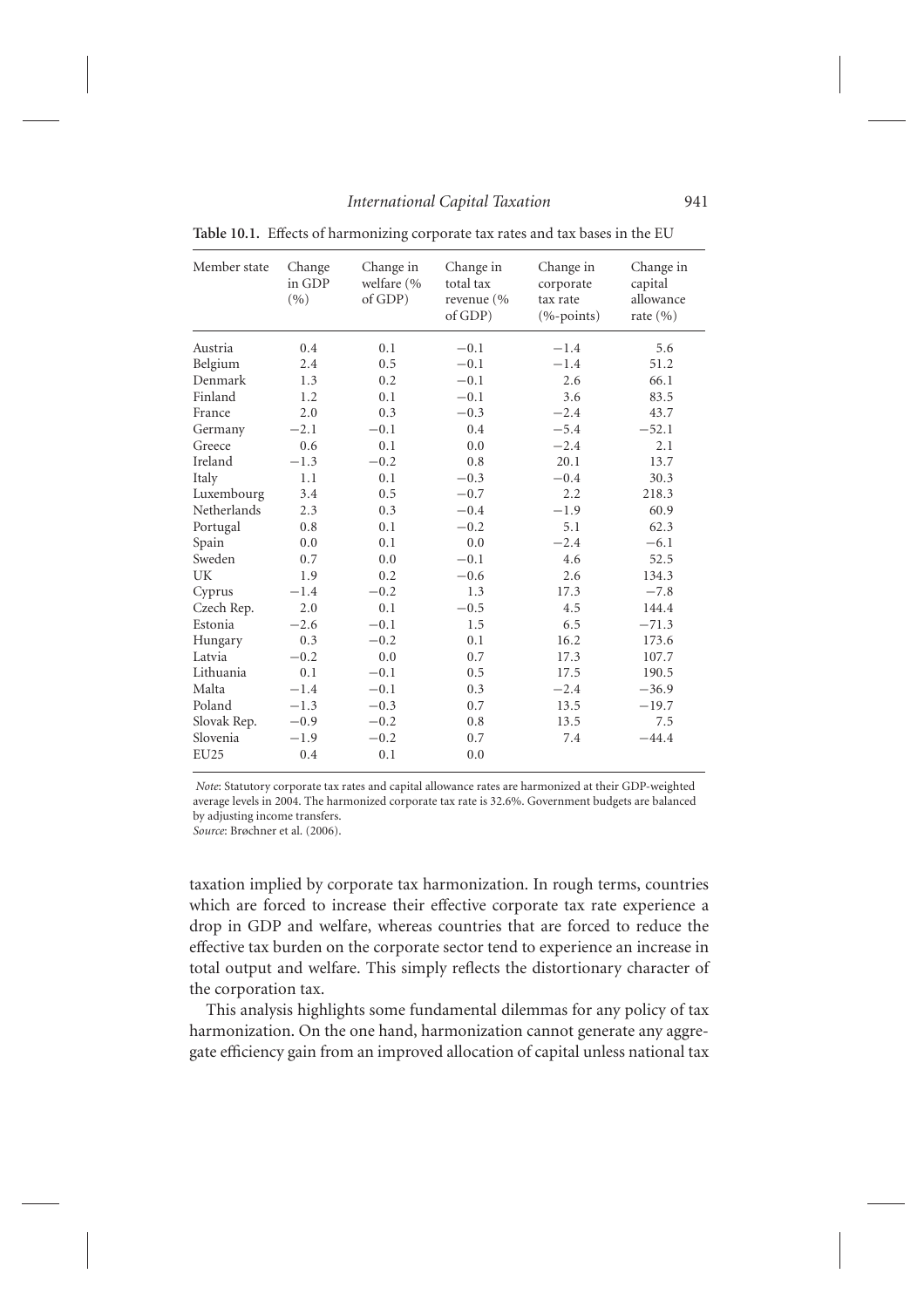systems differ from the outset. On the other hand, these initial differences in national tax policies inevitably mean that tax harmonization creates losers as well as winners. As long as decisions on EU tax harmonization require unanimity among the member states, it is thus inconceivable that any agreement could be reached without some kind of compensating transfers from the winning to the losing countries.

But this points to another dilemma: any compensation scheme must identify winners and losers. If losers are defined as those countries where tax revenues fall as a result of harmonization, the implication would be that countries suffering drops in GDP (and welfare) would compensate countries with gains in GDP (and welfare). If, on the other hand, losers are defined as those countries where GDP decreases as a result of the reforms, the implication would be that countries suffering drops in tax revenues would compensate countries with gains in tax revenues. Both options would undoubtedly be hard to accept for policy makers.

A further dilemma arises from the fact that the (sometimes significant) changes in member state revenues implied by tax harmonization can hardly be absorbed without a noticeable impact on the internal distribution of income and welfare within EU countries. Presumably, this makes tax harmonization even more controversial.

In summary, recent quantitative studies based on computable general equilibrium models suggest that the aggregate economic welfare gains from tax coordination within the EU are likely to be rather modest, amounting perhaps to 0.1–0.4% of GDP. Moreover, the aggregate gain is likely to be quite unevenly distributed, with some countries gaining considerably and others facing substantial losses in GDP and welfare.

It should be noted that these estimates may understate the potential welfare gains from tax harmonization since they do not account for the reduction in compliance and administration costs that would follow from a harmonization of corporate tax rules across the EU. Moreover, the alternative harmonization scenarios considered by Brøchner et al. (2006) indicate that the overall gain from tax harmonization would be more evenly distributed across countries if changes in corporate tax revenues were offset by changes in labour income taxes, or if harmonization took place only among the EMU member countries (exploiting the opportunity for Enhanced Cooperation among a subgroup of EU member states provided by the Nice Treaty).

On the other hand, tax harmonization suppresses differences in national policy preferences as well as the ability of national governments to differentiate their tax systems in accordance with cross-country differences in economic structures. The estimates in Table 10.2 do not include the costs of this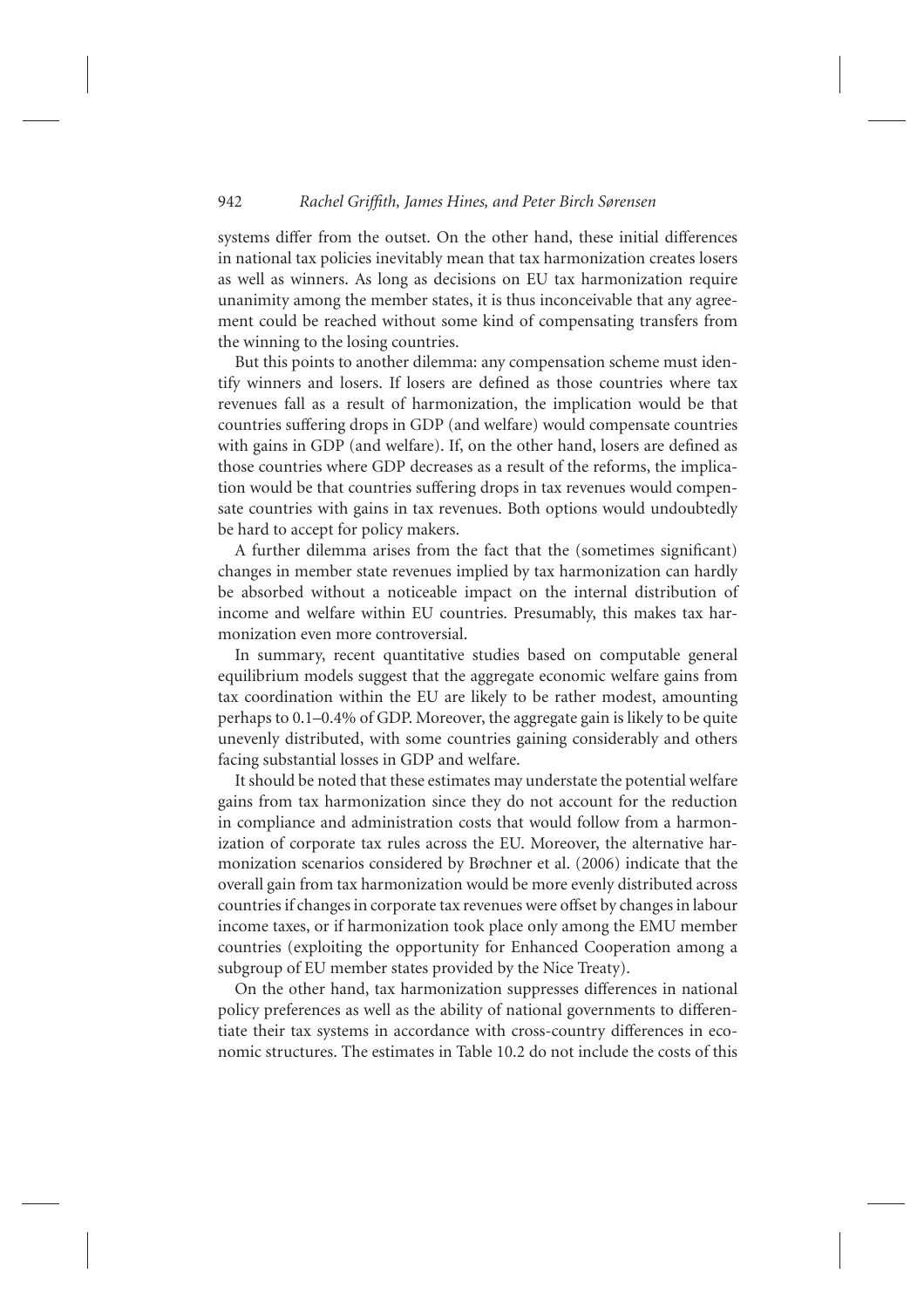loss of national autonomy. In conclusion, there is no doubt that individual member states would be affected very differently by a complete harmonization of corporate taxes, so full harmonization seems highly unlikely under the current unanimity rule for tax policy decisions at the EU level. In the following we shall therefore focus on the less far-reaching attempts at international tax cooperation that have been made in the OECD and in the EU in recent years.

#### **10.4.4. OECD initiatives against harmful tax practices**

The most ambitious multilateral tax agreement to date is an effort of the Organisation for Economic Cooperation and Development (OECD), the statistical arm of the thirty wealthiest countries that also offers guidance on economic policies, including fiscal affairs.

In 1998 the OECD introduced what was then known as its Harmful Tax Competition initiative (OECD (1998)), and is now known as its Harmful Tax Practices initiative. The purpose of the initiative was to discourage OECD member countries and certain tax havens (low tax countries) outside the OECD from pursuing policies that were thought to harm other countries by unfairly eroding tax bases. In particular, the OECD criticized the use of preferential tax regimes that included very low tax rates, the absence of effective information exchange with other countries, and ring-fencing that meant that foreign investors were entitled to tax benefits that domestic residents were denied. The OECD identified forty-seven such preferential regimes, in different industries and lines of business, among OECD countries. Many of these regimes have been subsequently abolished or changed to remove the features to which the OECD objected.

As part of its Harmful Tax Practices initiative, the OECD also produced a List of Un-Cooperative Tax Havens, identifying countries that have not committed to sufficient exchange of information with tax authorities in other countries. The concern was that the absence of information exchange might impede the ability of OECD members, and other countries, to tax their resident individuals and corporations on income or assets hidden in foreign tax havens. As a result of the OECD initiative, along with diplomatic and other actions of individual nations, thirty-three countries and jurisdictions outside the OECD committed to improve the transparency of their tax systems and to facilitate information exchange. As of 2007 there remained five tax havens not making such commitments,<sup>10</sup> but the vast majority of the world's tax

<sup>10</sup> These tax havens are Andorra, Liberia, Liechtenstein, the Marshall Islands, and Monaco.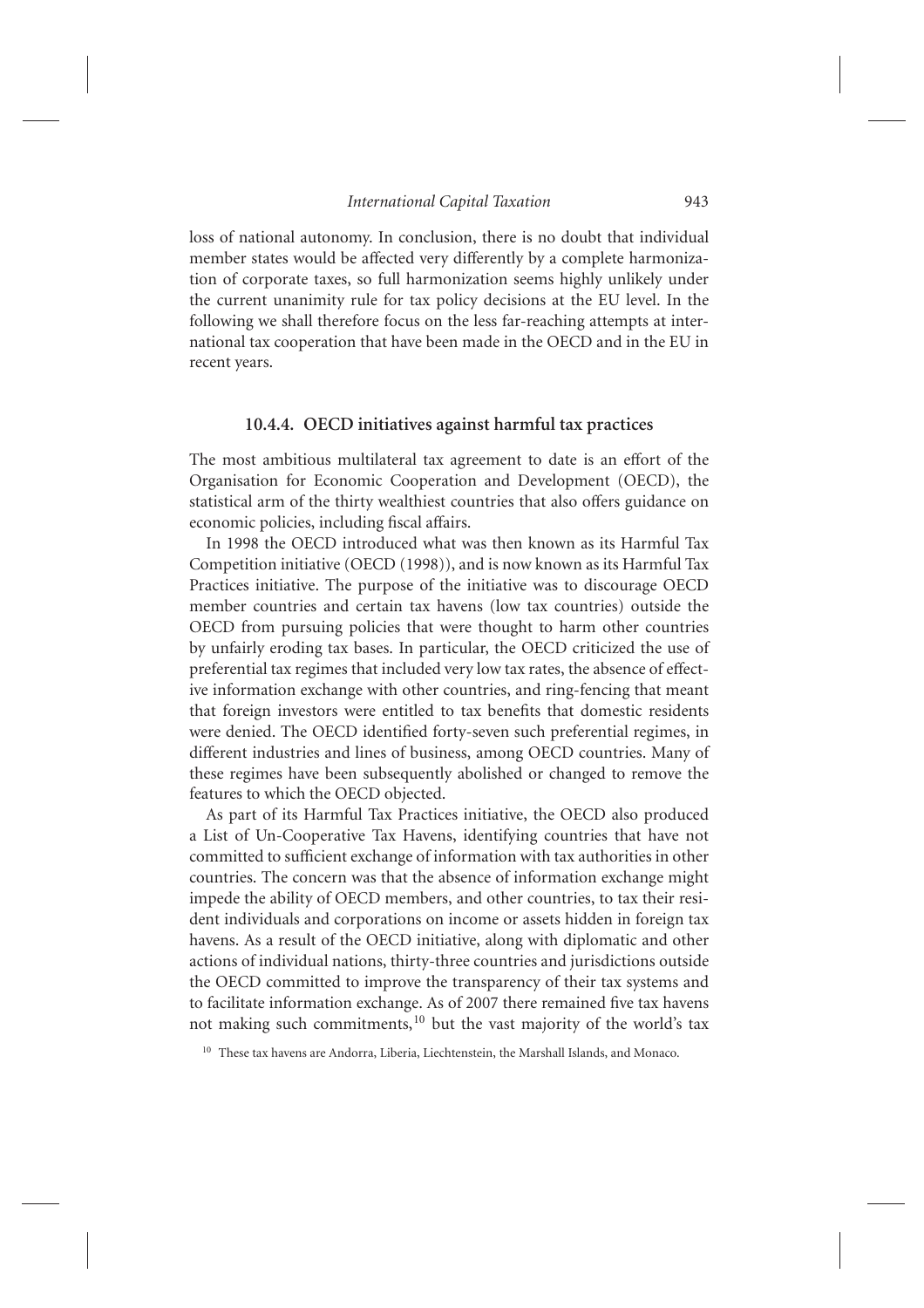havens rely on low tax rates and other favourable tax provisions to attract investment, rather than using the prospect that local transactions will not be reported.

It is noteworthy that the commitments of other tax haven countries to exchange information and improve the transparency of their tax systems is usually contingent on OECD member countries doing the same. Given the variety of experience within the OECD, and the remaining differences between what countries do and what they have committed to do, the ultimate impact of the OECD initiative is still uncertain. Teather (2005, ch. 9) argues that the OECD initiative has essentially failed to achieve its objective of reducing tax competition from tax haven jurisdictions because of the reciprocity clauses securing that tax havens will not have to follow the OECD guidelines until all OECD member countries are forced to do likewise. On the other hand, the OECD (2006) reports considerable progress in commitments to information exchange, though there remain many gaps, particularly among tax havens.

There is substantial uncertainty over the effects of low tax rate countries, particularly tax havens, on total corporate tax collections. Multinational firms report that they earn significantly more taxable income in tax haven countries than would ordinarily be associated with levels of local economic activity (Hines (2005)). While this suggests that tax havens drain tax base from high tax countries, it does not necessarily follow that tax collections fall in high tax countries, since the existence of tax havens changes the dynamics of tax competition by permitting high tax countries to distinguish the taxation of activities that are internationally mobile (and benefit from using tax haven operations) from activities that are not. This, in turn, facilitates taxing immobile activities at high rates, thereby maintaining corporate tax collections above the levels that would prevail in the absence of tax havens (Keen (2001)). Evidence from American firms indicates that the availability of nearby tax havens encourages investment in high tax countries (Desai, Foley, and Hines (2006a)), which suggests that tax havens contribute to economic activity, and thereby tax collections, in high tax countries.

The type of tax coordination being considered here differs from that of the previous section. The main objective for many jurisdictions is to fight evasion and potential round tripping transactions. This has not been an issue of as much concern in the UK as in many continental European countries such as Germany, France, and Italy. In part this may be because the fairly strict CFC regime in the UK deals with this problem, or because the UK operates a credit system for taxing foreign source income, while the other countries operate exemption systems.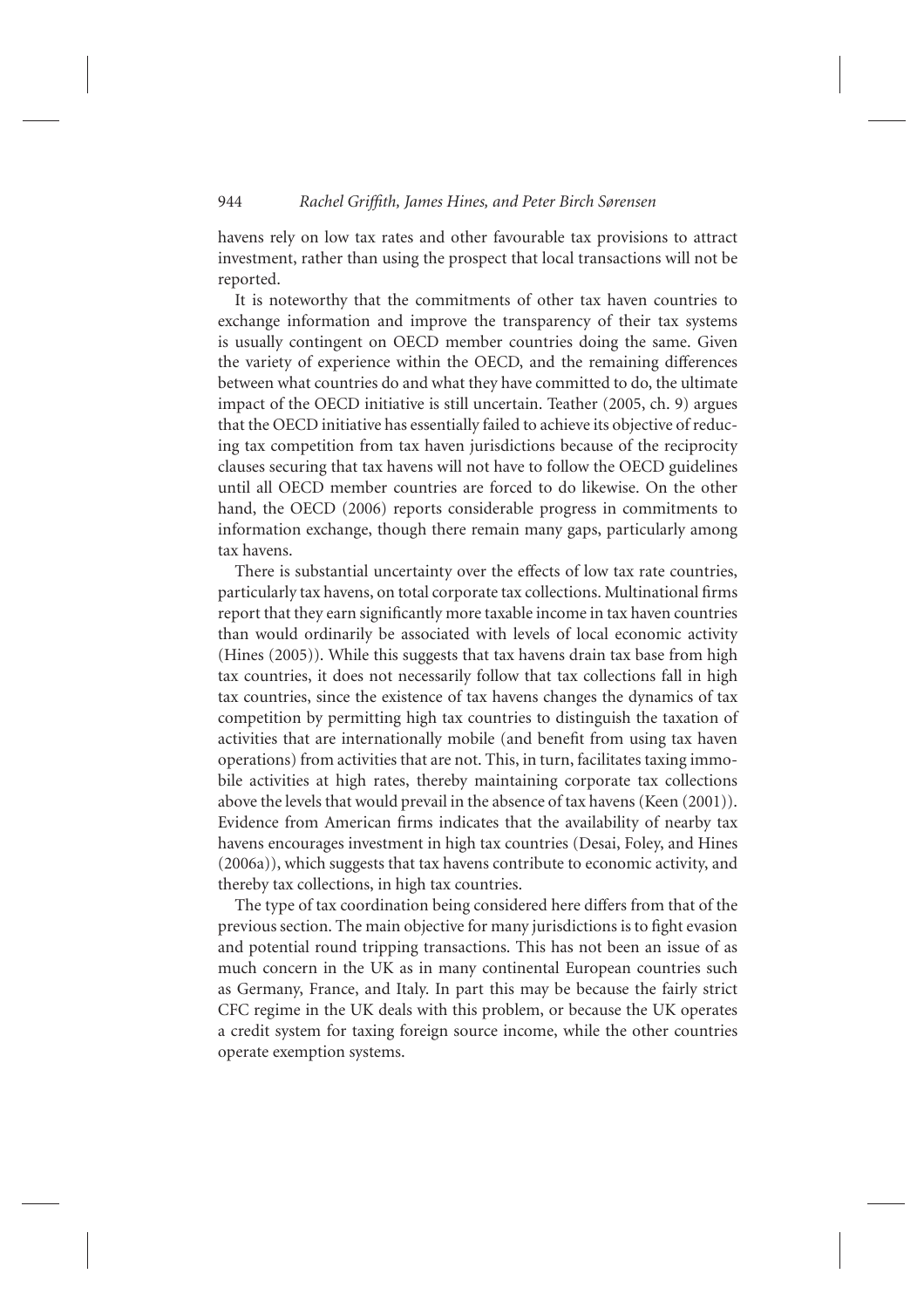#### *International Capital Taxation* 945

#### **10.4.5. The EU code of conduct on business taxation**

Like the 1998 OECD initiative, the EU Code of Conduct for business taxation—agreed by the EU Council of Ministers in December 1997—was aimed at tackling 'harmful tax competition'. The Code was designed to curb 'those business tax measures which affect, or may affect, in a significant way the location of business activity within the Community' (European Commission (1998)). The Code defines as harmful those tax measures that allow a significantly lower effective level of taxation than generally apply. For example, the criteria used to determine whether a particular measure is harmful includes whether the lower tax level applies only to non-residents, whether the tax advantages are 'ring-fenced' from the domestic market, and whether advantages are granted without any associated real economic activity taking place. Rules for profit determination that depart from internationally accepted principles and non-transparent administrative practices in enforcing tax rules are also considered to be harmful.

The EU's Finance Ministers initially identified 66 measures that were deemed harmful (40 in EU Member States, 3 in Gibraltar, and 23 in dependent or associated territories), most of which were targeted towards financial services, offshore companies, and services provided within multinational groups. Under the Code, countries commit not to introduce new harmful measures (under a 'standstill' provision) and to examine their existing laws with a view to eliminating any harmful measures (the 'rollback' provision). Member states were committed to removing any harmful measures by the end of 2005, but some extensions for defined periods of time beyond 2005 have been granted.

The Code of Conduct Group established by the EU Council of Finance Ministers has been monitoring the standstill and the implementation of rollback under the Code and has reported regularly to the Council. Although the Code is not a legally binding document but rather a kind of gentlemen's agreement among the Finance Ministers, it does seem to have had some political effect in restraining the use of preferential tax regimes for particular sectors or activities.

The idea of the Code of Conduct is that if a country decides to reduce its level of business income tax, the tax cut should apply to the entire corporate sector and not just to those activities that are believed to be particularly mobile internationally. In this way the Code intends to increase the (revenue) cost to individual member states of engaging in international tax competition and to avoid intersectoral distortions to the pattern of business activity.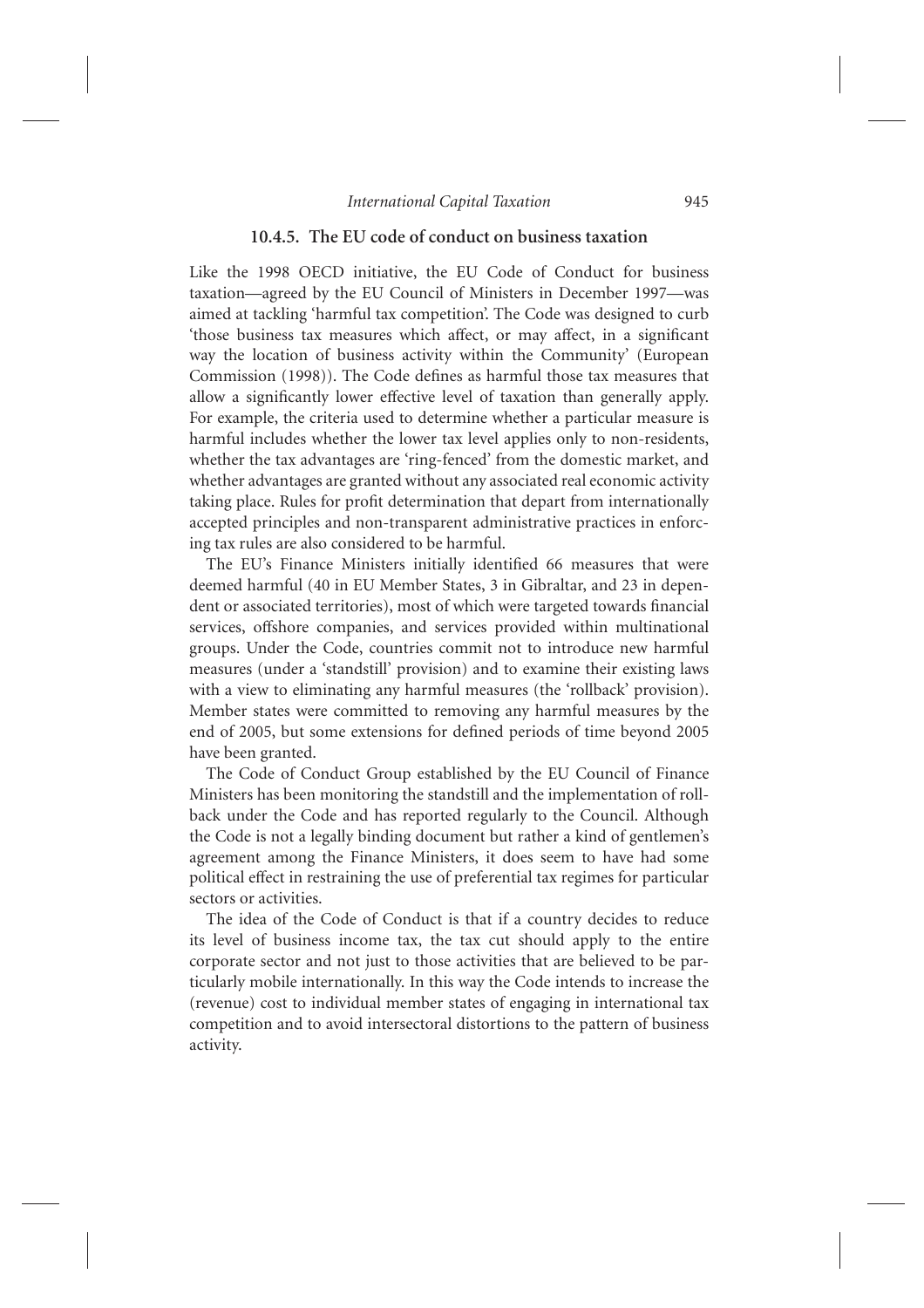A recent theoretical literature has studied whether a ban on preferential tax treatment of the more mobile business activities will indeed enable national governments to raise more revenue from source-based capital income taxes.<sup>11</sup> In a provocative paper, Keen (2001) reached the conclusion that it will not. When countries are forced to impose the same tax rate on all activities, their eagerness to attract international investment will lead to more aggressive competition for the less mobile tax bases. In Keen's analysis, this will reduce overall tax revenue. In support of his argument that the Code of Conduct could intensify tax competition, Keen points to the example of Ireland. Under the Irish tax system prevailing until the end of 2002, manufacturing firms (mainly multinationals) paid a reduced corporate tax rate of 10%, whereas other firms (mainly domestic) paid the standard rate of 40%. When the Code of Conduct forced Ireland to move to a single-rate tax system, the country chose to impose a very low common rate of 12.5% from 2003.

However, Keen (2001) assumed that the aggregate international tax base is fixed and hence independent of the level of taxation. Janeba and Smart (2003) generalize Keen's analysis to account for endogeneity of the total tax base. Thus they allow for the possibility that lower corporate tax rates in the EU could increase the aggregate EU corporate tax base. In this setting a ban on tax discrimination that leads EU countries to compete more aggressively for the less mobile tax bases could attract capital from outside the EU. As shown by Janeba and Smart (op. cit.), it then becomes more likely that restrictions on preferential tax regimes will raise overall tax revenue. Haupt and Peters (2005) also find that a home bias of investors (i.e. a preference for investing at home rather than abroad) makes it more probable that a restriction on tax preferences granted to foreign investors reduces the intensity of tax competition and raises overall tax revenue.

Moreover, none of these studies account for the loss of economic efficiency occurring when tax preferences to particular sectors channel additional resources into those sectors, thus driving the marginal productivity of factors employed there below the level of productivity prevailing elsewhere. Overall, then, it seems likely that the EU's Code of Conduct does in fact help to avoid a counterproductive distortion of resource allocation within Europe.

## **10.4.6. The EU Savings Tax Directive**

After many years of difficult negotiations, the EU's Savings Tax Directive was finally passed on 24 June 2005, taking effect from 1 July 2005. The

<sup>&</sup>lt;sup>11</sup> Eggert and Haufler (2006, Part 3) offer a full survey of this literature.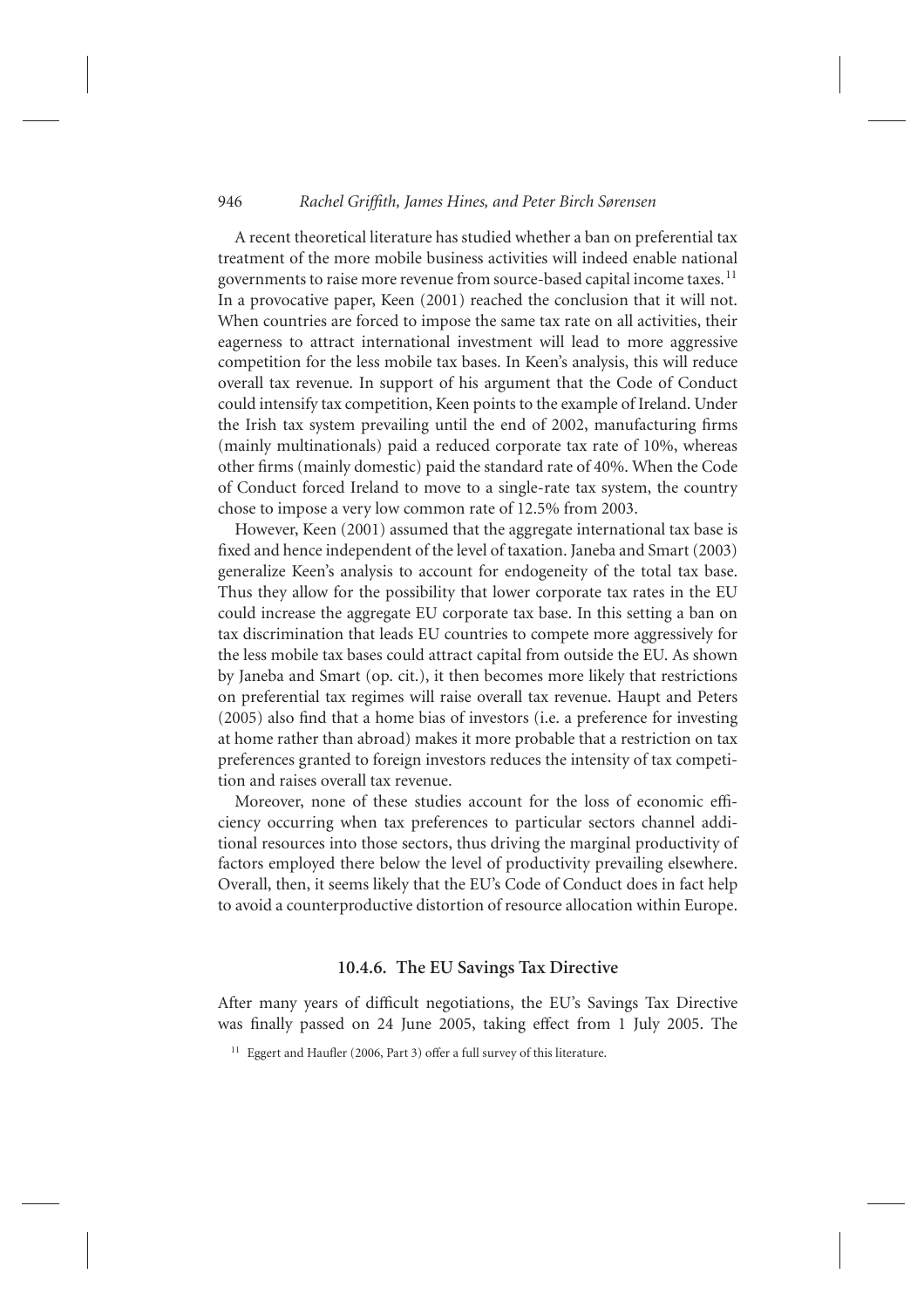## *International Capital Taxation* 947

Directive seeks to prevent international evasion of taxes on interest income by requiring that all affected countries must either levy a withholding tax on all interest payments to EU residents or automatically report the amount of interest paid to the recipient's national tax authorities so that they can tax it themselves under the residence principle. For countries opting for a withholding tax, the required tax rate is 15% for the first three years of operation of the system, 20% for the next three years, and 35% thereafter. The withholding tax must be deducted from interest payments by the payer (whether a bank or other entity), and 75% of the revenue must be transferred to the investor's home government. The recipient of the interest income is entitled to a credit for the withholding tax from his residence country and may be exempt from the withholding tax if he provides for information on his foreign source interest income to be transmitted to his residence country.

The adoption of the Savings Tax Directive was made contingent on its adoption by ten dependent/associated territories of EU member states (in the Channel Islands, the Isle of Man, and the Caribbean) as well as by the main non-EU European tax havens: Switzerland, Liechtenstein, San Marino, Monaco, and Andorra. In response to considerable diplomatic pressure from several EU member states, all of these jurisdictions ended up accepting the Directive during 2003–04.

The long-term goal of the Savings Tax Directive is to establish automatic exchange of information among all EU countries, but member states may opt for the alternative of a withholding tax during a 'transitional period', which will expire if and when all the dependent territories plus the five non-EU European tax havens, as well as the US, have committed themselves to information exchange upon request. Within the EU, Austria, Belgium, and Luxembourg opted for a withholding tax rather than information exchange in order to preserve their strict bank secrecy rules. However, the rather high withholding tax rate of 35% to be imposed after the first six years and the requirement that 75% of the revenue be transferred to the residence country are designed to induce these countries to switch to information exchange in the long run.

The Savings Tax Directive aims to help EU governments to enforce residence-based taxation of capital income. Effective implementation of the residence principle allows individual governments to choose their own preferred level of taxation without inducing residents to invest abroad rather than at home (or vice versa). This approach to tax coordination has the attraction that it does not sacrifice national tax autonomy, in contrast to tax harmonization. Enforcement of the residence principle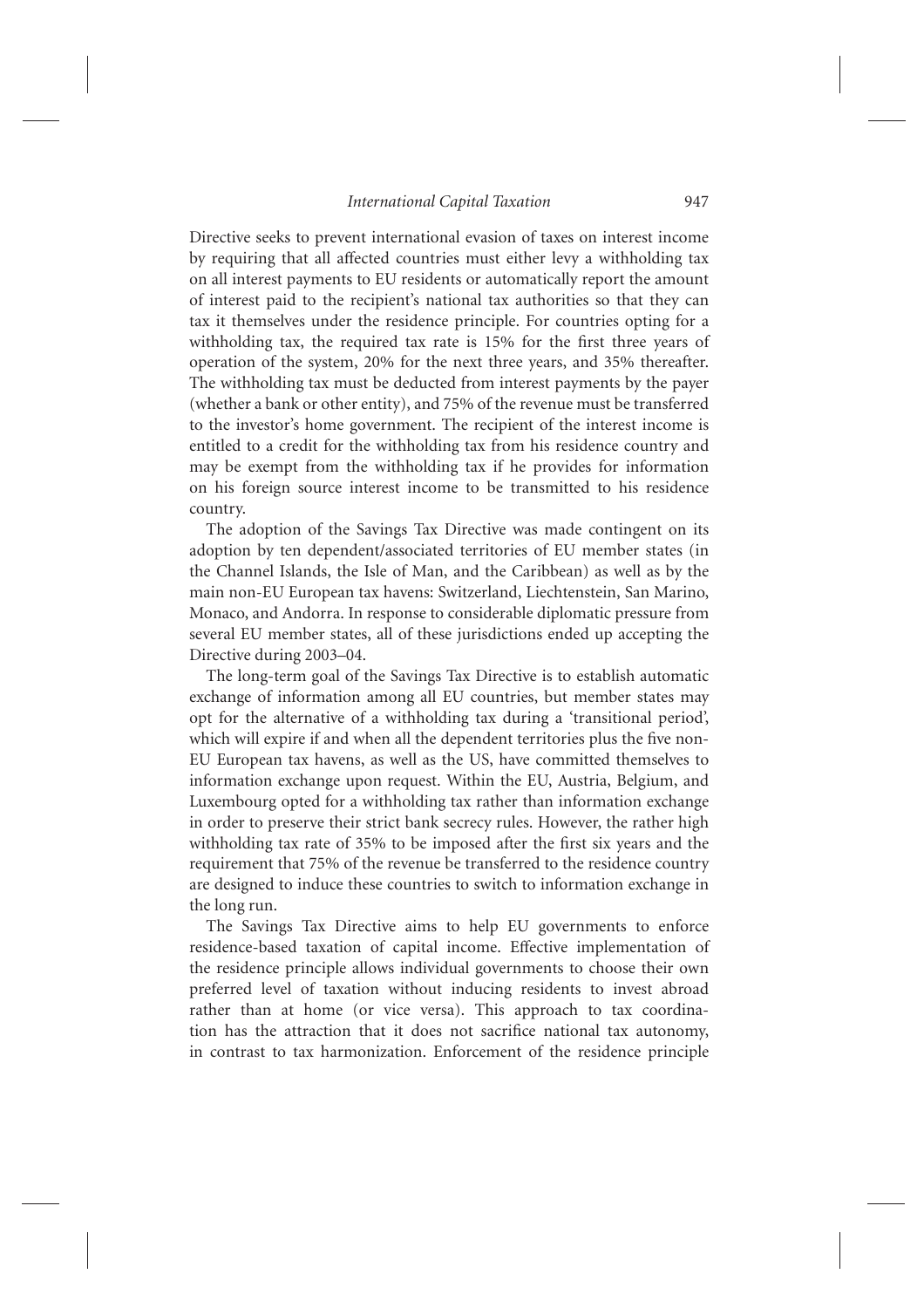also puts serious limits on tax competition, since investors can no longer take advantage of lower tax rates offered abroad unless they change their country of residence. For many EU member states, this brake on tax competition was an important motive for supporting the Savings Tax Directive.

However, the effectiveness of the Directive is likely to be very limited, for several reasons. First of all, investors still have plenty of opportunities to channel their wealth to safe havens outside the scope of the Directive. For example, in 2003 Hong Kong and Singapore experienced a massive influx of capital, apparently from European sources, as the adoption of the Savings Tax Directive began to seem a realistic possibility.

Second, the Directive leaves several obvious loopholes which have earned it the nickname of the 'fools' tax' in some circles (Teather (2005, p. 96)). The Directive applies only to interest, but not to dividends. If interest income from an EU source is paid out to a company that does not reside in an EU country, and the company subsequently distributes its interest income as a dividend to an EU investor, the latter can escape taxation so long as his dividend income is not reported. By channelling their funds via companies established in third countries—including the EU's dependent/associated tax haven jurisdictions—EU residents can thus avoid tax by having interest income transformed into dividend income.

Indeed, it may not even be necessary to undertake such transformation of income since the bank or other interest-paying entity could make its payment to a trustee based in a non-EU jurisdiction. The trustee could then pass on the payment free of tax to the ultimate investor residing in an EU country. It has also been suggested that redeemable preference shares—the return on which is essentially equivalent to interest, but legally considered a dividend—could be used to circumvent the Savings Tax Directive.

There are several other ways of avoiding the tax in addition to those mentioned above.

Although the Directive does appear to increase the transactions costs associated with international tax evasion, the cost increase is probably not significant relative to the amounts invested by large wealth owners whose income was probably already sheltered from the effects of the tax (through trusts, foundations, companies, etc.). The very limited (additional) tax revenues that have so far been collected under the Savings Tax Directive seem to confirm the impression that it is not very effective. Thus it is hard to avoid the conclusion that the Savings Tax Directive in its present form is mostly a symbolic gesture rather than a serious attempt to enforce the residence principle of capital income taxation.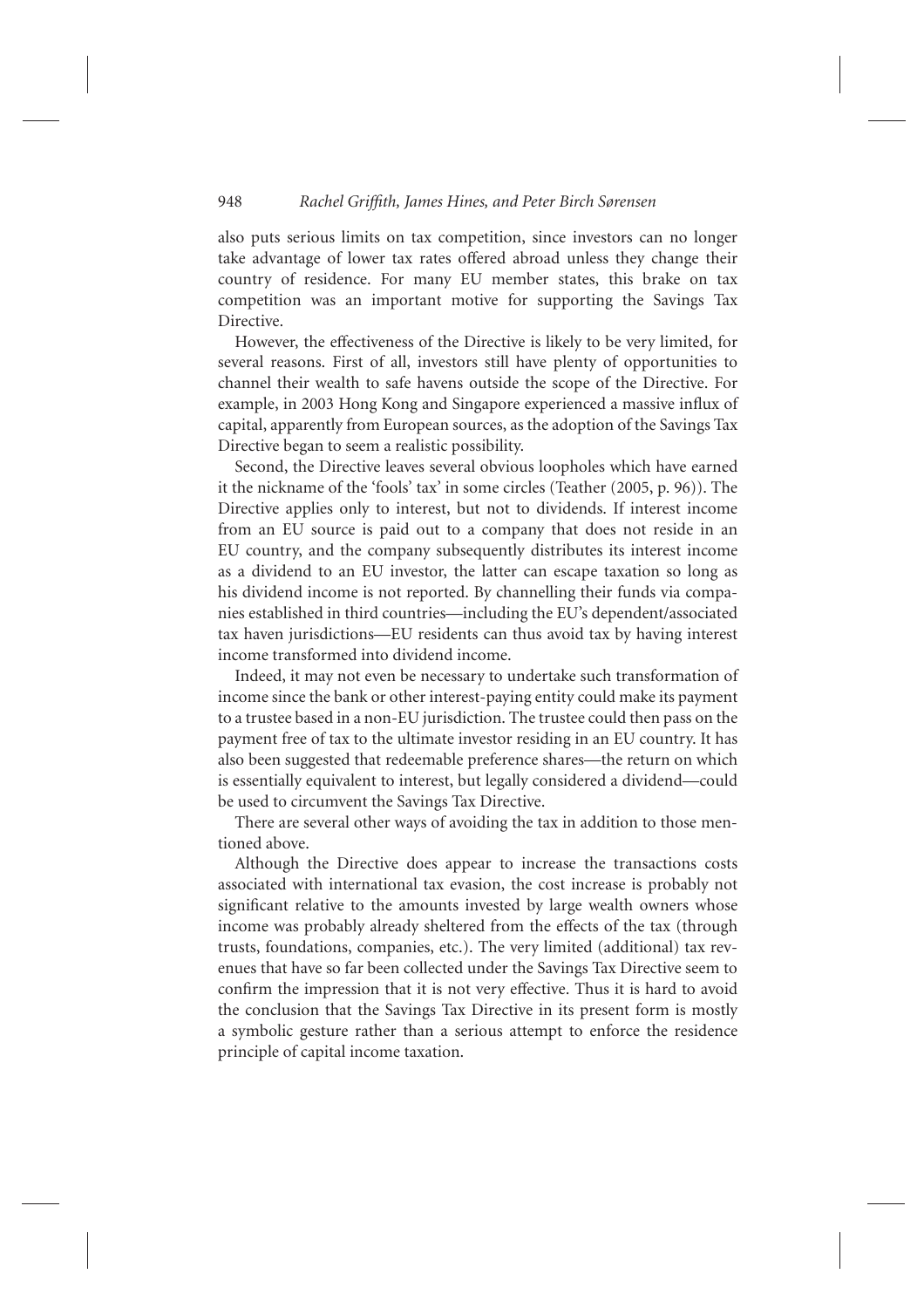# **10.4.7. The European court of justice: implications for member state tax policies**<sup>12</sup>

While the European Commission has had rather limited success in its efforts to influence the rules for direct taxation within the EU, the European Court of Justice (ECJ) is gaining increasing influence on the evolution of capital income taxation in the EU. Under the EU Treaty, member states retain competence in matters of direct taxation, and the adoption of common rules of taxation within the EU requires unanimous agreement in the Council of Ministers. However, the Treaty also prescribes that national tax laws may not discriminate between the nationals of different EU countries, and they may not violate the 'four freedoms' of the EU internal market, that is, the free movements of goods, services, capital, and persons and the related freedom of business establishment within the Union. In recent years the ECJ has defended these Treaty provisions with increasing vigour, by striking down national tax rules that were deemed to discriminate on grounds of nationality or to jeopardize one of the four freedoms. With respect to capital income taxation, there are four areas where the ECJ has been or is expected to be particularly influential.

## *Integration of personal and corporate taxes*

Over the years most EU countries have sought to alleviate the domestic double taxation of corporate income either by granting an imputation credit against the personal tax on dividends for (part of) the corporation tax on the underlying profit, or by some other means such as a reduced personal tax rate on dividends. However, these tax benefits have typically been granted only to domestic holders of shares in domestic companies. For example, imputation credits have been granted only against personal tax on dividends distributed from domestic companies and have not been extended to foreign holders of domestic shares. In a series of cases, the ECJ has ruled that such practices impede cross-border investment and therefore violate the EU Treaty. To respect Community law, member states with an imputation system must also provide a tax credit on dividends paid by foreign companies to resident shareholders, even though such a credit represents corporate tax paid to another government. In response to this ruling by the ECJ, several EU countries (including France, Germany, Ireland, Italy, and the UK) have replaced their imputation systems by various systems involving preferential personal tax treatment of dividends from domestic as well as from other EU

<sup>12</sup> This section draws heavily on Bond et al. (2006).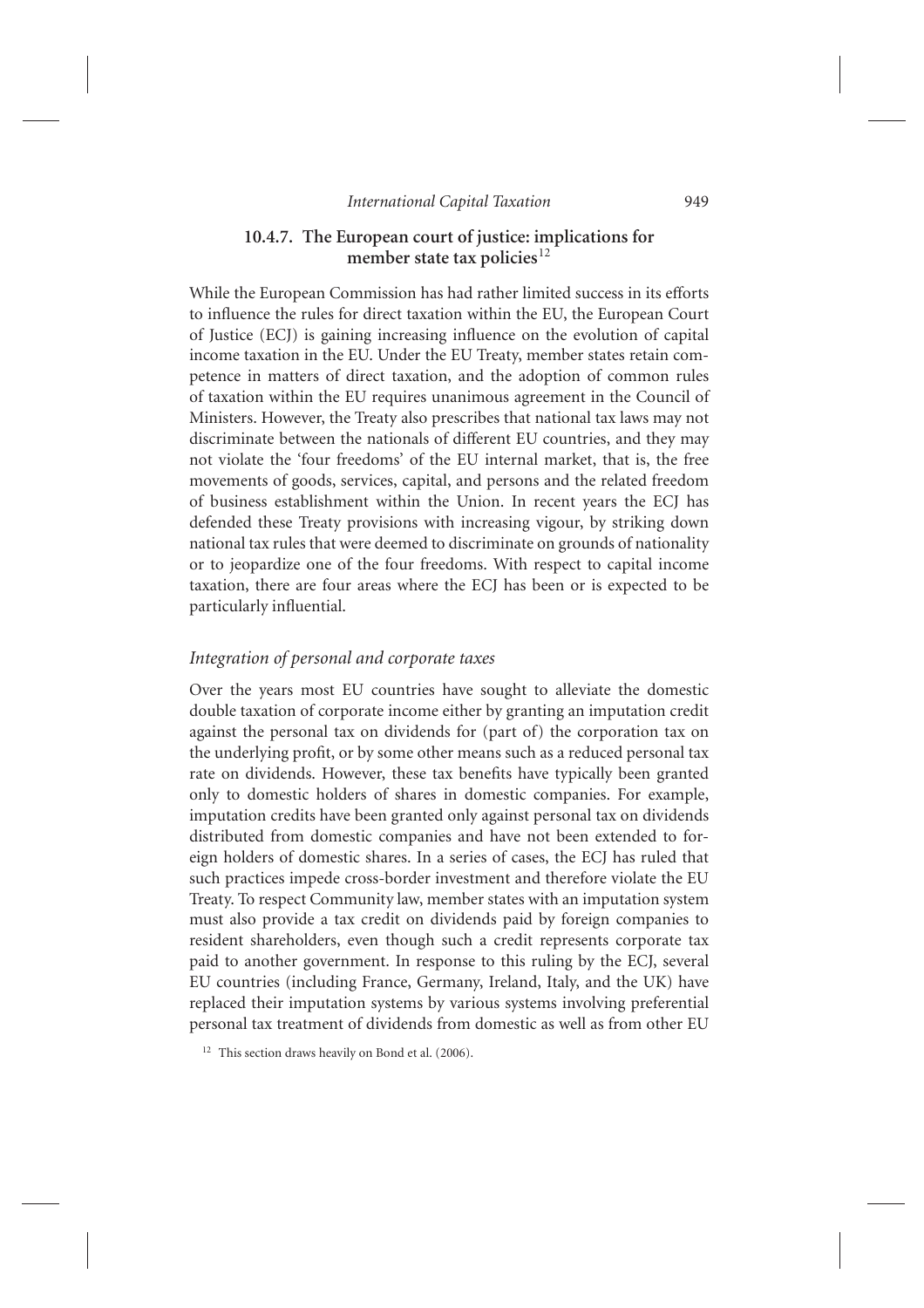sources (e.g. in the form of a reduced tax rate or a dividend tax credit applying to all dividend income).

#### *International tax base allocation*

In their efforts to counter profit-shifting to low-tax countries, governments apply transfer pricing rules and thin capitalization rules which have in some cases resulted in cross-border transactions being taxed more heavily than equivalent domestic transactions. In several such cases the ECJ has not accepted the grounds that member states have stated to justify their application of anti-avoidance rules. In response to this, some EU governments have reacted by extending the scope of their transfer pricing rules and thin capitalization rules to cover transactions among domestic affiliates of a corporate group. In formal terms, this implies that domestic and cross-border transactions are treated the same, even though the anti-avoidance rules are only needed in a cross-border context where the affiliated firms face different tax rates. It remains to be seen whether the ECJ will accept this response to its rulings which has the unfortunate effect of increasing tax compliance costs for purely domestic firms. It should be added that the decisions of the ECJ in the area of tax base allocation have not consistently gone against the revenue interests of governments. In 2005 Marks and Spencer brought a case against the UK government involving tax relief against UK corporation tax for losses that had been made by some of its European subsidiaries. The ECJ ruling greatly limited the circumstances in which losses made by an overseas subsidiary can be set against profits made by the parent company, so that the revenue implications of this decision for the UK Exchequer are not serious.

#### *Controlled Foreign Companies*

Controlled Foreign Company (CFC) rules allow governments to tax the income of overseas subsidiaries located in low tax regime countries on a current basis, that is, without deferring tax until the foreign income is repatriated to the domestic parent company. For example, the profits of a foreign company in which a UK resident company owns a holding of more than 50% are attributed to the resident company and subjected to tax in the UK, where the corporation tax in the foreign country is less than three-quarters of the rate applicable in the UK. The resident company receives a tax credit for the foreign tax paid by the CFC. The UK tax on profits retained by the CFC may be waived if the parent company can show that neither the main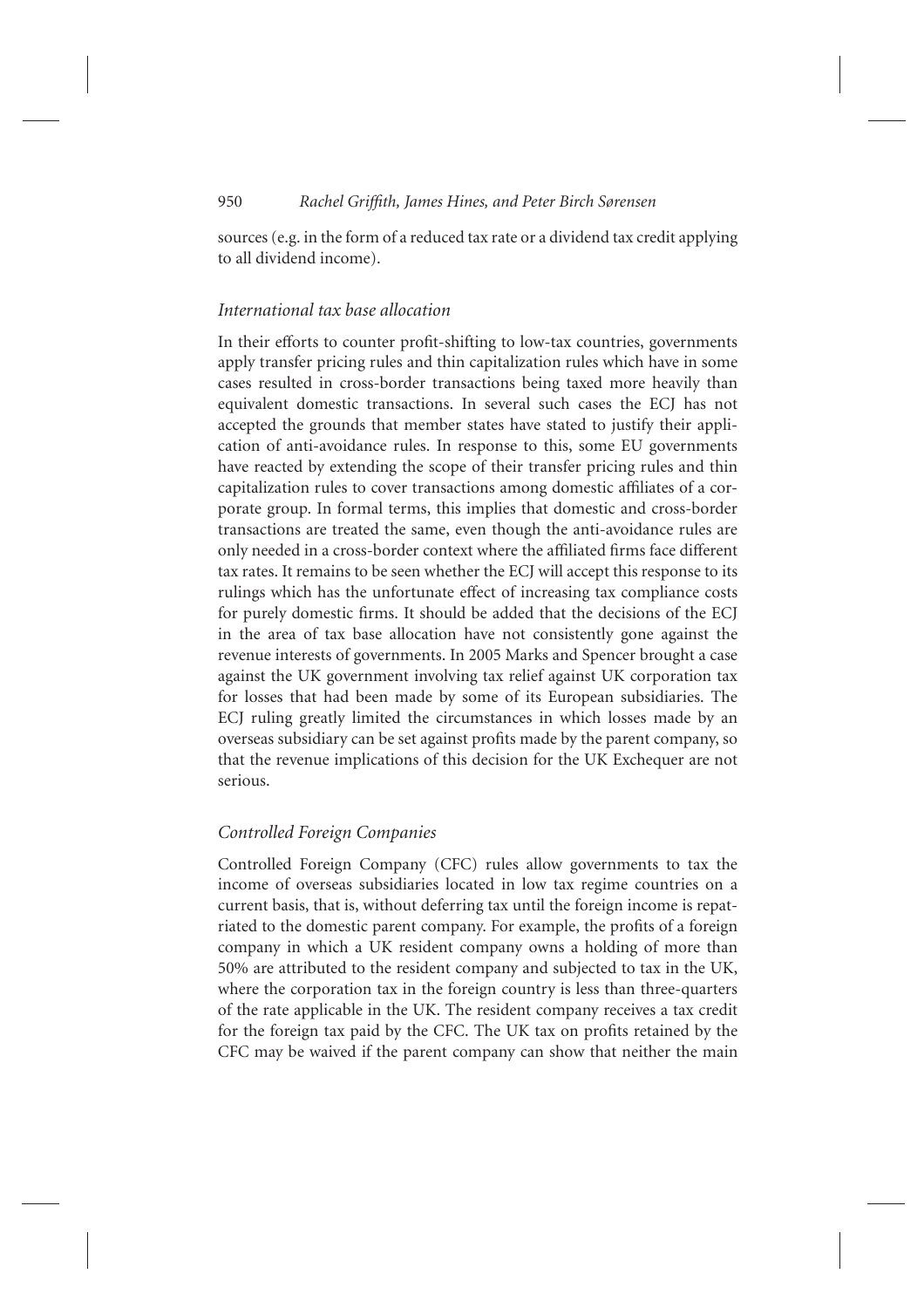purpose of the transactions which gave rise to the profits of the CFC nor the main reason for the CFC's existence was to achieve a reduction in UK tax by means of diversion of profits (the so-called 'motive test'). Cadbury Schweppes challenged the legality of these rules as they have been applied to two subsidiaries located in Dublin and taxed under the favourable Irish International Financial Services Centre regime. In a much publicized ruling of 12 September 2006, the ECJ concluded that the EU Treaty precludes the UK from applying its CFC rules except in the case of 'wholly artificial arrangements' designed to escape normal UK tax. The Court found that the UK CFC legislation constitutes a restriction on freedom of establishment within the EU, since the CFC rules involve a difference in the treatment of resident companies depending on whether they fall under this legislation or not. The fact that a CFC is established in an EU member state for the purpose of benefiting from more favourable tax treatment does not in itself suffice to justify such a restriction on the freedom of establishment. With this ruling the effectiveness of CFC rules within the EU could be seriously weakened. CFC rules are mainly required to reduce the incentives for multinationals to shift profits into tax havens outside the EU. Nevertheless, restrictions on their application within the EU could have significant revenue implications for some EU governments, by making it easier for multinationals headquartered in high-tax countries to route profits through other EU countries that have less effective CFC legislation against non-EU tax havens.

#### *Credit versus exemption*

The EU's Parent-Subsidiary Directive allows member states to eliminate international double taxation of EU multinationals through an exemption system or via a credit system. Nevertheless, on the occasion of the socalled Franked Investment Income case brought before the ECJ, the Advocate General appointed by the Court expressed a non-binding Opinion in April 2006 concluding that the current UK system of international double tax relief appears to be discriminatory on the ground that dividends from foreign subsidiaries are liable to tax, whereas dividends from domestic subsidiaries are not. However, the ruling on 12 December 2006 of the ECJ in this case indicates that the UK can apply different methods of double tax relief to dividends received from domestic and foreign subsidiaries, provided these different methods result in comparable tax charges. The case has been referred back to the UK High Court to decide whether or not this applies. The uncertainty regarding the compatibility of the current UK foreign tax credit system with EU law has prompted the UK government to consider possible reforms to the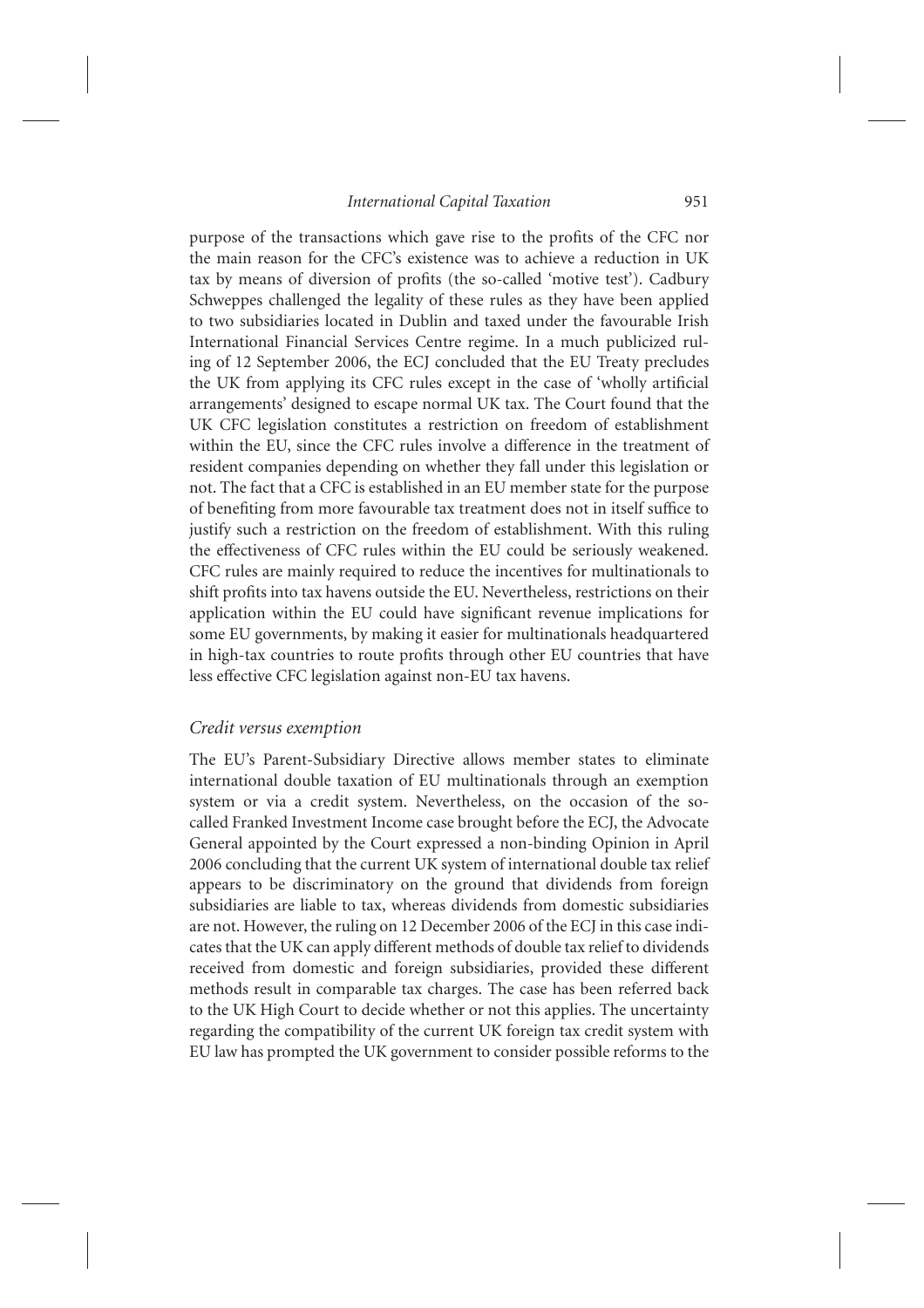taxation of foreign profits. One option for radical reform would be to replace the credit system with an exemption system. In Section 10.5.3 we discuss the arguments in favour of the latter system.

# 10.5. TAXING INTERNATIONAL INVESTMENT: SOME OPTIONS FOR REFORM

A basic policy choice in international taxation is that between residencebased and source-based taxation. This also involves the choice between the credit method and the exemption method of international double tax relief. Another important question is whether and how the worldwide profits of multinational enterprises can be allocated among the different source countries in a manner that avoids the transfer pricing problems described in Section 10.2.4.

This section of the chapter addresses these issues from a UK perspective, taking account on the international constraints on UK policy formation described in Section 10.4. We start by discussing the choice between alternative methods of international double tax relief and then proceed to discuss possible solutions to the transfer pricing problem.

# **10.5.1. International double tax relief: which form of tax neutrality is more desirable?**

Section 10.3.1 explained the concepts of Capital Export Neutrality (CEN) and Capital Import Neutrality (CIN) in relation to the taxation of income from cross-border investments. If effective capital income tax rates were completely harmonized across countries, both CEN and CIN would prevail. When tax rates are not harmonized, so that a choice between the two forms of neutrality has to be made, it has usually been argued that, from a global perspective, CEN should take precedence over CIN, implying a preference for the credit method of international double tax relief. The reasoning is that when investors face the same effective tax rate on foreign and domestic investment, the cross-country equalization of after-tax rates of return enforced by capital mobility is achieved when the pre-tax rates of return are brought into line. In this way a regime of CEN will tend to equalize the marginal productivities of capital across countries, as required for maximization of world income.<sup>13</sup>

<sup>13</sup> This may be seen as another application of the Production Efficiency Theorem of Diamond and Mirrlees (1971) to international taxation. Strictly speaking, however, the Production Efficiency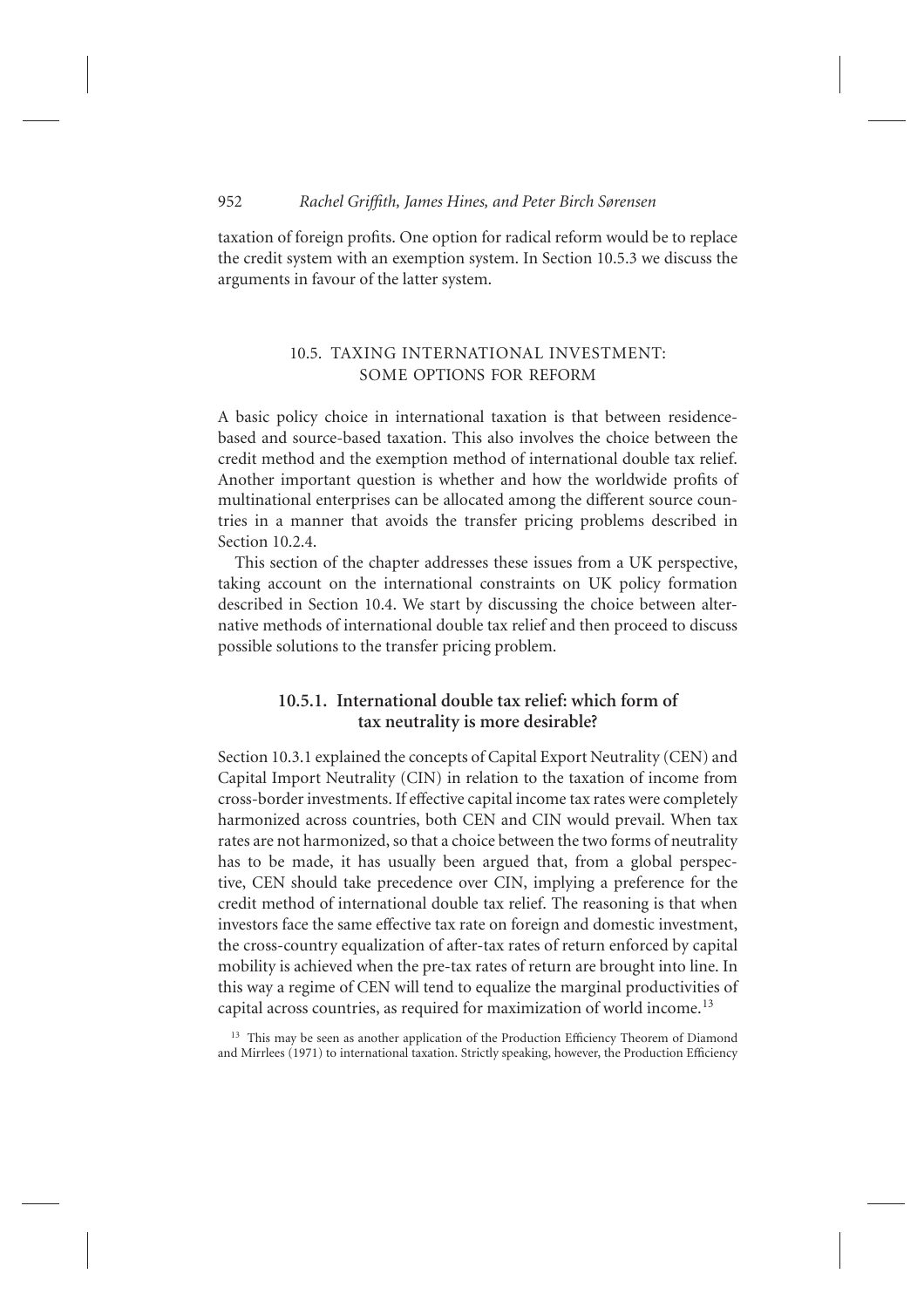The time-honoured concepts of CEN and CIN were developed by Richman (1963). She also pointed out that from a national as opposed to a global perspective, neither the credit method nor the exemption method of international double tax relief seems optimal. From the viewpoint of the individual country, the addition to national income generated by investment abroad is the rate of return after deduction for the foreign source country tax. To maximize national income foreign investment should only be carried to the point where its marginal return *after* payment of foreign tax equals the *pre-tax* marginal return to domestic investment. Since capital mobility tends to equalize after-tax rates of return, this national optimum is attained when international double taxation is (partially) relieved through the *deduction* method. Under this method the residence country taxes foreign income *net* of foreign taxes at the same rate as domestic income. Such a tax system is sometimes said to imply National Neutrality (NN), by making foreign and domestic investment equally attractive from a national perspective.

In a world with little explicit tax coordination it may seem surprising that national governments hardly ever use the deduction method of international double tax relief in the area of foreign direct investment  $(FDI)$ .<sup>14</sup> Indeed, the trend in developed countries has been towards increased reliance on the exemption method for corporate taxpayers (see Mullins (2006)). However, as argued by Desai and Hines (2003), this trend may be easier to grasp once one recognizes the importance of ownership of the assets utilized in FDI.

Desai and Hines point out that the assets developed by multinationals through R&D, marketing, and so on are often highly specific, so the productivity of these assets may depend critically on who owns and controls them. From this perspective it is important that the tax system does not distort the pattern of ownership. Building on earlier work by Devereux (1990), Desai and Hines (op. cit.) therefore suggest that the concept of 'ownership neutrality' should carry at least as much weight in the evaluation of the international tax system as the traditional concepts of CEN and CIN. A tax system satisfies Capital Ownership Neutrality (CON) if it does not distort cross-country ownership patterns. CON may be attained if all countries in

Theorem is relevant in an international context only if national government budgets are linked through a system of international transfers, as shown by Keen and Wildasin (2004). The optimality of production efficiency also rests on the assumption that governments can tax away pure profits. If they cannot, global optimality requires a compromise between CEN and CIN, as demonstrated by Keen and Piekkola (1997).

<sup>&</sup>lt;sup>14</sup> In the area of foreign portfolio investment the deduction method is implicitly used since residence countries impose domestic personal tax on the foreign-source dividends paid out of aftertax foreign profits.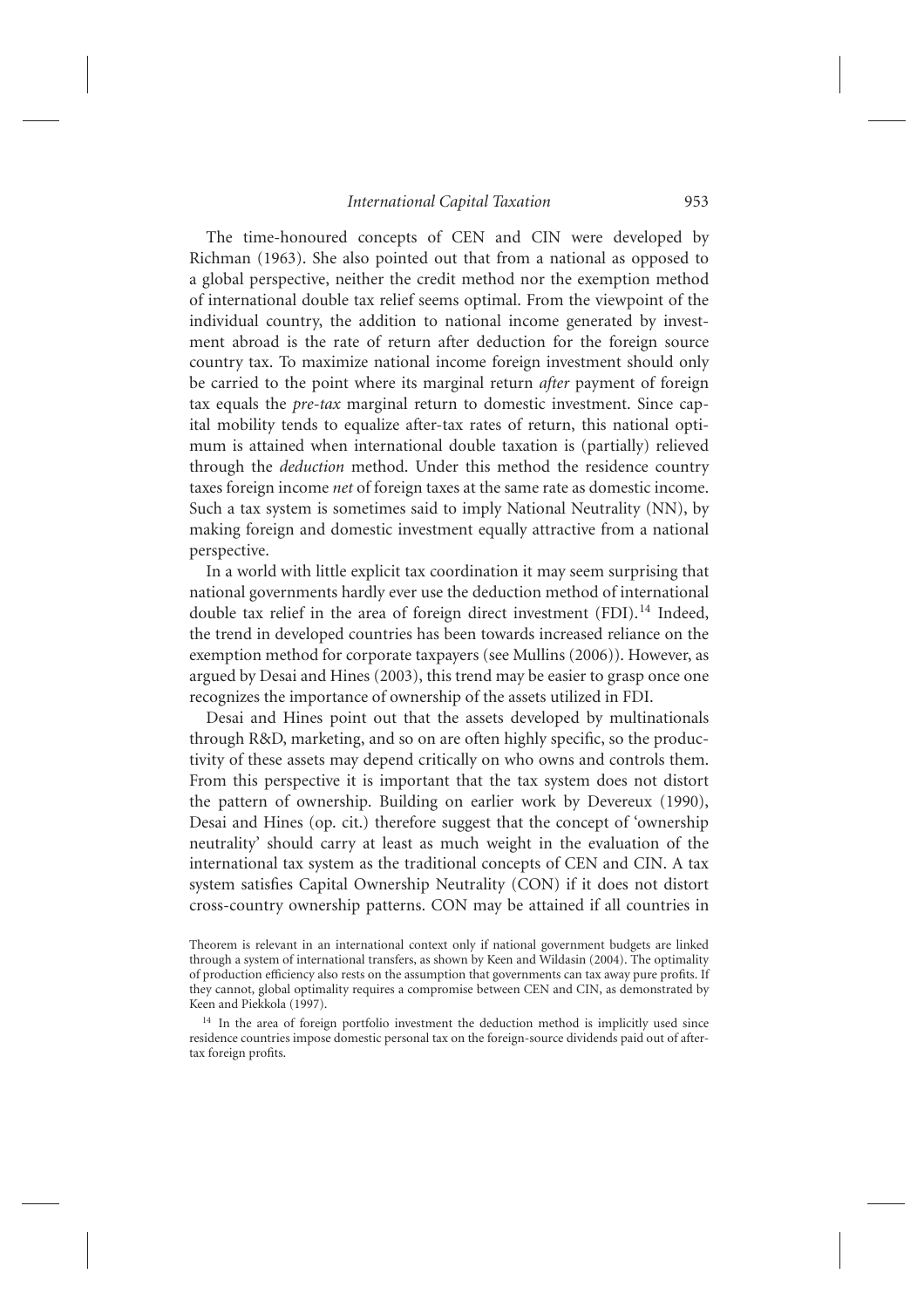the world practise worldwide income taxation with unlimited foreign tax credits and if they all apply the same definition of the tax base. Under such a regime of worldwide income taxation multinationals will acquire the assets that maximize their pre-tax returns in the different countries, since this acquisition policy will also maximize their after-tax returns. Hence assets will be held by those companies that would be willing to pay the highest reservation prices for them in the absence of tax, that is, by those companies that can utilize the assets most productively. However, the same result may be obtained if all residence countries *exempt* foreign income from domestic tax and if they apply the same rules regarding the deductibility of financing costs or writing-off of cross-border acquisitions. In that case companies from all over the world face the same effective tax rate in each individual country, so again the assets invested in each country will be held by those companies that can earn the highest pre-tax (and hence the highest after-tax) return on them.

The point is that if global ownership neutrality is the policy goal, the exemption system (also referred to as a *territorial* tax system) is just as attractive as a system of worldwide taxation with foreign tax credits. Moreover, if optimization of the ownership pattern is the overriding goal, the territorial system is actually the preferred policy from the *national* viewpoint of an individual country, as argued by Desai and Hines (2003). If a country practises worldwide income taxation, its multinationals will tend to earn a lower after-tax return on operations in a foreign low-tax country than will multinationals headquartered in countries that exempt foreign income. Assets invested in low-tax countries will therefore tend to be taken over by companies based in territorial countries, even if those assets could be used more productively by companies based in countries with a worldwide system. By giving up the worldwide system and switching to territoriality, a country will increase the reservation prices that its multinationals are willing to pay for assets located in foreign low-tax countries, enabling domestic companies to take over assets that they can use more efficiently than companies based in other countries.<sup>15</sup>

Thus a policy of exemption will maximize the after-tax profitability of domestic multinationals. A country seeking to maximize the sum of its tax revenue and the after-tax profits of its companies will therefore opt for the exemption system if such a system does not reduce domestic tax revenue

<sup>&</sup>lt;sup>15</sup> As already mentioned, this assumes that the home countries of foreign multinationals do not offer special tax advantages that reduce the costs of acquisitions. In practice this assumption may not always hold. For example, it seems that one of the reasons why Spanish firms have outbid other companies in recent years is their ability to write off goodwill for tax purposes.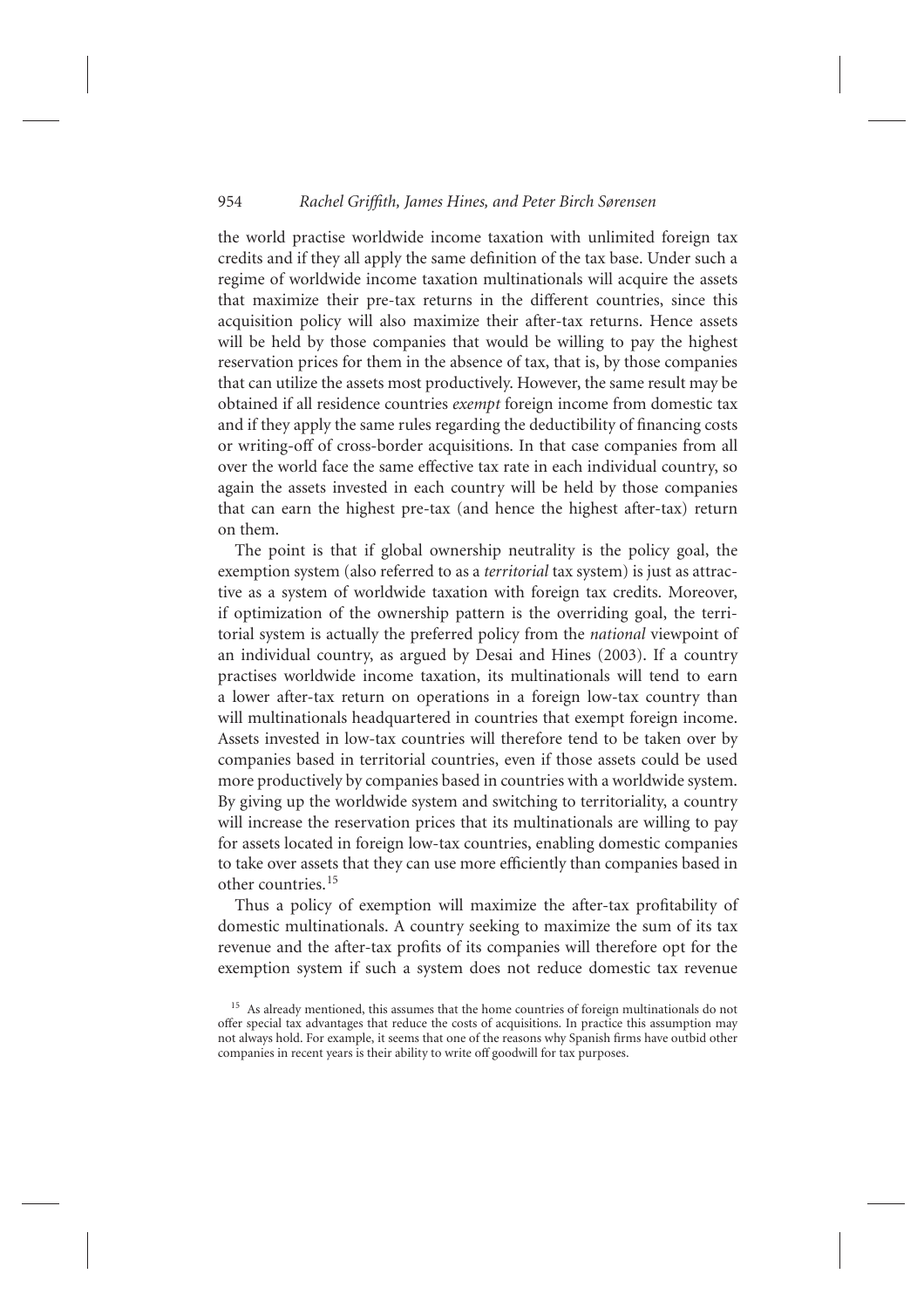raised from domestic economic activity. This condition will be met if any increase in outbound investment triggered by the switch to territoriality is offset by an equally productive amount of new inbound investment from foreign firms. Desai and Hines (op. cit.) argue that increased outbound FDI will indeed typically be offset to a very large extent by additional inbound investment. They point out that the bulk of global FDI takes the form of acquisitions of existing firms rather than new greenfield investment. Thus most cross-border FDI seems to involve a reshuffling of global ownership patterns rather than involving a net transfer of saving from one country to another.<sup>16</sup> The active market for corporate control also suggests that asset ownership may have important consequences for business productivity. In these circumstances a policy of territoriality may come close to maximizing national welfare. In the terminology of Desai and Hines, a tax system that exempts foreign income from domestic tax may be said to satisfy National Ownership Neutrality (NON).

The focus on the importance of ownership and the concept of NON may help to explain the trend in the OECD towards greater reliance on the exemption system in recent decades where FDI has tended to grow relative to total economic activity. Apparently governments feel that the exemption system is better suited than the worldwide system to promote the global competitiveness of domestic multinationals.

The above discussion of neutrality in the taxation of foreign source income assumes that recorded company profits represent a return to capital. The perspective on tax neutrality changes if a major part of company profits is really a reward for entrepreneurial creativity and effort and thus a form of labour income. In that case a main challenge for tax policy is to design the company tax such that entrepreneurial labour income earned in the corporate sector gets taxed in roughly the same way as labour income earned outside the sector.

Economists have long struggled to explain the so-called equity premium puzzle; that is, the huge difference between the average return to corporate assets and the risk-free interest rate. For example, in the US the average corporate profit rate has historically hovered around 9% whereas the real interest rate on Treasury Bills has averaged around 1.5%. If the difference between these two rates of return simply represents the risk premium required by corporate investors, it would seem to imply an implausibly high degree of risk aversion. Gordon and Hausman (Commentary on this chapter) argue that

<sup>&</sup>lt;sup>16</sup> Becker and Fuest (2007) demonstrate that in these circumstances the exemption system is in fact optimal from a national perspective.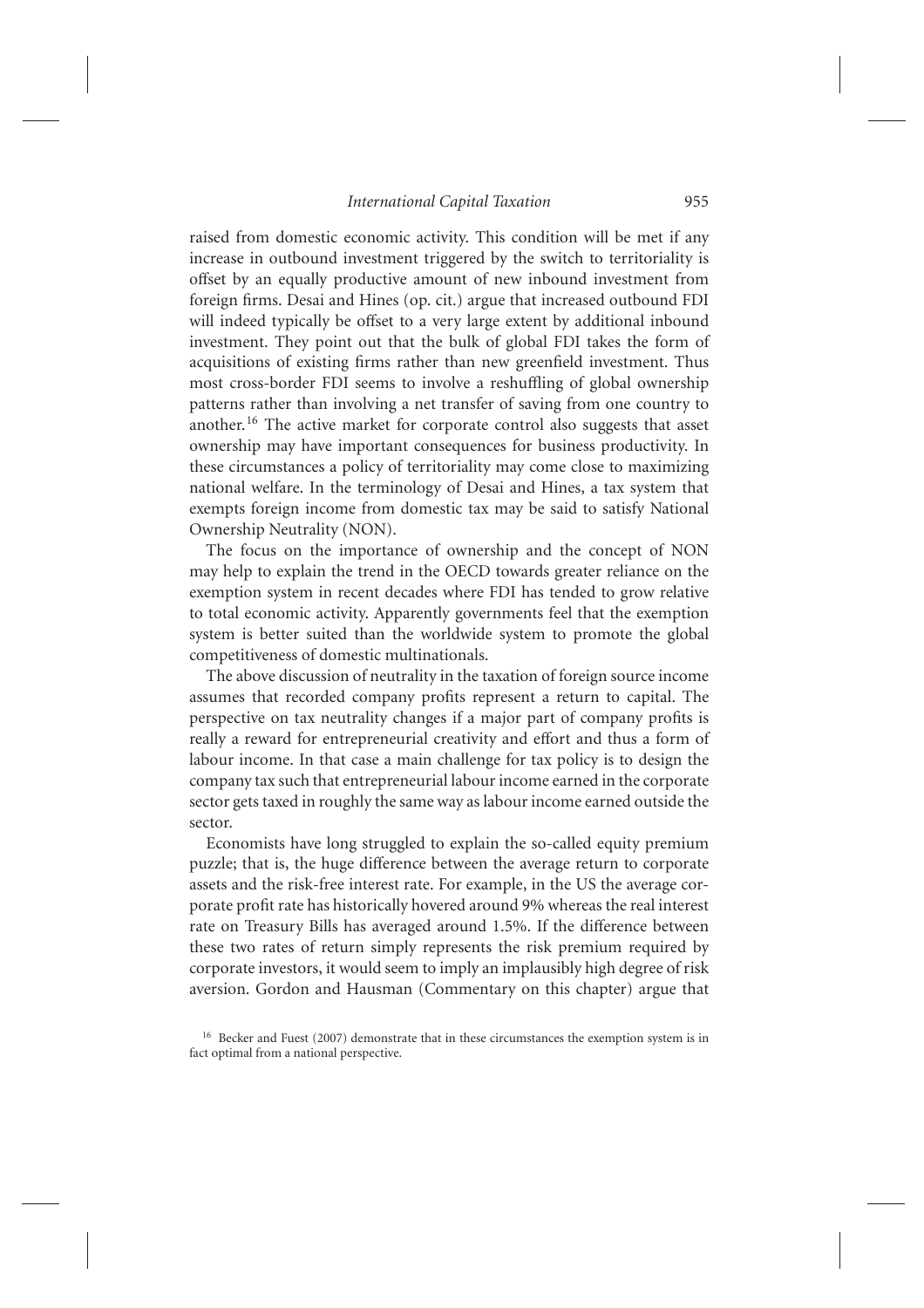the equity premium mainly reflects the return to the efforts and innovative talents of corporate entrepreneurs. This group may include owner-managers as well as many other high-level corporate executives who hold shares in the company for which they work.

Part of the equity premium may indeed constitute a return to the labour of corporate entrepreneurs, but it seems unlikely that the equity premium puzzle can be fully explained by this hypothesis. For example, conventional asset pricing models suggest that plausible degrees of risk aversion would imply an equity risk premium of around 2%. With a risk-free real interest rate of 1.5%, the total real required return on corporate assets would then be 3.5%, leaving a difference of 5.5% between the observed 9% corporate profit rate and the required return to capital. If this 5.5% differential is really labour income accruing to corporate entrepreneurs and top executives, such entrepreneurial income would absorb between 11% and 17% of total corporate value-added in the realistic case where the ratio of corporate assets to value-added is between 2 and 3. This income comes on top of the wages and salaries and the various forms of stock compensation granted to corporate executives, since these expenses are deductible from corporate profits and are therefore not included in the recorded 9% average corporate profit rate mentioned above. Hence it seems to us that if one interprets the observed equity premium as mainly the labour income of corporate entrepreneurs, one will have to assign an implausibly high share of total corporate value-added to these individuals.

Against this background we believe that the main part of the observed equity premium is in fact a return to capital, at least in the large public corporations accounting for the bulk of the activities of multinational enterprises. However, in small closely held companies a large part of recorded company profit may well be a return to the labour of corporate entrepreneurs. The proposals for personal income tax reform presented in Section 10.6 are designed with this fact in mind, including provisions that will prevent corporate owner-managers from transforming high-taxed labour income into low-taxed capital income.

# **10.5.2. Obstacles to capital export neutrality and the effects of deferral**

While the exemption system and the worldwide system with a foreign tax credit are in principle equally effective in promoting ownership neutrality from a global perspective, the worldwide system and the associated property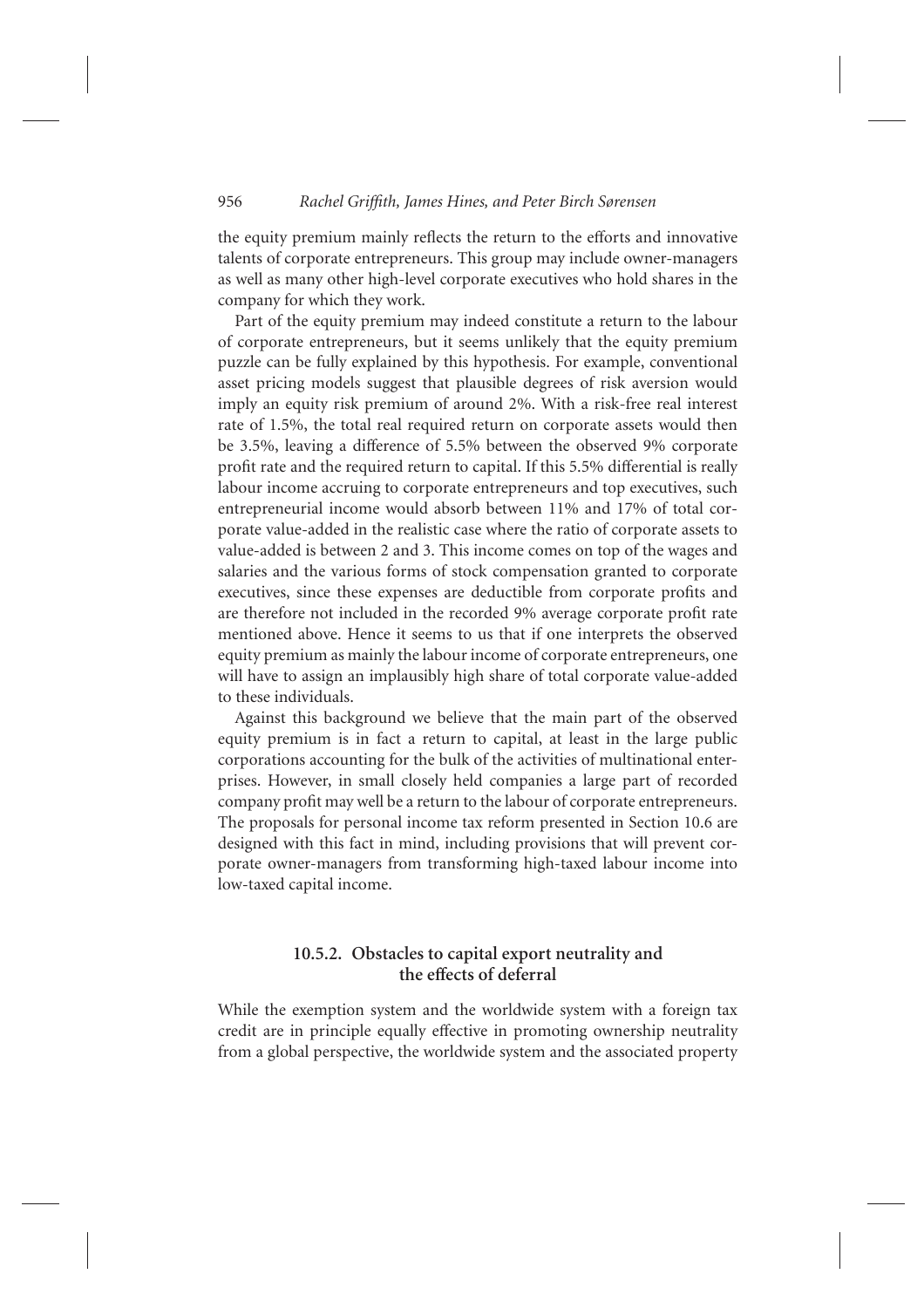of CEN does have the additional attraction that it does not distort the international location of real investment. However, there are two important reasons why countries relieving international double taxation through a foreign tax credit system do not in practice achieve CEN. The first reason is that residence countries limit the foreign tax credit to the amount of domestic tax payable on the foreign-source income. Many credit countries limit their credits on a country-by-country basis ('credit by source'), but some countries, like the UK and the US, only impose an overall limit on the credit equal to the total amount of domestic tax payable on total foreign income ('worldwide credit'). The reason for the limitation on credits is that governments are not willing to allow taxes levied abroad to erode the revenue from tax on domestic-source income. In the absence of limits on foreign tax credits the governments of source countries could appropriate the revenues of residence countries through high source country tax rates without deterring inbound investment. Because of the limitation on credits, investors are subject to the higher of the foreign and the domestic tax rate, whereas CEN requires that they should always face the same tax rate whether they invest at home or abroad.

The second reason for the failure of CEN under real-world credit systems is that residence countries usually defer domestic tax on the active business income of foreign subsidiaries until this income is repatriated in the form of a dividend to the domestic parent company. Profits retained abroad are thus only subject to the foreign corporation tax, so for retained earnings existing credit systems tend to work like an exemption system.

A foreign tax credit system with deferral is essentially a tax on repatriations (when the foreign tax rate is below the domestic tax rate so the limit on the credit is not binding). Some years ago Hartman (1985) argued that for mature subsidiaries with sufficient earnings to cover their need for investment funds through retentions, such a tax will be neutral. To see the argument, suppose a subsidiary may either reinvest a profit of £100 at a rate of return of 10% after foreign corporation tax or distribute the profit to its parent company, in which case the parent will have to pay an additional net tax of 10% of the dividend to its home country. If the profit is distributed immediately, the parent will receive a net income of £90 after domestic tax. If the profit is temporarily reinvested abroad and then paid out with the addition of the 10% return after a year, the parent will at that time receive a net income of  $110 \times (1 - 0.1) = £99$ . By postponing repatriation, the multinational thus earns a net return of  $(99 - 90)/90 = 10%$  which is identical to the net return obtainable in the absence of the repatriation tax. Thus, provided the repatriation tax cannot be avoided so that equity is 'trapped' in the foreign subsidiary,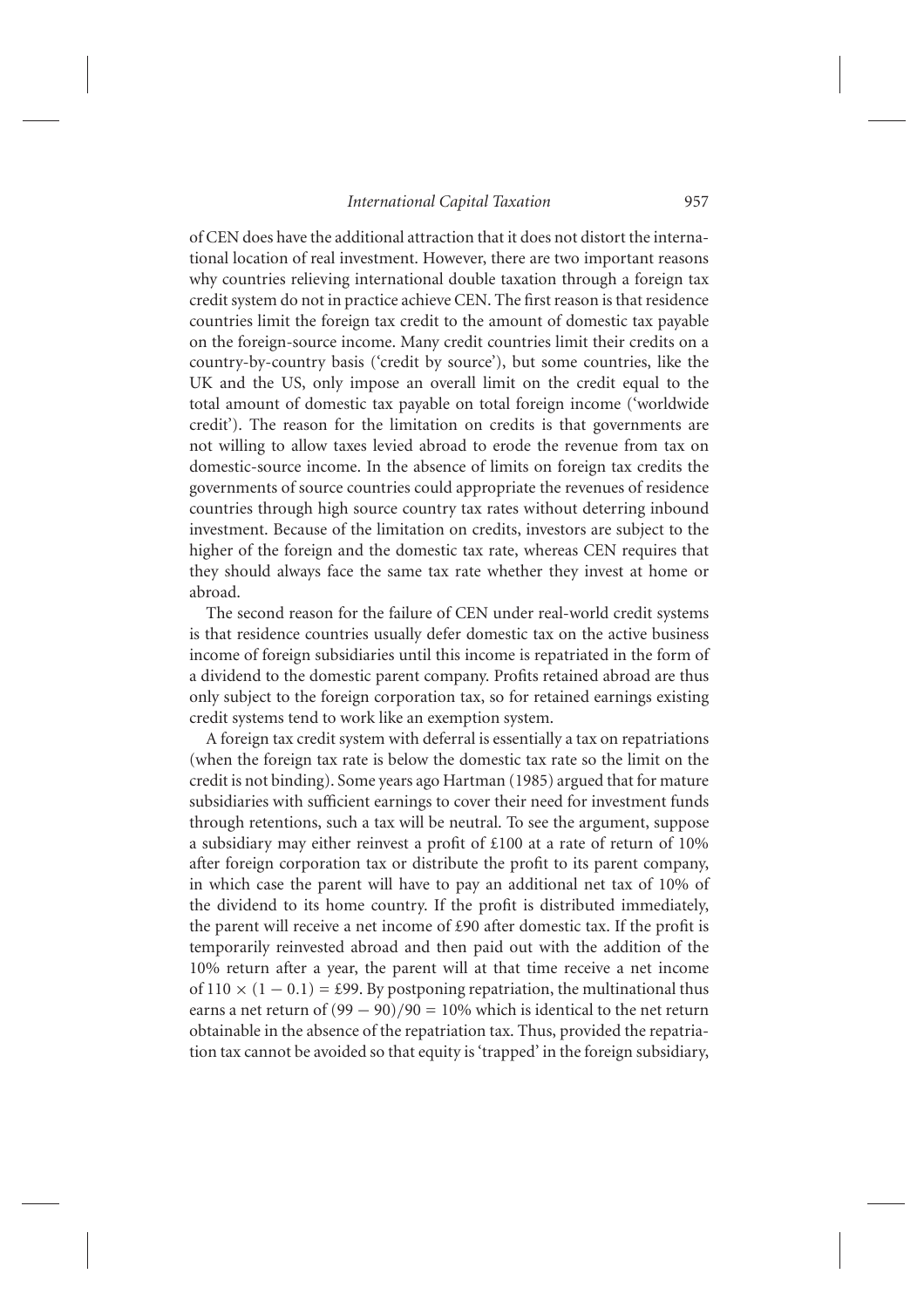this tax will be neutral towards the subsidiary's investment and distribution policy. This is an application of the so-called 'new view' of dividend taxation in the international context.

However, Hartman's analysis applies only to mature subsidiaries. Sinn (1993) extended the analysis to cover the entire life cycle of a foreign subsidiary, starting from the time it is established. He found that the repatriation tax will induce the parent company to inject less equity into the subsidiary initially. Over time, the subsidiary grows by reinvesting its earnings, thus benefiting from deferral, but in the long run the subsidiary's capital stock ends up at the same level as it would have reached in the absence of the repatriation tax, and the tax again becomes neutral, as in Hartman's analysis. Grubert (1998) confirmed the validity of the Hartman–Sinn results even when alternative repatriation vehicles such as royalties may be used.

The studies by Hartman and Sinn were based on the new view of dividend taxation according to which investors have no non-tax preference for distributed over retained earnings. In practice such a preference may exist. For example, in an international setting where domestic investors may have difficulties monitoring the activities and investment opportunities of overseas subsidiaries, they may value distributions from a subsidiary as a signal of its profitability or as a means of preventing overseas managers from using the funds in a way that does not benefit shareholders. According to this 'old view' of dividend taxation investors trade off the non-tax benefits from distributions against the (additional) tax cost of paying dividends, and a tax on repatriations will then affect the investment and distribution policies of multinationals.

If the new view of dividend taxation is correct, the repatriation taxes collected under existing systems of worldwide corporate income taxes are essentially lump-sum taxes, generating revenue at zero efficiency cost. But if the old view comes closer to the truth, the revenue comes at the cost of distortions to foreign investment and repatriations. On the basis of US data, Desai, Foley, and Hines (2001, 2002) estimate that 1% lower repatriation tax rates are associated with 1% higher dividends from foreign subsidiaries. Grubert (1998) also reports estimates indicating that repatriations are quite sensitive to their tax prices. The fact that repatriation behaviour depends on taxation is evidence in favour of the old view of dividend taxation.

Over the years several observers (including Gravelle (2004)) have called for the abolition of deferral in order to move existing systems of worldwide income taxation closer to a regime of full Capital Export Neutrality. Provided parent companies do not change their country of residence, abolition of deferral would reduce distortions to real investment decisions,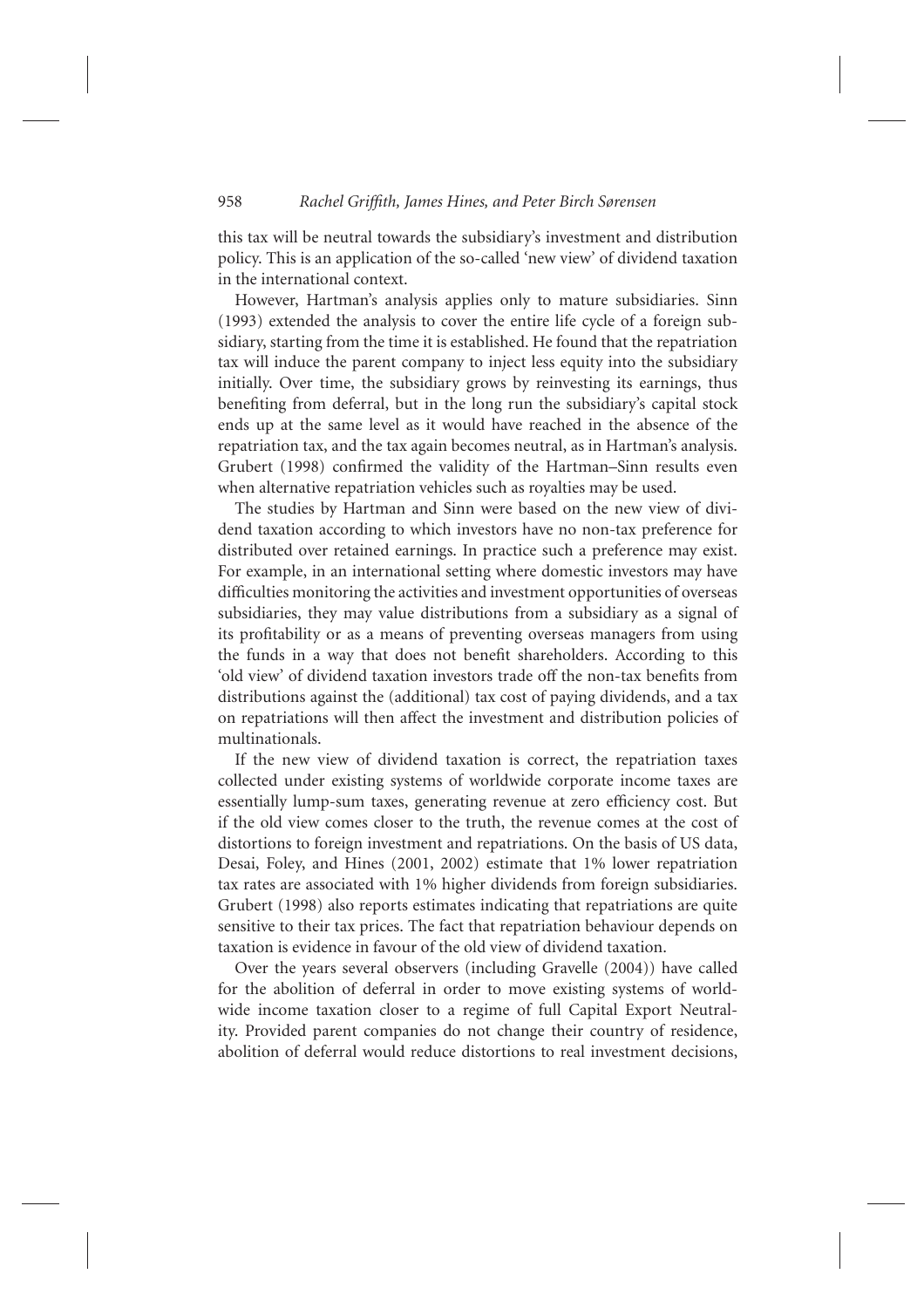eliminate the distortion to repatriation decisions, and reduce the incentives for international income shifting through transfer pricing and thin capitalization.<sup>17</sup>

However, in a world where most countries rely on territorial taxation, a country practising worldwide income taxation does not achieve national ownership neutrality, as already explained. Moreover, if the UK were to abolish deferral, UK-based multinationals would have a strong incentive to move their headquarters to countries offering credit with deferral or tax exemption of foreign income, in order to maintain their international competitiveness. The outcome might be a substantial UK loss of corporate headquarters and a resulting drop in the incomes of the less mobile UK factors of production. For these reasons we do not recommend a UK move towards worldwide income taxation without deferral.

#### **10.5.3. The case for a UK move to territoriality**

Following an earlier proposal by Grubert and Mutti (2001), the US President's Advisory Panel on Federal Tax Reform (2005) recently advocated that the US should move to a territorial basis for taxation of corporate income by exempting dividends paid out of active foreign business income from US corporation tax. Under this proposal passive and highly mobile income such as royalties and interest from foreign affiliates would still be taxed in the US on a current basis (i.e. without deferral) and a foreign tax credit would still be granted for any foreign tax paid on such income. Interest expenses and general administrative overhead expenses incurred in the US in generating exempt foreign income would not be deductible from the US tax base. Such expenses would be allocated to foreign income on a prorated basis, say, depending on the share of worldwide assets invested abroad.

The US Tax Reform Panel gave the following main reasons for proposing a territorial system: (1) to reduce the administrative complexity associated with the foreign tax credit system, (2) to move towards Capital Import Neutrality/Ownership Neutrality in order to improve the competitiveness of US firms in foreign markets, (3) to remove the distortionary incentive to retain profits in foreign low-tax countries implied by the current US tax on repatriations, and (4) to eliminate certain possibilities for abusing the current US system of worldwide income taxation.

<sup>17</sup> Distortions to real investment and incentives for income shifting would not be fully eliminated as long as foreign tax credits remain limited to the amount of domestic tax liable on foreign source income.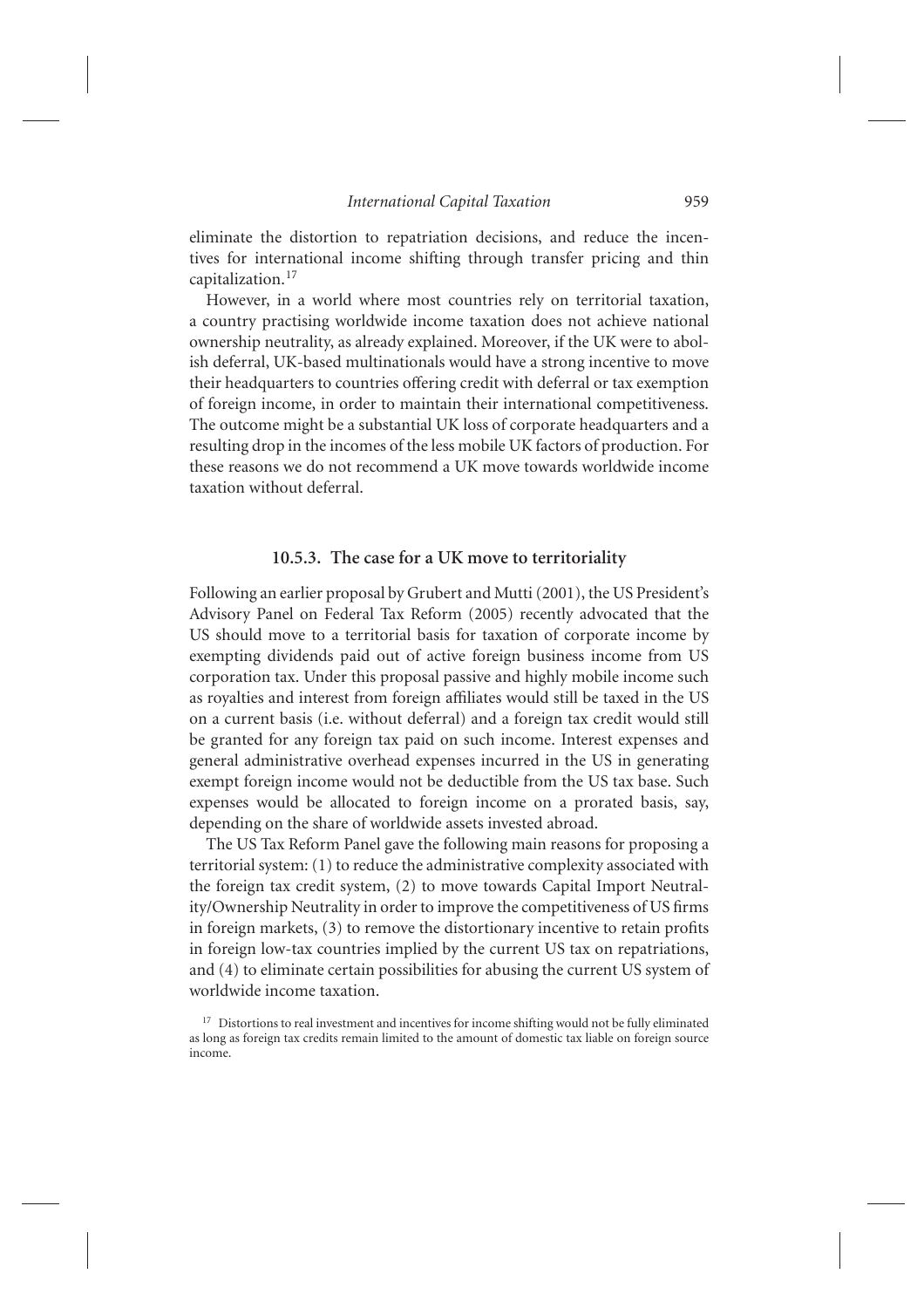The first three reasons stated above also seem relevant in a UK context. In June 2007 the Treasury and HM Revenue and Customs (HMRC) set out proposals aimed at creating a more straightforward regime for taxing the foreign profits of UK companies.<sup>18</sup> The main proposal was for the UK to move from its current system of taxing foreign dividends after giving a credit for taxes paid to foreign governments to a system in which foreign dividends are exempt from UK taxation. This would bring the UK in line with most other European countries. In addition, it proposed overhauling the way in which the government tries to discourage companies from shifting profits to subsidiaries in countries with lower corporate tax rates.

The analysis in Section 10.5.1 suggests that the ownership neutrality implied by a territorial system could help UK multinationals to make more productive use of their assets. The current UK taxation of foreign income discourages UK firms from investing in low-tax countries more than do the tax systems of the firms in territorial countries with which they compete. With a switch to territoriality, UK multinationals may relocate some of their overseas activities from foreign high-tax to foreign low-tax countries to take advantage of increased after-tax profitability.

At the same time UK companies may also relocate some of their domestic activities to foreign low-tax countries in response to a move to territoriality, resulting in reduced rewards to local (UK) fixed factors of production and reduced UK tax revenues. Territoriality may also provide increased scope for income shifting through transfer pricing and through manipulation of royalty payments to take advantage of the asymmetric taxation of dividends and royalties.<sup>19</sup>

The extent to which these behavioural effects would occur will depend on the extent to which deferral makes the current system of international double tax relief equivalent to an exemption system. Using data for US multinationals, Grubert and Mutti (2001) found that the sensitivity of foreign real

<sup>&</sup>lt;sup>18</sup> 'Taxation of the foreign profits of companies' <http://www.hm-treasury.gov.uk/media/E/B/ consult\_foreign\_profits210607.pdf>.

<sup>&</sup>lt;sup>19</sup> Thus British parent companies would be able to reduce their worldwide tax bill by repatriating income from subsidiaries in foreign low-tax countries in the form of non-deductible dividends which would be tax exempt in the UK, rather than deductible royalties that would be taxable in the UK. Similarly, British multinationals would save taxes by receiving royalties rather than dividends from subsidiaries in foreign high-tax countries. Note that whereas the UK government loses revenue in the former scenario, it gains revenue in the latter case, so while global tax revenue goes down, the net effect on UK tax revenue is in principle ambiguous, depending on whether the intangible assets owned by UK multinationals are mainly used in foreign high-tax countries or in foreign lowtax countries. As already mentioned, a move to a dividend exemption system may induce British multinationals to move some of their assets to foreign low-tax jurisdictions, in which case part of the global revenue loss would be borne by the UK government.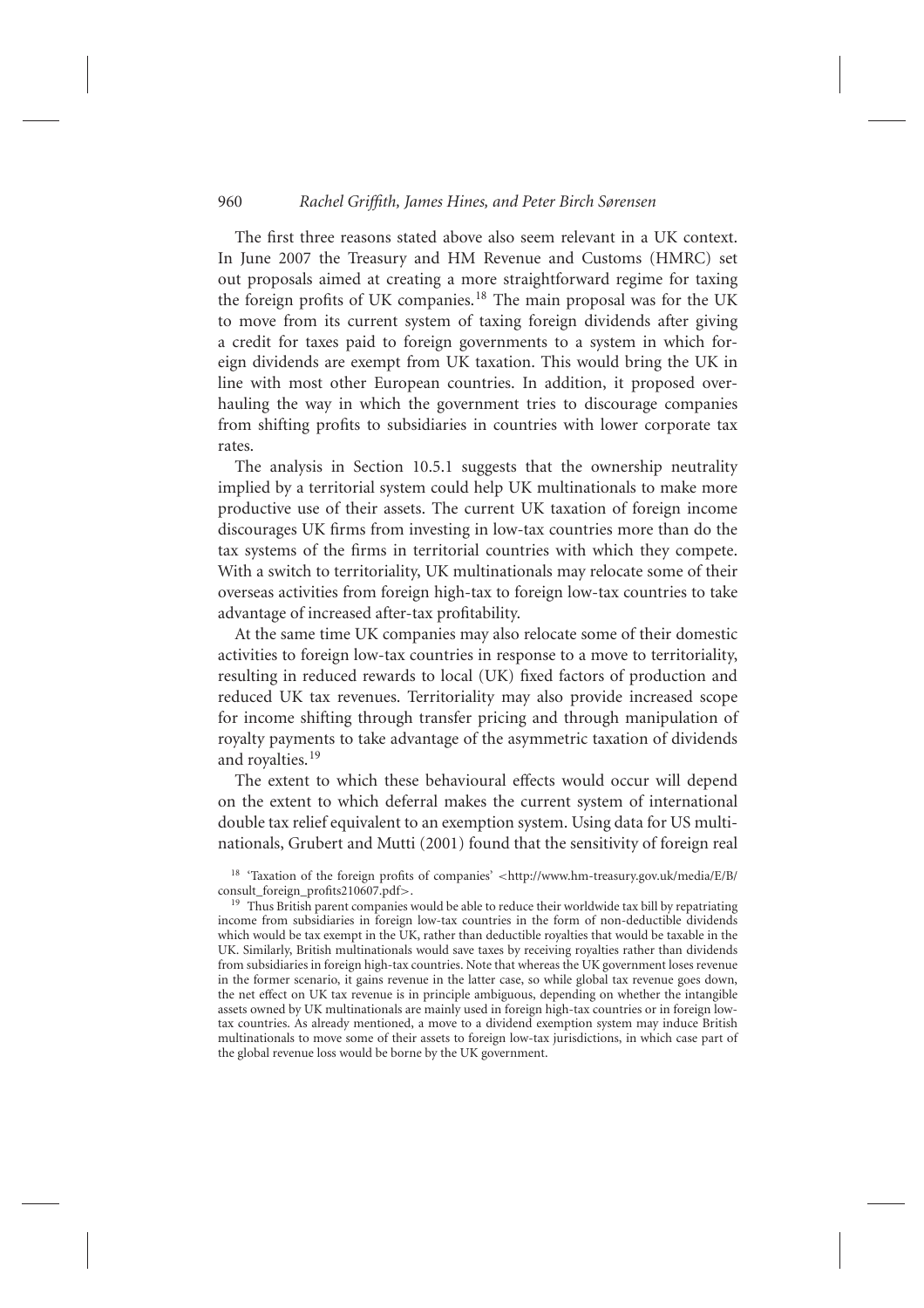investment location to host country tax rates and the tendency to shift income to low-tax jurisdictions is practically the same whether a US company faces a binding limitation on its foreign tax credits—in which case it faces the same tax rates as under an exemption system—or whether the limitation on credits is non-binding. Although these estimates are not directly transferable to the UK context, they do suggest that the behavioural effects of a switch to exemption may be limited.

What would be the revenue implications if the UK moved to a territorial tax system? This is a difficult question to answer, in part because there are no official estimates of the UK corporation tax collected on foreign-source income (net of tax credits), and partly because a switch to territoriality would affect revenue through changes in company behaviour that are hard to predict.

If we look at countries that operate exemption systems we do not see any evidence that they collect systematically less revenue from corporate taxes. Table 10.2 shows corporate tax revenue as a share of GDP and statutory tax rates for countries that operate some sort of credit system, and for countries that operate exemption systems, either as a general policy or as a policy towards tax treaty partners.

Grubert and Mutti (1995) estimated that the average US corporate tax rate on foreign-source income is only 2.7%. Since the UK corporate tax rate is lower than that in the US, it also seems likely that the UK Exchequer collects very little net tax on the foreign income of UK multinationals.

In any case, the revenue and behavioural effects of a switch to exemption would depend critically on the exact design of any new system, including the rules for allocation of overhead and interest expenses between domestic income and foreign exempt income. Most of the exemption countries included in Table 10.2 allow full deduction for such expenses against domestic-source income, even if some of them may have been incurred to generate foreign income exempt from domestic tax. Such a lack of expense allocation obviously strengthens the incentive for multinationals based in high-tax countries to establish affiliates in foreign low-tax countries. To counteract this incentive, some exemption countries only exempt a certain fraction of foreign income (typically 95%) from domestic tax, as shown in Table 10.2.

While a lack of expense allocation could turn an exemption system into a direct subsidy to investment in foreign tax havens, a mechanical rule for expense allocation could also imply excessive taxation in some cases. To illustrate, suppose that the total interest expense of a multinational group is allocated between domestic and foreign income according to the location of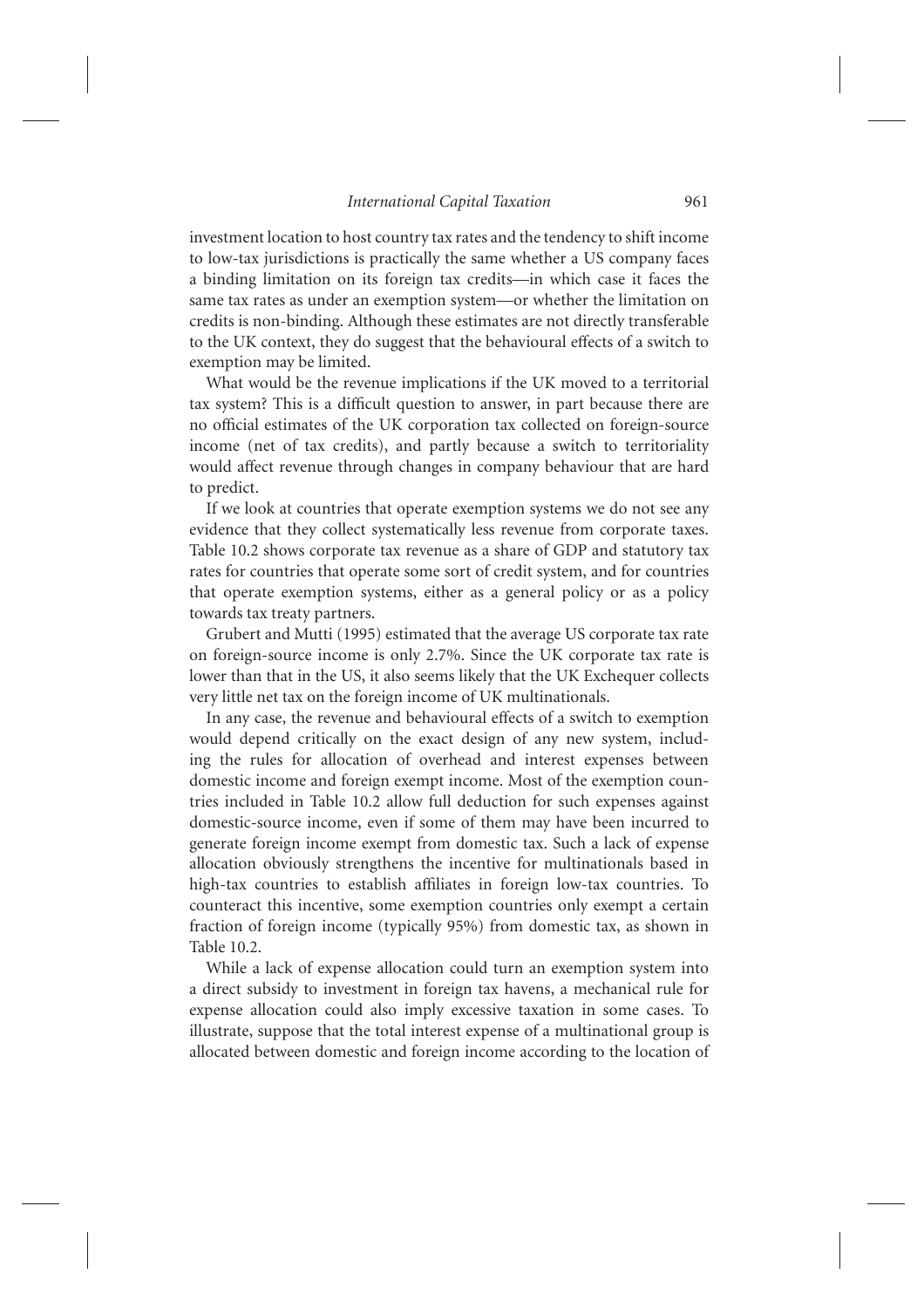| Tax<br>treatment of<br>foreign<br>source<br>dividends | Corporate<br>tax revenue<br>as % of GDP | Statutory<br>tax rate | Deductibility of<br>costs related to<br>tax exempt<br>foreign<br>dividends | Amount of<br>tax exempt<br>dividends<br>(%) |
|-------------------------------------------------------|-----------------------------------------|-----------------------|----------------------------------------------------------------------------|---------------------------------------------|
| Credit system                                         |                                         |                       |                                                                            | $\mathbf{0}$                                |
| Ireland                                               | 3.6                                     | 13                    |                                                                            | $\mathbf{0}$                                |
| United Kingdom                                        | 2.9                                     | 30                    |                                                                            | $\mathbf{0}$                                |
| Greece                                                | 3.3                                     | 35                    |                                                                            | $\mathbf{0}$                                |
| Canada                                                | 3.5                                     | 36                    |                                                                            | $\mathbf{0}$                                |
| <b>United States</b>                                  | 2.2                                     | 39                    |                                                                            | $\mathbf{0}$                                |
| Japan                                                 | 3.6                                     | 40                    |                                                                            | $\mathbf{0}$                                |
| Exemption system                                      |                                         |                       |                                                                            |                                             |
| Switzerland                                           | 2.5                                     | 25                    | <b>Yes</b>                                                                 | 100                                         |
| Norway                                                | 10.1                                    | 28                    | No                                                                         | 100                                         |
| Sweden                                                | 3.1                                     | 28                    | Yes                                                                        | 100                                         |
| Finland                                               | 3.6                                     | 29                    | Yes                                                                        | 100                                         |
| Denmark                                               | 3.2                                     | 30                    | Yes                                                                        | 100                                         |
| Luxembourg                                            | 6.1                                     | 30                    | <b>Yes</b>                                                                 | 100                                         |
| Belgium                                               | 3.8                                     | 34                    | Yes                                                                        | 95                                          |
| Austria                                               | 2.3                                     | 34                    | No                                                                         | 100                                         |
| Netherlands                                           | 3.2                                     | 35                    | No                                                                         | 100                                         |
| Spain                                                 | 3.5                                     | 35                    | Yes                                                                        | 100                                         |
| France                                                | 2.7                                     | 35                    | Yes                                                                        | 95                                          |
| Italy                                                 | 2.9                                     | 37                    | Yes                                                                        | 95                                          |
| Germany                                               | 1.6                                     | 38                    | No interest<br>95<br>deduction*                                            |                                             |

**Table 10.2.** Corporation tax revenue and statutory tax rate, 2004

∗ Full deductibility in case the foreign subsidiary does not distribute profits.

*Source*: Yoo Kwang-Yeol (2003).

assets, as proposed by Grubert and Mutti (2001).<sup>20</sup> A multinational with 50% of its assets in the UK and 50% of its assets abroad and a total interest expense of £10 million would then only be allowed to deduct £5 million of its interest expense against its UK income, even if all the expense were incurred by the UK parent company and did not in any way reduce the foreign tax liability of the group. Such a system imposes an implicit domestic tax on foreign income, since additional foreign investment reduces the domestic tax benefits of deductions for existing UK administrative and interest expenses. Hence one might expect numerous disputes between taxpayers and tax administrators over expense allocation, so some of the alleged benefits of an exemption

<sup>20</sup> A similar interest allocation rule is already used under the current US foreign tax credit system for the purpose of calculating the limit on foreign tax credits.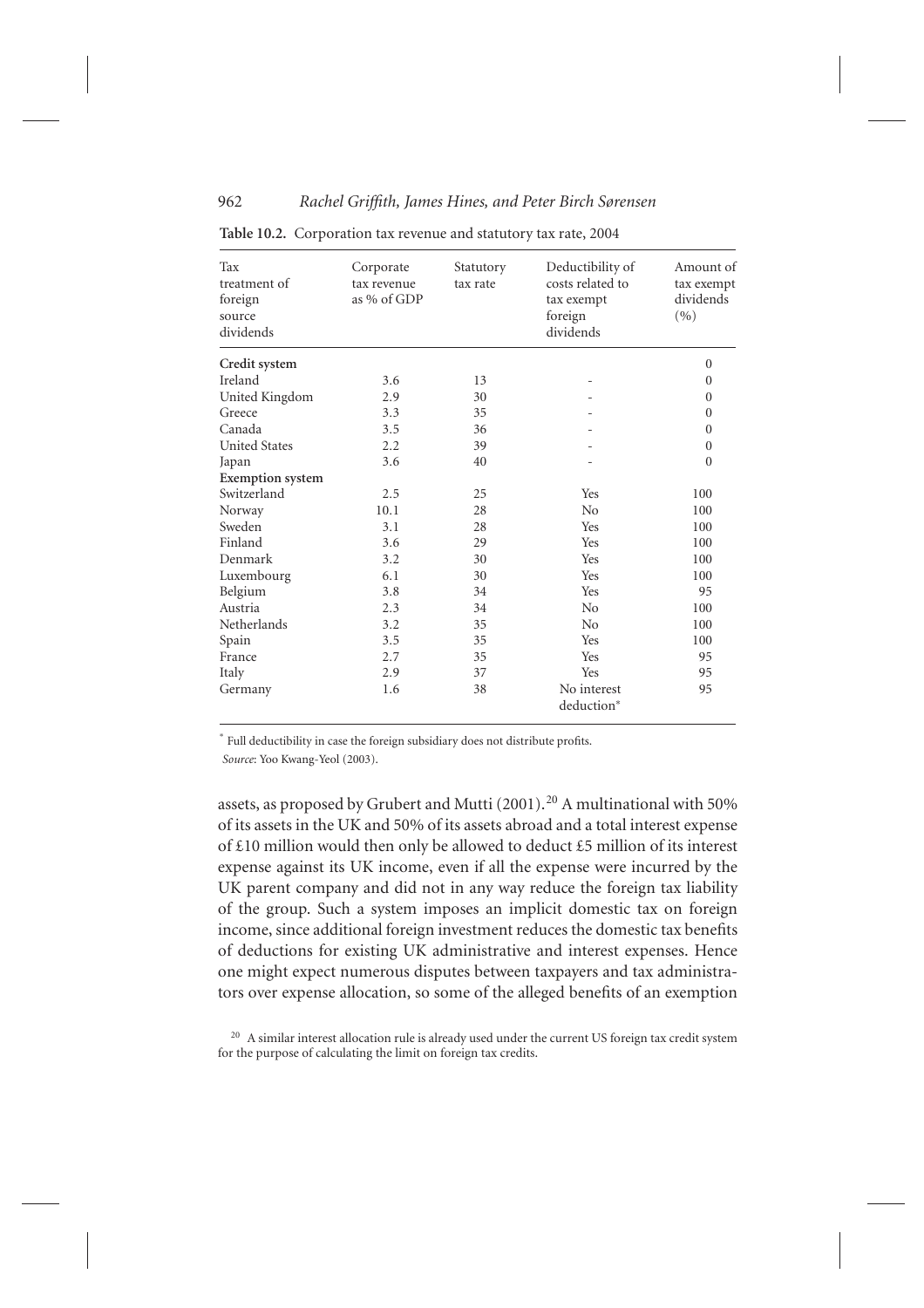system in terms of simplification and reduced compliance costs might be lost. If the UK were to adopt stricter limits on interest deductibility than other exemption countries, this would also violate the national ownership neutrality which is a main theoretical benefit of the system.

For these reasons we sympathize with the suggestion by HM Treasury (2007, pp. 25–6) that the UK should not adopt a general interest allocation rule of the type described above in case of a move to territoriality. As an alternative the Treasury proposes that the total interest deduction claimed by the UK members of a multinational group should be restricted by reference to the group's total consolidated external finance costs. If the UK subgroup has higher finance costs than the overall external finance costs of the entire group, the Exchequer will see this as an indication that interest expenses have been allocated to the UK subgroup with the purpose of reducing the entire group's worldwide tax bill. It is difficult to assess the extent to which such an anti-avoidance rule might compromise the policy goal of ownership neutrality, but the rule does seem to be a legitimate attempt to protect the UK tax base.

Mullins (2006) expresses concern that a switch to territoriality in the current credit countries may intensify global tax competition. Table 10.3 documents the important role played by the US and the UK in global FDI. If these countries were to abolish their foreign tax credit systems, and if the credit system has so far counteracted the incentive for source countries to set low tax rates to attract investment, there could indeed be a significant additional stimulus to tax competition. While there is no evidence that tax competition has so far eroded the corporate tax revenues of OECD countries, there is some evidence that *developing* countries have had difficulties maintaining their corporate tax revenues in the face of the global trend towards lower statutory tax

| Home<br>country      | <b>FDI</b><br>outward<br>stock in %<br>of GDP | Share of<br>worldwide<br>FDI outward<br>stock $(\% )$ | Location of FDI outward stock:<br>Share (%) invested in |                   |                         |
|----------------------|-----------------------------------------------|-------------------------------------------------------|---------------------------------------------------------|-------------------|-------------------------|
|                      |                                               |                                                       | Developed<br>countries                                  | Eastern<br>Europe | Developing<br>countries |
| <b>United States</b> | 17.2                                          | 20.7                                                  | 70.5                                                    | 0.7               | 28.8                    |
| United Kingdom       | 64.8                                          | 14.2                                                  | 90.3                                                    | 1.1               | 8.6                     |
| France               | 38.1                                          | 7.9                                                   | 93.3                                                    | 2.1               | 4.6                     |
| Germany              | 30.8                                          | 8.6                                                   | 86.3                                                    | 5.9               | 7.8                     |
| Japan                | 7.9                                           | 3.8                                                   | 73.0                                                    | 0.4               | 26.6                    |

**Table 10.3.** The level and composition of outward FDI

*Source:* Compiled from Mullins (2006, tables 3 and 4).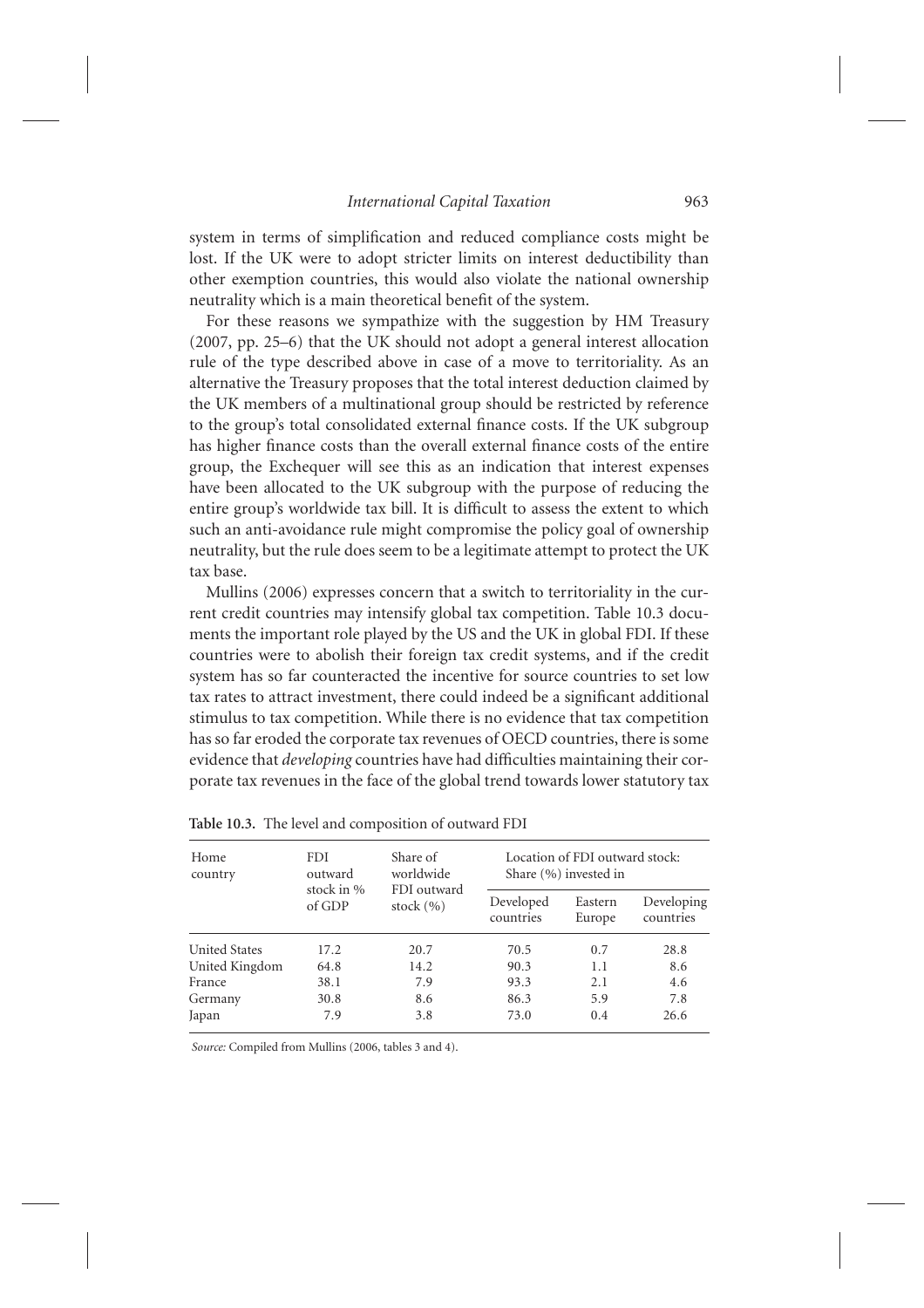rates (see Keen and Simone (2004)). Since several of these countries already have fiscal problems, a further downward pressure on their revenues would be unwelcome, and unfettered tax competition among all countries in the world may not necessarily be desirable from a global viewpoint.

As already mentioned, however, there is some evidence from the US that the effects of the current credit systems on investment location and income shifting are not significantly different from those one would expect to see under an exemption system. This suggests that a switch to territoriality in the UK and the US would not intensify global tax competition and stimulate international profit shifting to any significant degree.

In summary, a UK move from the current foreign tax credit system to a dividend exemption system would tend to improve the competitiveness of UK-based multinational companies in the international market for corporate control of firms located in foreign low-tax countries. A move to territoriality would also eliminate the tax distortion to repatriation decisions generated by the current system of credit with deferral. However, while in principle the exemption system is simpler, it is not clear that simplicity is borne out in the recent proposals by the UK Treasury to combine dividend exemption with a reform of the UK regime for taxation of Controlled Foreign Companies. The following section describes and discusses these proposals.

## **10.5.4. Reforming the UK regime for taxation of foreign profits**<sup>21</sup>

In June 2007 the Treasury and HM Revenue and Customs (HMRC) set out proposals aimed at creating a more straightforward regime for taxing the foreign profits of UK companies, including proposed reforms to the Controlled Foreign Company (CFC) regime.<sup>22</sup>

#### *The current 'Controlled Foreign Company' (CFC) regime*

The UK normally taxes the profits of foreign subsidiaries only when they are remitted to the UK in the form of dividends. This means that UK multinational companies have the scope to defer UK taxation indefinitely by keeping the profits of their foreign subsidiaries offshore. To counter this the UK operates a Controlled Foreign Company (CFC) regime that limits the extent to which companies can defer UK tax by retaining profits offshore in a jurisdiction with a lower corporation tax rate.

 $21$  This section draws heavily on Gammie, Griffith, and Miller (2008).

<sup>22</sup> 'Taxation of the foreign profits of companies' <http://www.hm-treasury.gov.uk/media/E/B/ consult\_foreign\_profits210607.pdf>.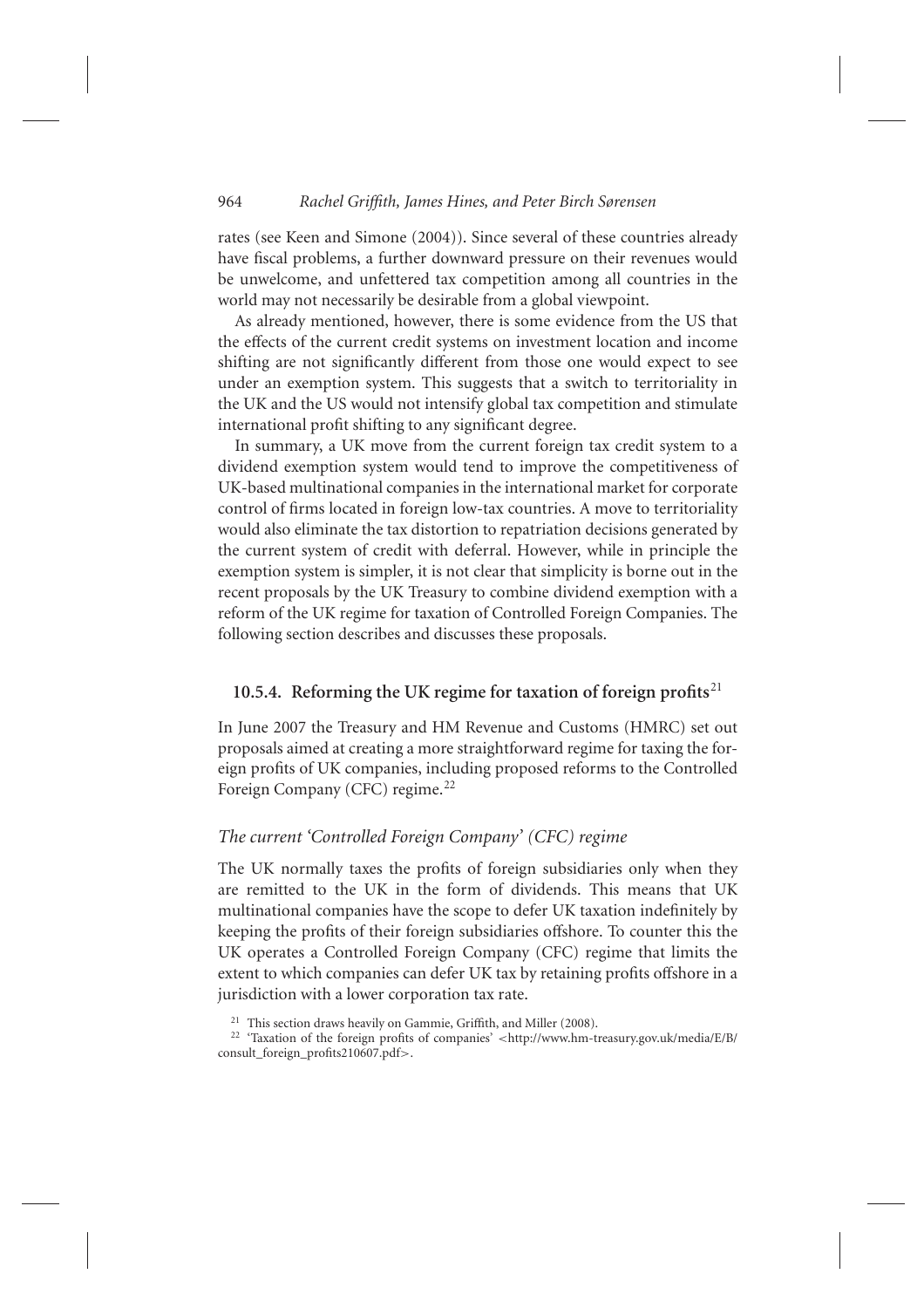In broad terms, a company is treated as a CFC if it is resident outside the UK, is subject to a tax regime with a significantly lower level of tax than the UK (less than 75% of the tax rate applied in the UK), and is controlled by UK residents. In such cases the UK resident company is taxed on the proportion of the profits of the CFC which can be attributed to the UK by virtue of the size of its shareholding (provided that such profits account for at least 25% of the total profits of the CFC).

The UK CFC regime has also been subject to challenge before the ECJ. In the *Cadbury Schweppes* case, it was argued that the UK's CFC regime treated investments in subsidiaries in other EU countries less favourably than investments in domestic subsidiaries (because foreign profits were subject to immediate taxation in the hand of the parent but domestic profits were not). The ECJ decided that the CFC regime did infringe Community law in this respect, as it impeded foreign investment. But the ECJ recognized that the UK might be able to justify its measures provided they were shown to be adequately targeted against attempts to avoid tax.<sup>23</sup>

# *Proposal for a Foreign Dividend Exemption*

The Treasury and HMRC propose a dividend exemption system, whereby profits repatriated to a UK-resident company from abroad are not liable for UK corporation tax and therefore require no credit for tax paid overseas. The tax burden on foreign income would be determined by the corporate tax rate in the foreign jurisdiction where the overseas investment took place. The stated aims are to simplify the tax treatment of foreign profits, make the rules more certain and straightforward, and increase the competitiveness of the UK's tax system.

#### *The proposed 'Controlled Company' regime*

The dividend exemption system introduces an incentive for investors to move financial assets abroad to countries with a lower corporation tax rate, then to repatriate the returns as tax-free dividends and so benefit from the lower foreign tax rate. To protect the domestic tax base, the Treasury and HMRC propose replacing the existing CFC regime with a new 'Controlled Company' (CC) regime.

One of the big changes is that the current CFC regime applies to *entities* whereas the new CC regime applies to *income*. In order to understand

<sup>23</sup> Case C-196/04 *Cadbury Schweppes*.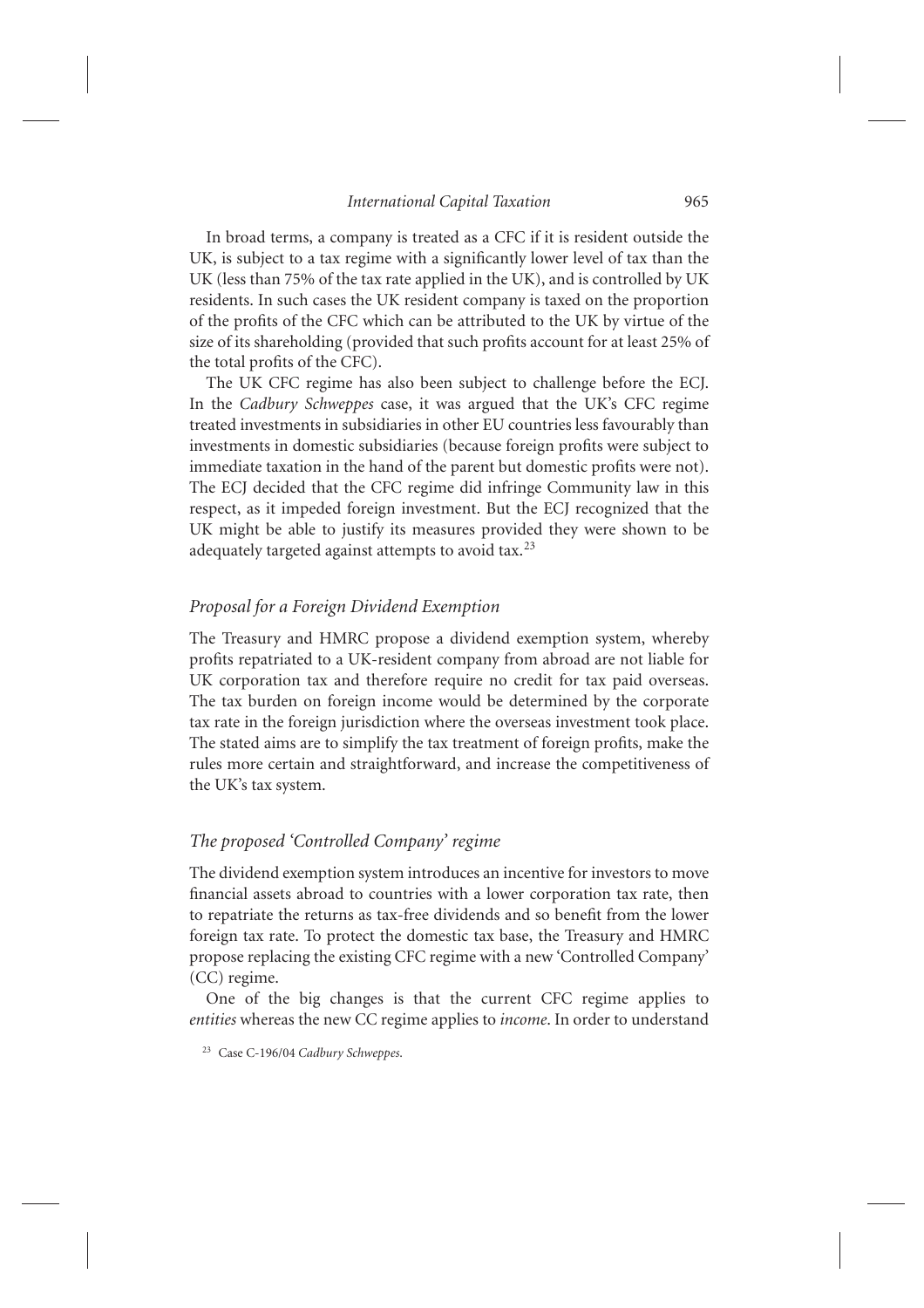the implications of this change it is first useful to define passive and active income. 'Active' income is income from commercial activities, while 'passive' income is mainly investment income such as interest, dividends (other than dividends flowing within the controlled group), royalties, and rents.

Under the CFC regime, both active and passive income are liable to UK taxation if a subsidiary is defined as a CFC. There are a series of exemptions from being defined as a CFC, including an exemption for active trading subsidiaries. Provided it does not compromise its exempt status, companies are able to mix passive with active income in a trading subsidiary (or trading subgroup) in order that the former goes untaxed in the UK.

In contrast, under the proposed CC regime all passive income would be liable to UK corporation tax. Most importantly, all of the passive income in 'active' subsidiaries would fall under the CC regime whereas this income is mostly not captured under the current CFC regime.

Alongside this there is a change to what is considered as passive and active income (although the terms active and passive income are not used in the existing system, the concepts are there). The biggest change is to treat mobile active income as passive income. 'Mobile' income is income that can be easily transferred to different parts of the company and can therefore be located outside the UK to reduce tax liability.

The controversial element of this proposal is the intention to tax 'active income to the extent that it is, in substance, passive income'. In particular, in the discussions that followed the publication of the proposals, it has become apparent that the Treasury and HMRC envisage this including income that is attributable to intangible assets (such as brands), even when they are employed in an active business. Under the new CC system, the passive income and mobile active income of a controlled subsidiary of a UK parent company would be apportioned to the UK parent and subject to UK tax on a current basis, with a credit for any foreign (and, presumably, UK) taxes paid.<sup>24</sup>

Another big difference between the regimes is that the current CFC rules apply to subsidiaries located in countries that have a tax rate that is 75% or less of the existing UK tax rate (so for the current UK rate of 30% this is 22.5%), while the new CC rules will apply to subsidiaries located in any jurisdiction.

<sup>&</sup>lt;sup>24</sup> The apportioned income must represent at least 10% of the profits of the CC (a reduction from the 25% required under the CFC regime) before tax liability is triggered. Alongside this there are a series of exemptions for passive income that is the result of genuine active finance, banking, and insurance business.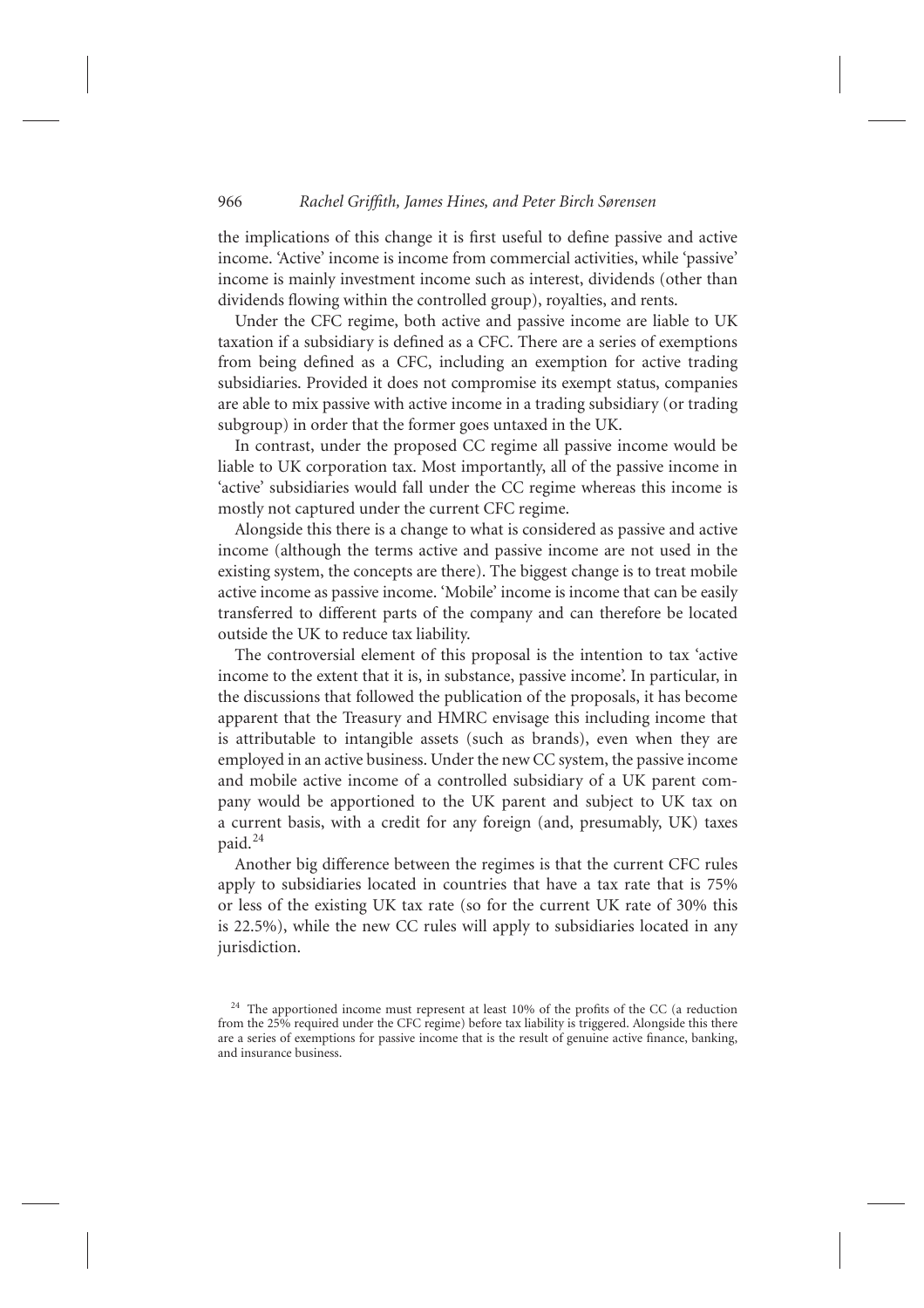An important feature of the proposed CC regime is that it applies to domestic as well as foreign subsidiaries of the UK parent, such that the passive income from UK subsidiaries would be treated the same as that from foreign subsidiaries. The implications for current UK corporation tax rules (e.g. for losses) of having the CC regime apply to domestic subsidiaries, the aim of which presumably resulted from concerns that the proposed CC regime would be incompatible with EU law unless it was extended to UK subsidiaries, were not explored in the Treasury's discussion document.

#### *What impact might the proposed reform have?*

A move from the current foreign tax credit system to a dividend exemption system should increase the after-tax profitability of UK multinationals by removing the disadvantage that they face relative to multinationals in other countries with exemption systems in the market for corporate control of firms located in foreign low-tax countries. A move to exemption would also eliminate the tax distortion to repatriation decisions generated by the current system of credit with deferral and move towards capital ownership neutrality. In practice how important these changes are depends in large part on the extent to which the current credit system is effectively an exemption system because of the ability to defer tax payments.

With regard to the details of the policy, the Treasury's proposed package appears to be handicapped by being designed to replicate an imperfect credit system by exempting some foreign dividends and moving from a CFC to a CC regime, rather than seeking real reform with a satisfactory policy underpinning. Actual exemption replaces effective exemption; foreign profits taxed under the current entity-based CFC regime are to continue to be taxed under an income-based CC regime; compliance with EU law would be secured by extending the CC regime to domestic transactions; and the system of interest relief would continue to subsidize foreign investment subject to some modest tightening of the rules.

At the very least it seems quite implausible that the measures would produce any real simplification in the system. In particular, given that the income-based CC regime (i) seems to have greater scope than the current entity-based CFC regime, (ii) extends to domestic situations, and (iii) requires detailed enquiry into the sources of a company's profits rather than the nature of the company itself, it is difficult to conclude either that it is administratively simpler or that it would be revenue neutral rather than revenue raising. At the same time the tightening of the existing interest deduction rules and the introduction of new interest restriction rules adds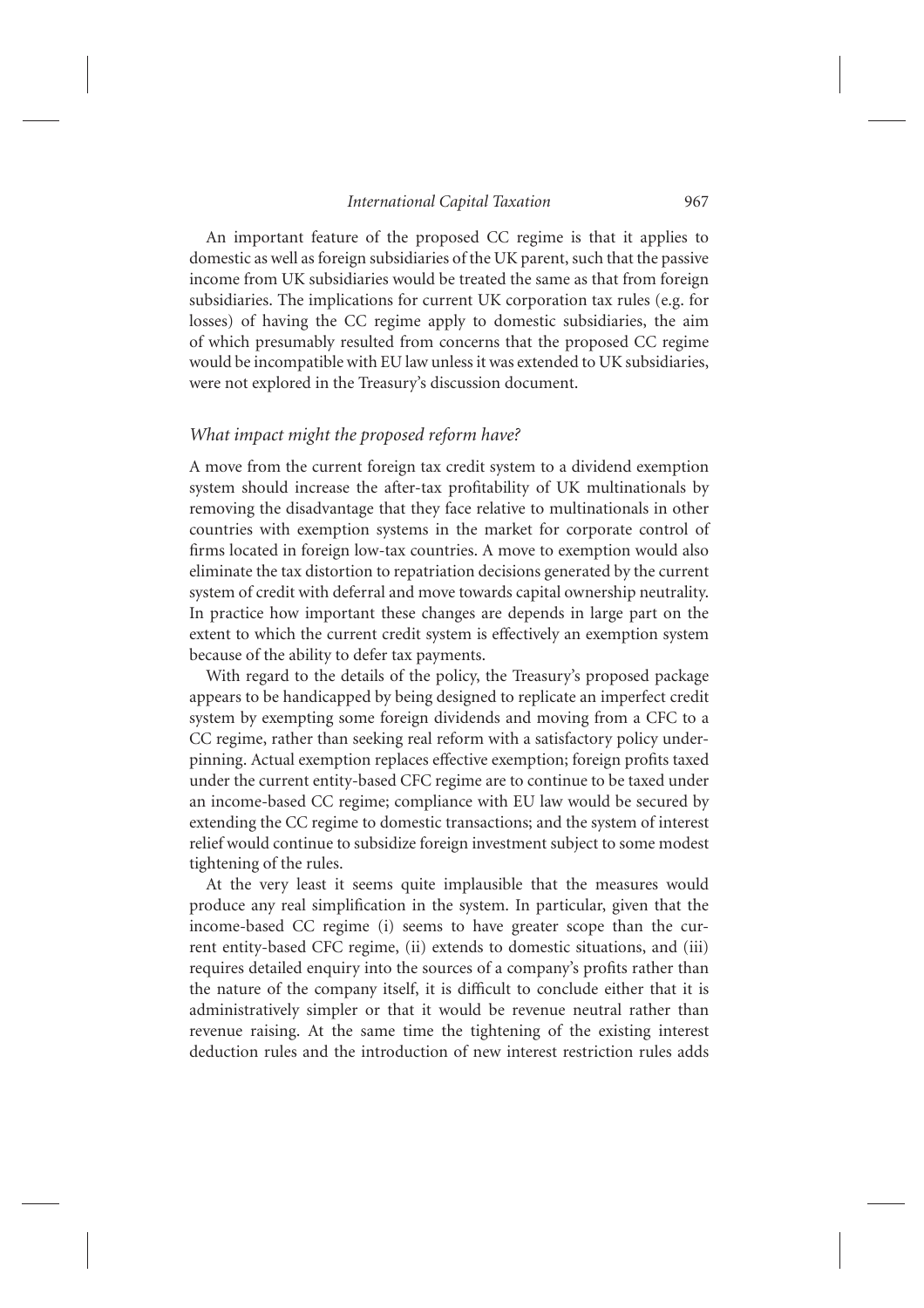a further layer of anti-avoidance provisions to the plethora of anti-avoidance measures targeted at financing costs.

#### **10.5.5. A common consolidated tax base for EU multinationals?**<sup>25</sup>

Over the years the European Commission has made many proposals for coordination or partial harmonization of the corporate tax systems of EU member states. Although member states have adopted the directives on crossborder dividends, interest, and royalties which eliminate withholding taxes on such payments between associated companies in different EU countries, the more ambitious Commission proposals have failed to obtain the required unanimous support from member state governments.

In recent years the Commission has tried to promote the idea of introducing a so-called Common Consolidated Corporate Tax Base (CCCTB) for European multinational enterprises. Under a CCCTB system EU multinational groups could opt to have all of their EU-wide taxable profits calculated according to a common set of rules. This tax base would then be allocated across EU member states according to a common formula, and each member state would apply its own corporate tax rate to its apportioned share of the EU-wide tax base. Companies without international operations and multinationals not opting for the CCCTB would continue to have their profits computed and taxed according to the national tax rules of individual EU countries.

As mentioned in Section 10.2.2, current international tax law obliges the individual entities in a multinational group to calculate their taxable profits on a separate accounting basis, using different national tax rules, and to price intra-group transactions at arm's length, using the prices that would have been charged between independent parties. But because arm's length prices are so hard to identify for specialized products and services traded within multinational groups, taxation based on separate accounting becomes increasingly vulnerable to profit-shifting via distorted transfer prices as the volume of cross-border transactions within multinational groups increases. In reaction to this, national governments have introduced complex rules for the setting of transfer prices, and despite the efforts of the OECD to coordinate these rules, they sometimes differ across countries. Obviously this increases the costs of tax compliance for multinationals. The differences in transfer pricing rules also imply that national tax bases sometimes overlap,

<sup>25</sup> This section draws on Sørensen (2004c). See also McLure and Weiner (2000), Hellerstein and McLure (2004), and Weiner (2005) for a more detailed analysis of the issues involved in formulary apportionment of the corporate tax base.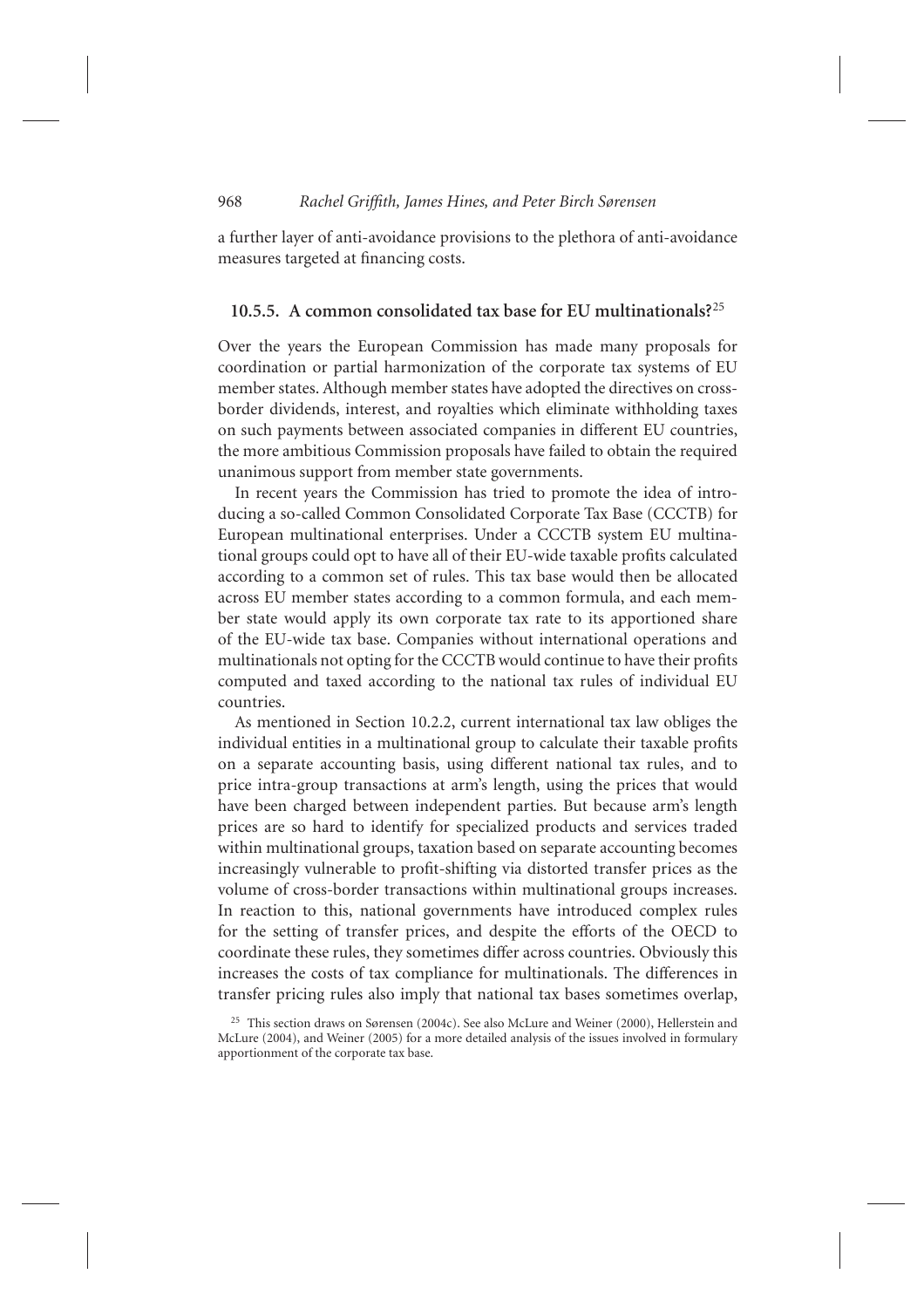whereas at other times the uncoordinated rules leave gaps in the international tax base.

Under a CCCTB, EU multinationals would no longer have to deal with all the different national tax rules within the EU. In particular, they would no longer have to deal with differing and sometimes inconsistent transfer pricing rules. Moreover, in principle the abolition of separate accounting would eliminate the possibility for multinationals to shift profits to low-tax countries within the EU through artificial transfer prices and thin capitalization.

However, the introduction of a CCCTB raises a large number of technical issues which are currently being scrutinized in a working group established by the Commission. One main issue is how to delineate those groups of companies whose income should be consolidated and apportioned among EU governments. Another important issue is the choice of the formula for apportionment of the tax base. One possibility would be to follow the practice under the state corporate income tax in the US where the tax base is allocated according to some weighted average of the proportion of the company's assets, payroll, and sales in each jurisdiction. But as shown by McLure (1980), the individual jurisdiction's corporate income tax is then effectively turned into a tax on or subsidy to the factors entering the formula for apportionment of the tax base.

If the corporation tax is really intended to be a tax on capital, it would thus seem natural to allocate the corporate tax base on the basis of the assets invested in the various countries. This raises another problem, however, since intangible assets—which are inherently difficult to measure—constitute an important and growing part of the total assets of many multinationals. In principle, one could calculate the value of a patented intangible asset by discounting the royalties paid for its use. But intra-company royalties and the associated asset value may be distorted as multinationals try to shift taxable profits from high-tax to low-tax jurisdictions. Thus, if intangibles are included, a system of formula apportionment based on asset values will be subject to some of the same transfer pricing problems as the current system of formula apportionment.

Moreover, the apportionment of profits would apply only to income generated within the EU, so separate accounting and the associated transfer pricing problems would continue to prevail for intra-company transactions between entities inside and outside the EU. This combination of formula apportionment within the EU and separate accounting between the EU and the rest of the world may have controversial implications. For example, suppose the US tax authorities decide to increase the transfer price of a product delivered from a US affiliate to its French parent company, thereby raising the affiliate's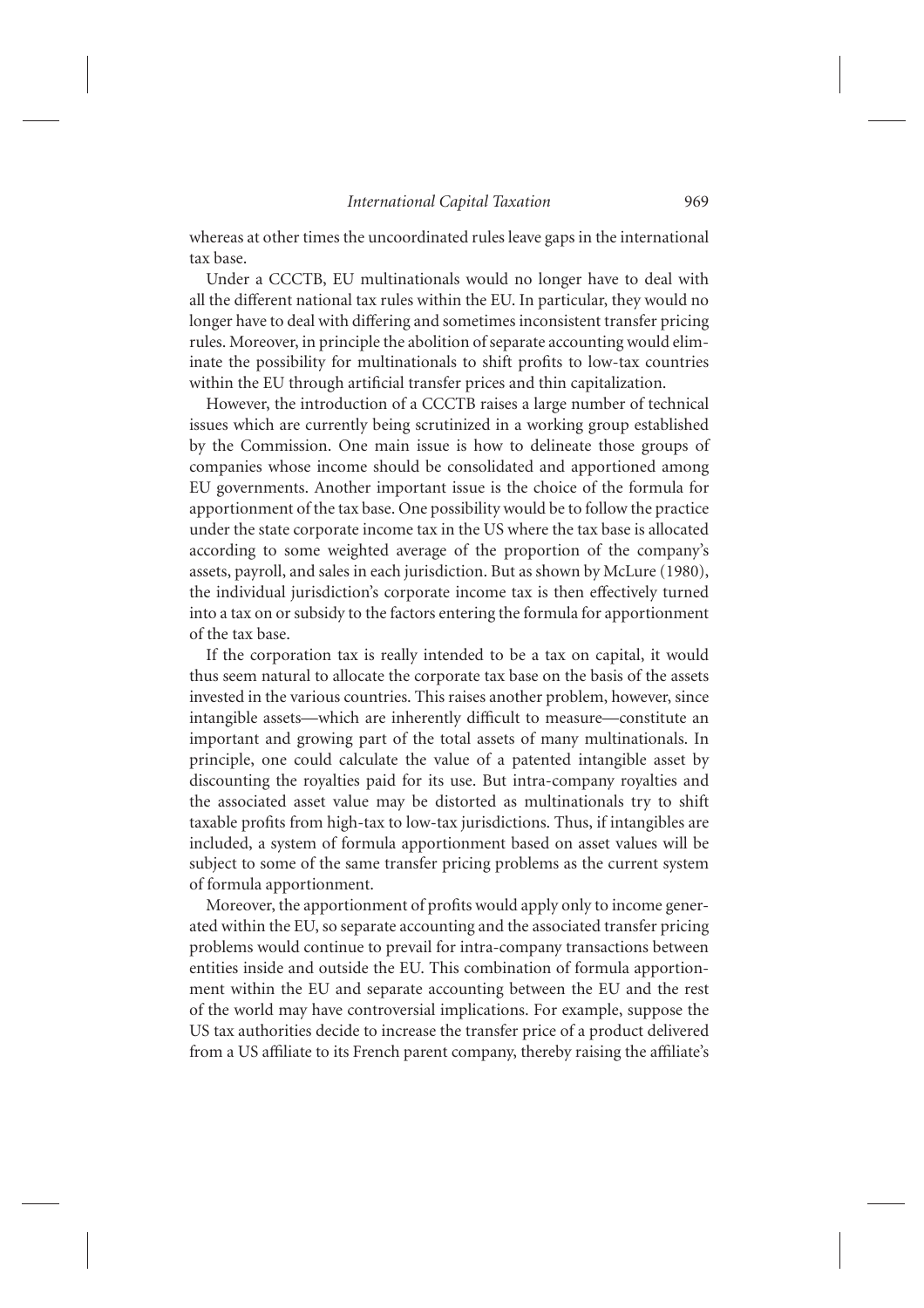taxable profits in the US. Under current tax treaty principles, the French authorities should then undertake an offsetting downward adjustment of the taxable profits of the French parent company to prevent international double taxation. But under a European system of formula apportionment, a decision by France to reduce the (apportionable) profits of the French parent would also reduce the tax base of other EU countries, assuming that the French multinational operates on a European scale. Indeed, the main effect on the tax base may well be felt in the rest of Europe. A switch to a European system of formula apportionment could thus introduce a new and unwelcome type of fiscal spillover effect among EU member states.

From the viewpoint of the business community, one attraction of the Commission proposal for a CCCTB is that multinational companies can decide for themselves whether they want to subject themselves to the system. Presumably companies will only opt for the CCCTB if they can thereby reduce their overall tax bill, so introducing the system is likely to cause a revenue loss. From the viewpoint of tax administrators, a further drawback is that they will have to deal with the new system of CCCTB along with the existing national tax rules for companies not subject to the system. The coexistence of two different tax regimes—one applying to (some) multinationals and another one applying to all other companies—may also distort resource allocation within the corporate sector.

Thus, while the well-known problems associated with separate accounting and transfer pricing do provide a case for considering alternatives, the European Commission's proposal for a CCCTB raises a number of difficult technical and political issues.

# **10.5.6. Home state taxation versus a common consolidated tax base**<sup>26</sup>

One obstacle to a CCCTB is the need for EU member states to agree on a common definition of the corporate tax base. As an alternative, Lodin and Gammie (2001) proposed a system of Home State Taxation (HST). Under HST EU multinationals are allowed to calculate the consolidated profits on their EU-wide activities according to the tax code of the residence country of the parent company. This tax base would then be allocated across member states through formulary apportionment, and each member states would apply its own tax rate to its allotted share of the base, as would be the case under a CCCTB. Hence the two systems raise the same technical issues of tax

 $26$  This section draws on Sørensen (2004c).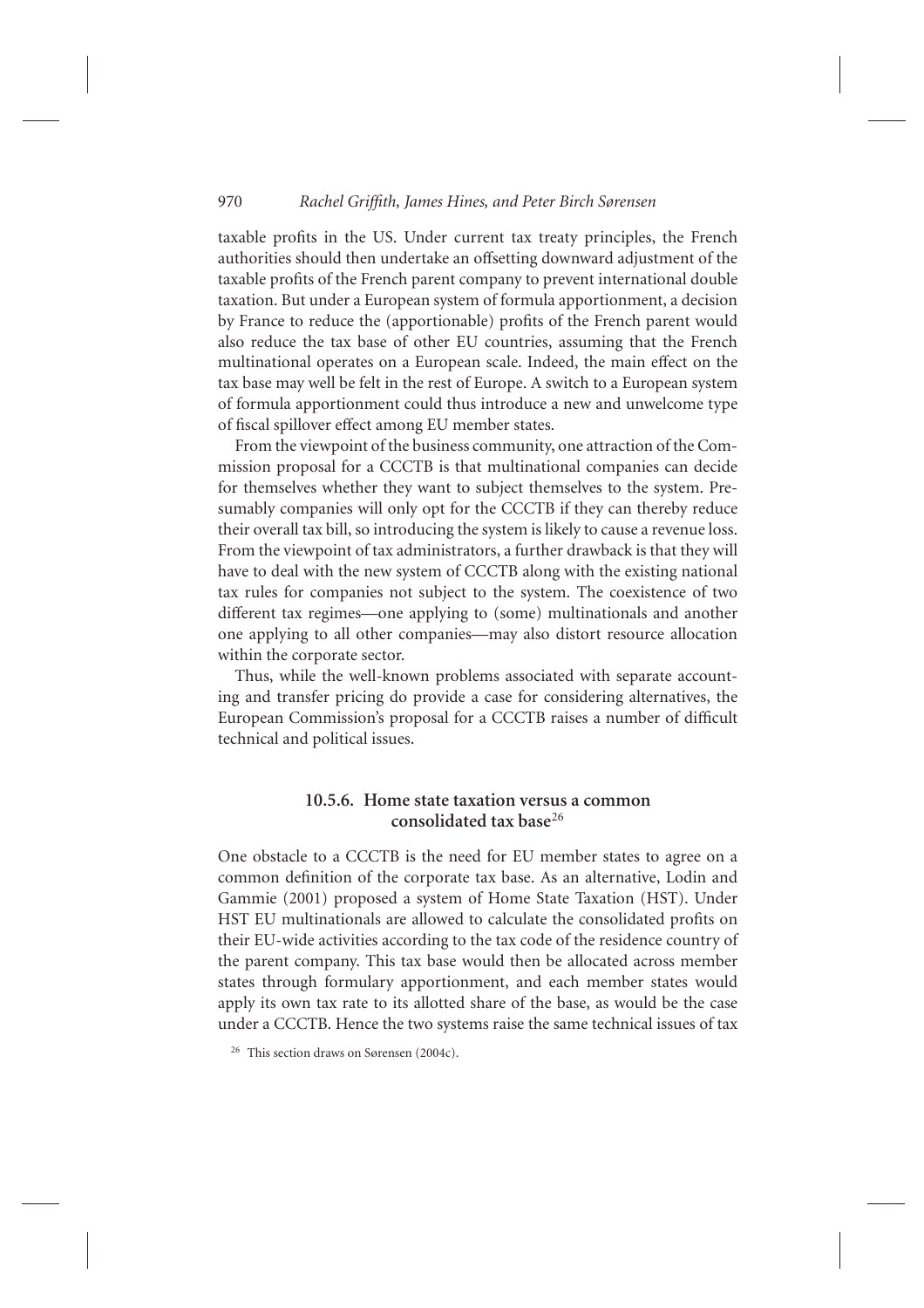base allocation, but from the perspective of national governments eager to maintain autonomy in matters of tax policy, the advantage of HST is that it does not require any harmonization. All that is needed is that member states mutually recognize the company tax systems of the other countries participating in the system (which could be only a subgroup of all EU countries). From the perspective of company taxpayers, one attractive feature of HST is that they will not have to familiarize themselves with a new common EU tax base and that the system is optional: no company will be forced to switch to the system, but those that make the switch are likely to experience lower tax compliance costs. Switching to a consolidated tax base will also enable companies to offset losses on operations in one country against profits made in another, and corporate restructuring within a consolidated group will meet with fewer tax obstacles (such as the triggering of capital gains taxation).

But the attractive flexibility of HST may also be its main weakness, since existing differences in national tax systems will continue to create distortions. In particular, unlike a CCCTB, HST will not attain Capital Import Neutrality and Capital Ownership Neutrality, since members of different multinational groups operating in any given EU country will be subject to different tax base rules if their parent companies are headquartered in different member states.

In auditing the foreign affiliates of the domestic parent company, the tax authorities of the home state will also depend on the assistance of the foreign tax administrators who may not be familiar with the home state tax code. Moreover, HST would invite member states to compete by offering generous tax base rules in order to attract company headquarters. Such competition would generate negative revenue spillovers, since a more narrow tax base definition in any member state would apply not only to income from activity in the home state, but to income earned throughout the EU (or the group of participating countries). Proponents of HST argue that the participating countries' mutual recognition of each others' tax systems will help to limit tax competition. However, any laxity in the auditing and enforcement effort of the home state tax administration would also have a negative spillover effect by reducing the revenues accruing to other member states, and such administrative laxity would seem hard to constrain through the mutual recognition of formal tax rules. Finally, the fact that companies may freely choose between HST and the existing tax regime is bound to create some loss of revenue as firms opt for the system promising the lowest tax bill.

For these reasons it is not obvious that Home State Taxation would be preferable to a Common Consolidated Tax Base, despite the greater degree of harmonization required by the latter system. The European Commission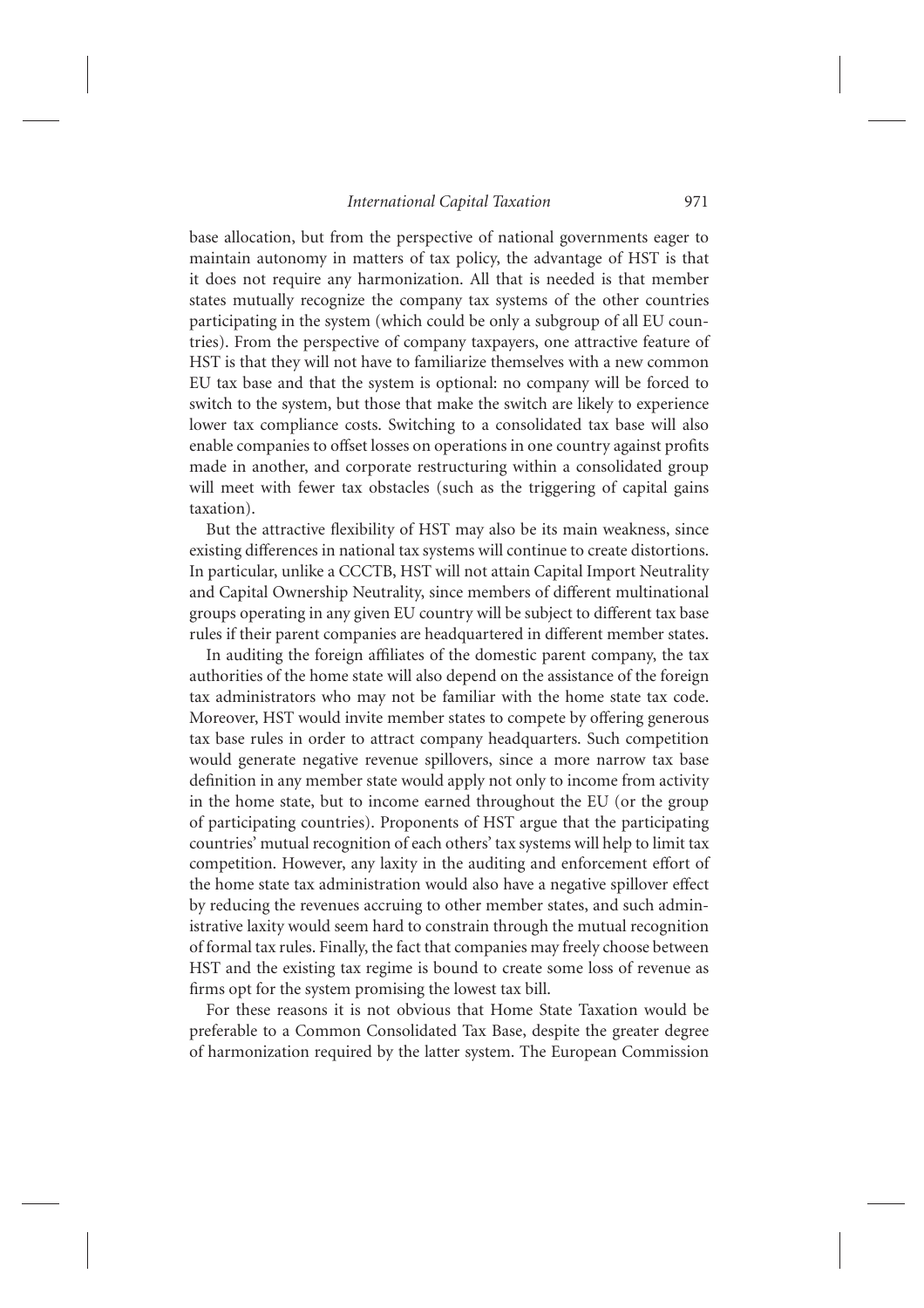has in fact tried to promote HST as an option for small and medium-sized enterprises within the EU, but so far member states have shown little interest in the system.

#### **10.5.7. Improving the current separate accounting regime**

Realizing that Home State Taxation or a Common Consolidated Tax Base with formula apportionment may not be (politically) viable options for company tax reform, the European Commission has also taken some less ambitious initiatives to improve the working of the current system of tax base allocation based on separate accounting and the arm's length principle. Thus the Commission has persuaded EU member states to sign the Arbitration Convention designed to settle double taxation disputes relating to transfer price adjustments. As mentioned in Section 10.2.4, when the tax administration of one country adjusts a transfer price to increase taxable profits within its jurisdiction, the other country involved in the transaction between the affiliated firms does not always approve the new transfer price since the adjustment will typically reduce its tax base. Hence the multinational group may face some amount of double taxation of its total income. In such cases where member states fail to agree on a transfer price adjustment, the EU Arbitration Convention dictates a mandatory arbitration procedure. Unfortunately the Convention has not fulfilled expectations in the sense that relatively few cases reach the arbitration process. Hence there is a need for steps to make the arbitration procedure faster and less costly for taxpayers.

Partly in response to this need the European Commission has created the Joint Transfer Pricing Forum (JTPF), a consultative expert group established in 2002. One task of the JTPF was to propose measures that will make the Arbitration Convention work more smoothly. Another task has been the development of guidelines to promote so-called Advance Pricing Agreements whereby multinationals can obtain official approval of (methods of calculating) transfer prices before they engage in transactions. Finally, the JTPF has developed a Code of Conduct on Documentation intended to reduce the compliance burden for companies in relation to the documentation of their transfer prices. Overall the hope was that the JTPF could help to promote procedural changes and simplifications to the current transfer pricing regime that member states could adopt without the need for legislative initiatives, but so far progress in this respect has been slow.

An initiative that could potentially reduce the compliance burden for firms and the administrative burden for tax collectors would be the creation of a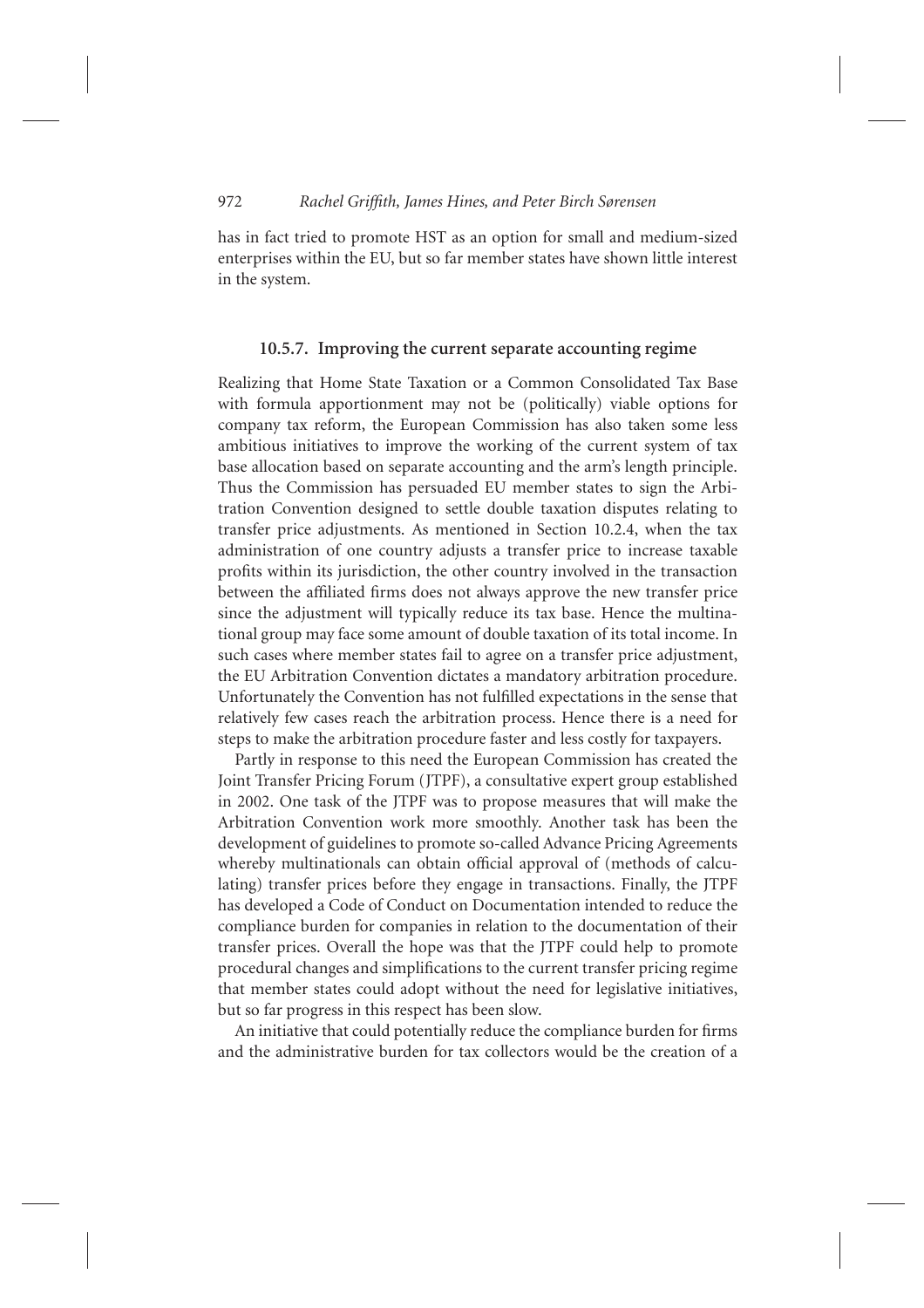database with EU-wide data on arm's length comparable prices on various types of transactions. Such a database would ease the considerable burden for both tax authorities and multinationals related to finding and verifying comparables.

#### 10.6. PROPOSALS FOR MORE COMPREHENSIVE REFORMS

In Section 10.5 we considered some options for reforming the taxation of cross-border income flows. In the present section of the chapter we present proposals for more comprehensive reforms of the UK tax system, motivated by the growing openness of the UK economy.

As emphasized in Chapter 9, a conventional corporate tax system tends to discriminate between corporate and non-corporate firms, between debt and equity finance, and between distributed and retained earnings. In addition, a source-based company tax tends to discourage domestic and inbound investment, as we explained earlier in this chapter. Below we present a proposal for a capital income tax reform that attacks all of these distortions. The proposal comes in two variants. The first variant assumes that UK policy makers wish to maintain a residence-based personal tax on the full return to capital. We refer to this variant as 'the income tax regime'. The second variant of our reform proposal assumes that policy makers only want to tax above-normal returns. This is referred to as 'the consumption tax regime'. Both regimes would exempt the normal return from tax *at the corporate level* through an Allowance for Corporate Equity (ACE). The difference between them is that the consumption tax regime would also allow a deduction for a normal return against the residence-based personal capital income tax. The following sections describe the proposals and the motivation for them in more detail.<sup>27</sup>

#### **10.6.1. The rationale for an ACE in the open economy**

The current UK corporate income tax falls on the full return to corporate equity invested in the UK, that is, the sum of the normal return and the 'pure' profit. Because it allows deductibility of interest payments, the

<sup>&</sup>lt;sup>27</sup> To limit the scope of this chapter, we do not discuss more radical reform options such as the various cash flow taxes discussed in Chapter 9. The reform proposals presented here involve a less radical departure from current tax practices while still sharing some of the attractive neutrality properties of cash flow taxes.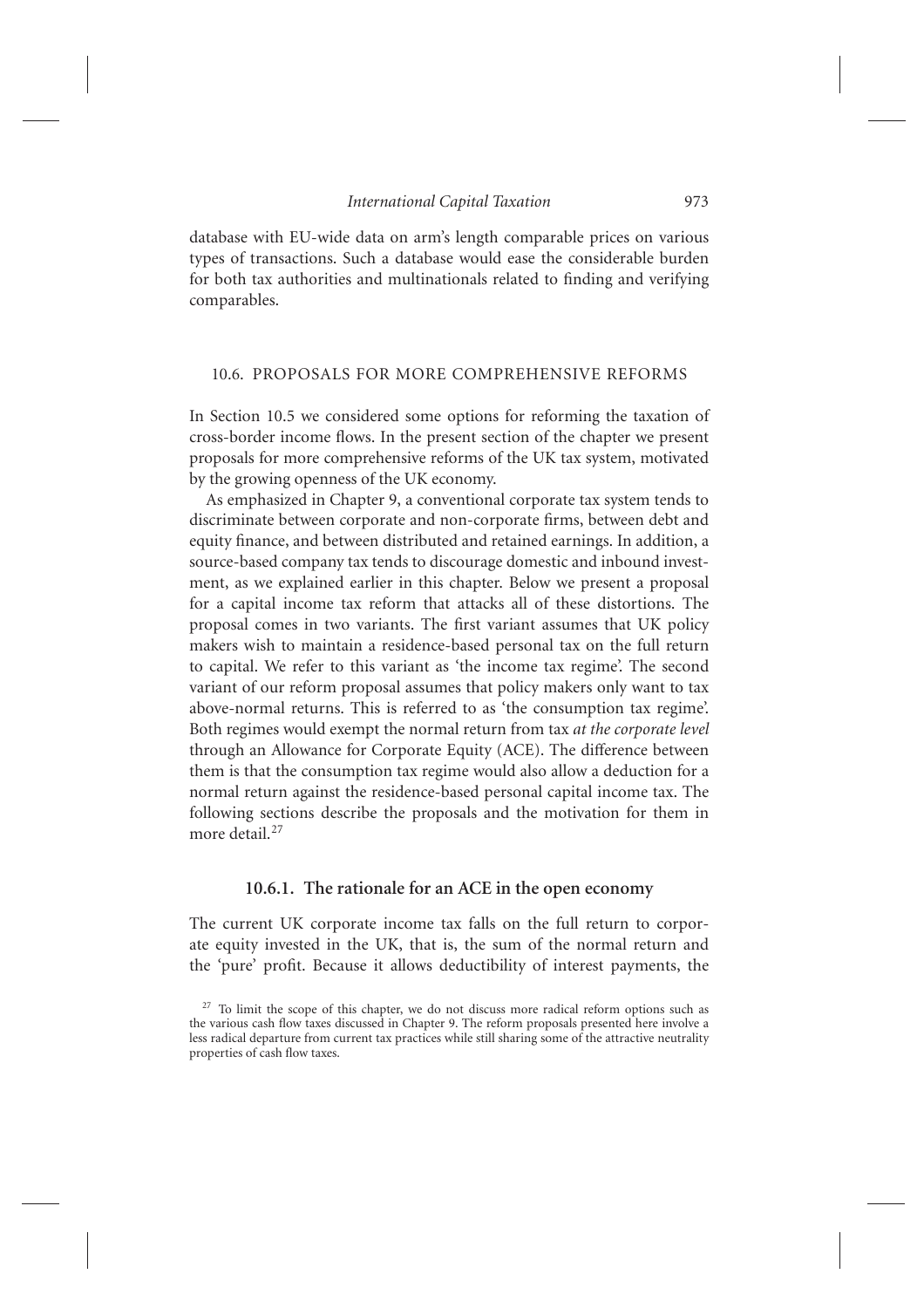current corporate tax system discriminates against equity finance. A so-called comprehensive business income tax (CBIT) like the one proposed by the US Treasury (1992) would end this discrimination by eliminating interest deductibility. Such a reform might have considerable merit in a closed economy, but in a small open economy like that in the UK it could cause significant problems. The prevalence of tax-exempt institutional investors holding debt instruments and the practical problems of enforcing residence-based personal taxes on interest income suggest that a large part of total interest income currently goes untaxed. By essentially introducing an interest income tax at source, the CBIT might therefore imply a significant increase in the cost of debt finance which could act as a strong deterrent to debt-financed inward investment.

As an alternative way of ensuring tax neutrality between debt and equity, we therefore favour the Allowance for Corporate Equity (ACE) proposed by the Capital Taxes Group of the Institute for Fiscal Studies (1991). Under the ACE system companies are allowed to deduct an imputed normal return on their equity from the corporate income tax base, parallel to the deduction for interest on debt. In this way the ACE seeks to avoid tax distortions to real investment and to ensure neutrality between debt and equity finance.

The theoretical case for an ACE in an open economy context follows from the analysis in Section 10.3.2. In that section we saw that, in a small open economy with near-perfect capital mobility, the burden of a source-based tax on the normal return to capital will tend to be fully shifted onto the less mobile domestic factors of production such as labour and land. Indeed, the domestic factors end up bearing *more* than the full burden of the source tax on capital, since the capital outflow generated by the tax reduces the productivity of (and hence the pre-tax return to) domestic production factors. The owners of these factors would therefore be better off if they paid the tax directly, since this would prevent the capital flight.

It is sometimes argued that since an ACE erodes the corporate income tax base, it creates a need for a higher statutory corporate tax rate which may induce multinationals earning mobile rents to flee the country so that domestic immobile factors will lose out anyway (see, e.g., Bond (2000)). However, since the owners of domestic factors already effectively pay the source tax on the normal return to corporate capital, there is no rationale for raising the statutory corporate tax rate to make up for the revenue loss from the introduction of an ACE. In the long term the abolition of the source tax on the normal return and the resulting stimulus to domestic and inbound investment will raise the pre-tax return to domestic immobile factors by *more* than the revenue loss from the ACE, so even if all of the lost revenue were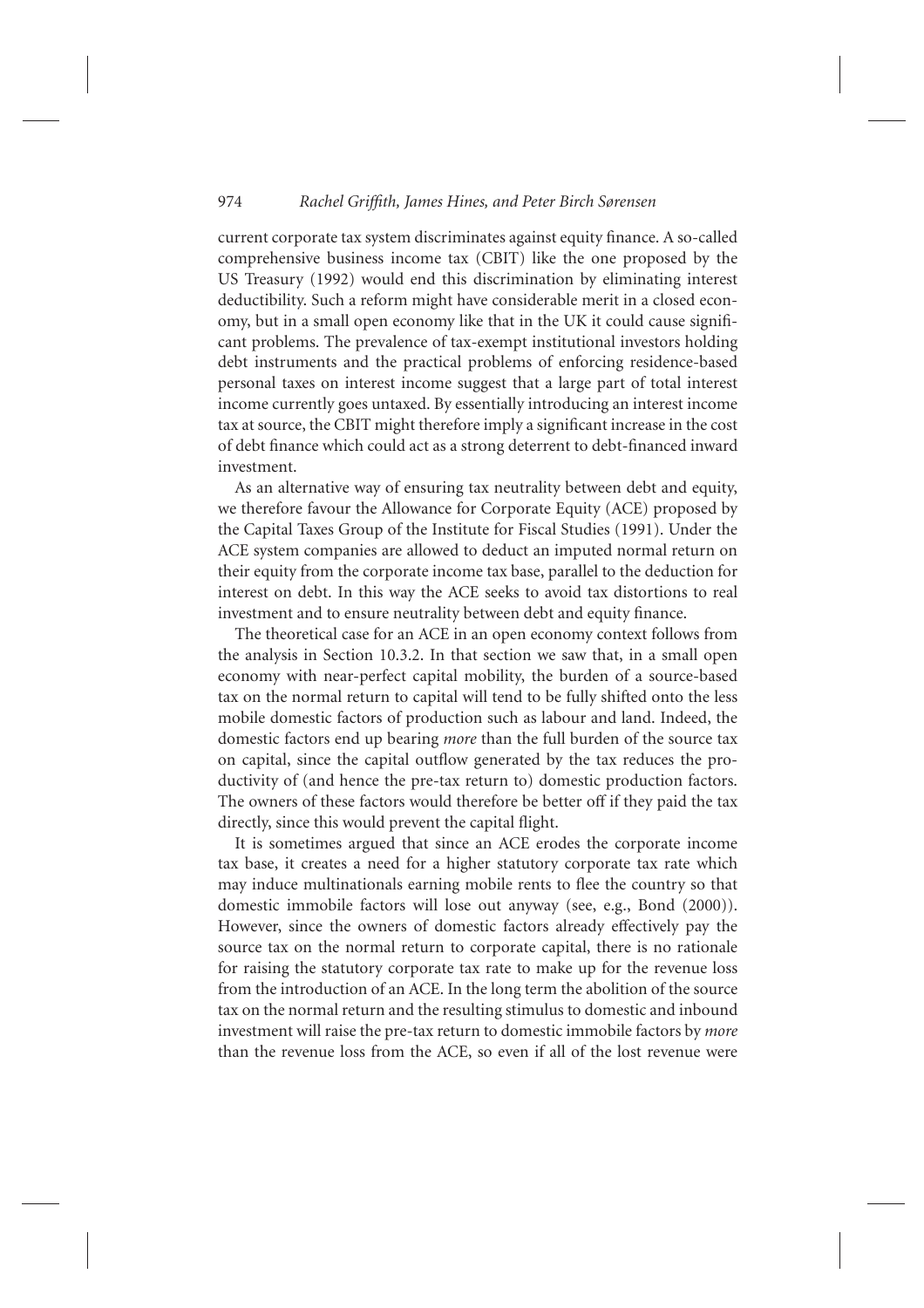recouped through higher taxes on these factors, their owners will still end up with higher net incomes than before. For this reason, and because of the opportunities for international income shifting through transfer pricing, we propose that the introduction of an ACE should not be accompanied by a rise in the statutory corporate income tax rate.

Apart from promoting domestic investment, the ACE has several other attractive features. One of them—originally pointed out by Boadway and Bruce (1984)—is that it offsets the investment distortions caused by deviations between true economic depreciation and depreciation for tax purposes. If firms write down their assets at an accelerated pace, the current tax saving from accelerated depreciation will be offset by a fall in future rate-of-return allowances of equal present value, since accelerated depreciation reduces the book value of the assets to which future rates of return are imputed. In fact, regardless of the rate at which firms write down their assets in the tax accounts, the present value of the sum of the capital allowance and the ACE allowance will always equal the initial investment outlay, so the ACE system is equivalent to the immediate expensing of investment allowed under a cash flow tax  $(Box 10.1)$ .

#### **Box 10.1.** Investment neutrality under the ACE system

Under a conventional system of business income taxation, accelerated depreciation allowances distort the behaviour of firms as they effectively subsidize investment by allowing tax deferral. Accelerated depreciation can thereby induce low-productive investment that would not have been profitable in the absence of tax. On the other hand, if the depreciation allowed for tax purposes is less than the true economic depreciation of a particular asset type, the tax system will imply an artificial discouragement of investment in such assets.

One attractive feature of the ACE system is that it eliminates such distortions. Suppose, for example, that the tax code allows a company to bring forward 100 GBP of depreciation from year 2 to year 1, thereby reducing its tax liability in year 1 by 28 GBP (assuming a 28% tax rate). Since the retained profit reported in the company's tax accounts for year 1 is now 100 GBP lower, the base for calculating the ACE allowance for year 2 falls by a corresponding amount. If the imputed interest rate on equity is 10%, this raises the company's tax bill for year 2 by  $0.28 \times 0.1 \times 100$  GBP. Furthermore, when the depreciation of 100 GBP is brought forward from year 2 to year 1, taxable profit in year 2 will increase correspondingly, triggering an additional tax bill of  $0.28 \times 100$  GBP in that year. With a discount rate equal to the 10% interest rate imputed to the company's equity base, the net change (*cont.*)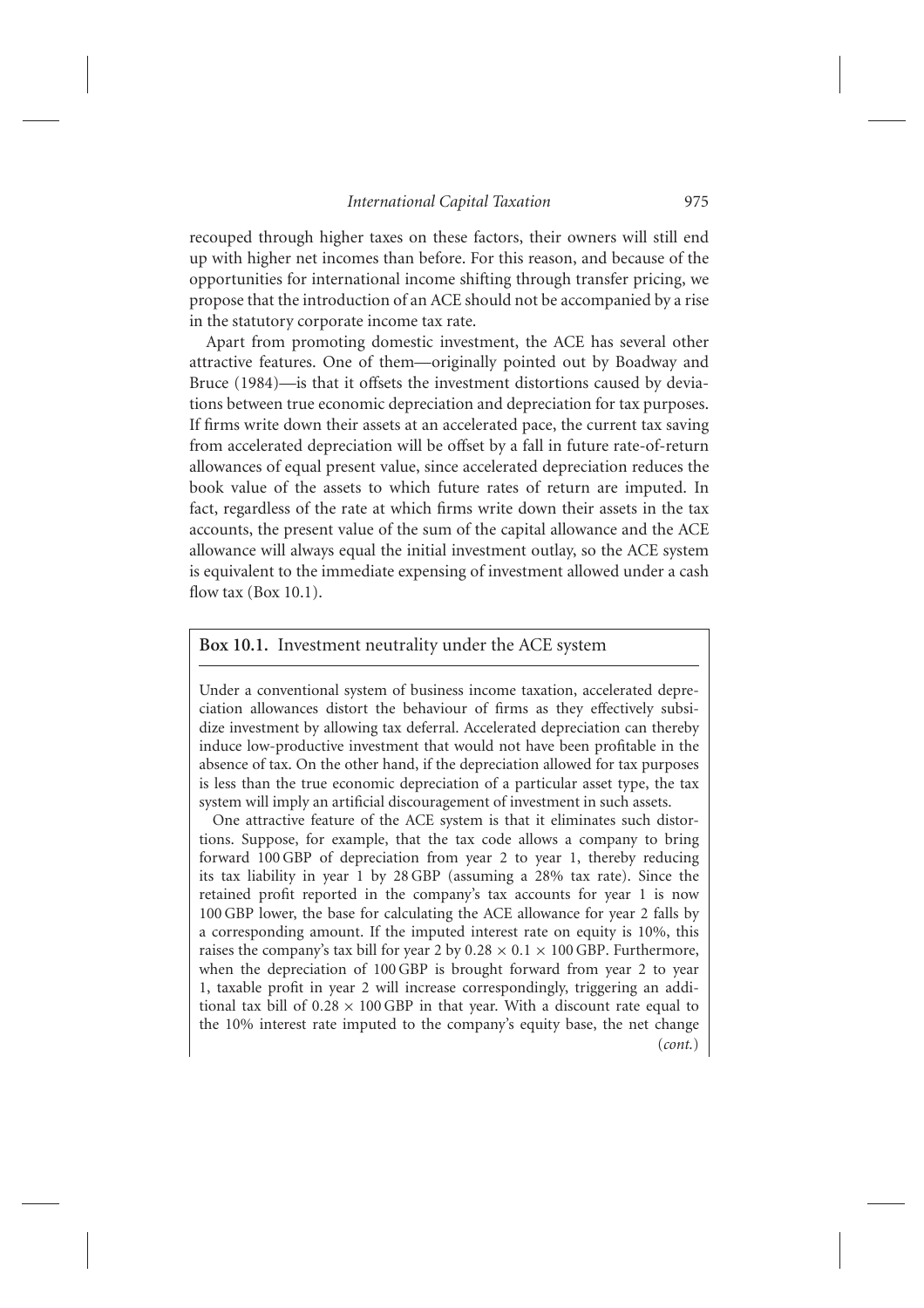**Box 10.1.** (*cont.*)

in the present value of taxes paid by the company will therefore be

$$
-0.28 \cdot 100 + \frac{0.28 \cdot (100 + 0.1 \cdot 100)}{1 + 0.1} = 0.
$$

Thus the tax benefit from accelerated depreciation is exactly offset by the fall in the future ACE allowance, so the pace at which companies write down their assets does not matter for the present value of the taxes they pay.

Because an investment always triggers a total allowance (depreciation plus ACE) with the same present value as the initial investment outlay, the government in effect finances a fraction of the initial investment expense equal to the tax rate. This fully compensates for the fact that a similar fraction of the cash inflows generated by the investment is taxed away. Thus the ACE does not affect the profitability of investment, so companies will undertake the same investments as they would have carried out in the absence of tax.

Another attraction of the ACE is that the symmetric treatment of debt and equity eliminates the need for thin capitalization rules to protect the domestic tax base: since firms get a deduction for an imputed interest on their equity as well as for the interest on their debt, multinationals have no incentive to undercapitalize a subsidiary operating in a country with an ACE system. More generally, the ACE would solve the increasingly difficult problem of distinguishing between debt and equity for tax purposes. As explained in Chapter 9, financial innovations in recent decades have produced new financial 'debt' instruments allowing firms to take advantage of interest deductibility even though these instruments are in many ways equivalent to equity. Under an ACE system the base for the ACE allowance would be determined by a simple criterion that does not require the tax authorities to evaluate whether any given corporate liability is truly 'debt' or 'equity'. Under this criterion the ACE allowance would be imputed only to those liabilities on the company balance sheet to which no interest deduction is attached.

The neutrality properties of the ACE system will depend on whether the imputed rate of return on equity is set at the 'right' level. In principle it is not necessary to include a risk premium in the imputed rate of return, provided the tax reduction stemming from the ACE allowance is a 'safe' cash flow from the viewpoint of the firm (see Bond and Devereux (1995)). This requires full loss offsets, including unlimited carry-forward of losses with interest. With limitations on loss offsets, the imputed return should include a risk premium, but in practice the tax authorities would not have